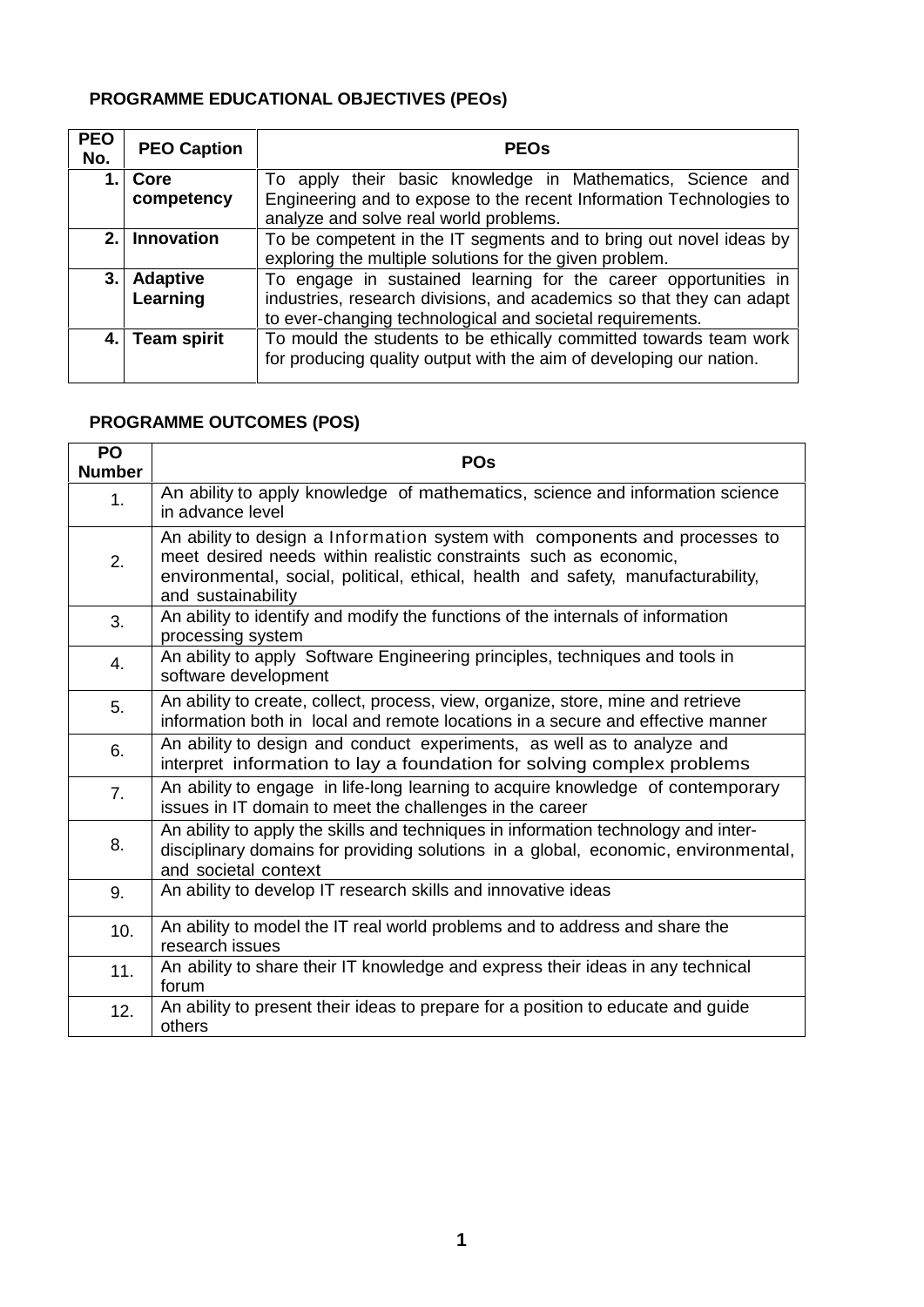## **AFFILIATED INSTITUTIONS**

## **ANNA UNIVERSITY, CHENNAI**

## **REGULATIONS - 2013**

## **M.TECH. INFORMATION TECHNOLOGY**

## **I TO IV SEMESTERS CURRICULA AND SYLLABI (FULL TIME)**

## **SEMESTER I**

| SL.<br><b>NO</b> | <b>COURSE</b><br><b>CODE</b> | <b>COURSE TITLE</b>                         |    |   | Р        | C  |  |  |  |  |
|------------------|------------------------------|---------------------------------------------|----|---|----------|----|--|--|--|--|
|                  | <b>THEORY</b>                |                                             |    |   |          |    |  |  |  |  |
|                  | MA7155                       | <b>Applied Probability and Statistics</b>   | 3  |   | $\Omega$ | 4  |  |  |  |  |
| 2.               | CP7102                       | Advanced Data Structures and Algorithms     | 3  | 0 | 0        | 3  |  |  |  |  |
| 3.               | CP7103                       | <b>Multicore Architectures</b>              | 3  | 0 | $\Omega$ | 3  |  |  |  |  |
| 4.               | <b>IF7101</b>                | Internetworking Technologies                | 3  | 0 | 0        | 3  |  |  |  |  |
| 5.               | IF7102                       | <b>Object Oriented Software Engineering</b> | 3  | 0 | 0        | 3  |  |  |  |  |
| 6.               | CP7202                       | <b>Advanced Databases</b>                   | 3  | 0 | $\Omega$ | 3  |  |  |  |  |
|                  | <b>PRACTICAL</b>             |                                             |    |   |          |    |  |  |  |  |
| 7.               | <b>IF7111</b>                | <b>Advanced Data Structures Laboratory</b>  | 0  | 0 | 3        | 2  |  |  |  |  |
| 8.               | IF7112                       | Internetworking Laboratory                  | 0  | 0 | 3        | 2  |  |  |  |  |
| 9                | IF7113                       | Mini Project                                | 0  | 0 | 2        |    |  |  |  |  |
|                  |                              | TOTAL                                       | 18 |   | 8        | 24 |  |  |  |  |

## **SEMESTER II**

| SL.<br><b>NO</b> | <b>COURSE</b><br><b>CODE</b> | <b>COURSE TITLE</b>               |    |          | P | C  |
|------------------|------------------------------|-----------------------------------|----|----------|---|----|
| <b>THEORY</b>    |                              |                                   |    |          |   |    |
| 1.               | <b>IF7201</b>                | Web Technologies                  | 3  | 0        | 0 | 3  |
| 2.               | <b>IF7202</b>                | <b>Cloud Computing</b>            | 3  | 0        | 0 | 3  |
| 3.               | <b>NE7202</b>                | Network and Information Security  | 3  | 0        | 0 | 3  |
| 4.               | IF7203                       | Data Warehousing and Data Mining  | 3  | $\Omega$ | 0 | 3  |
| 5.               |                              | Elective I                        | 3  | 0        | 0 | 3  |
| 6.               |                              | Elective II                       | 3  | 0        | 0 | 3  |
| <b>PRACTICAL</b> |                              |                                   |    |          |   |    |
|                  | IF7211                       | Web Technology Laboratory         | 0  | 0        | 3 | 2  |
| 8.               | <b>IF7212</b>                | <b>Cloud Computing Laboratory</b> | 0  | $\Omega$ | 3 | 2  |
| 9                | IF7213                       | <b>Technical Seminar</b>          | 0  | 0        | 2 |    |
|                  |                              | TOTAL                             | 18 | $\bf{0}$ | 8 | 23 |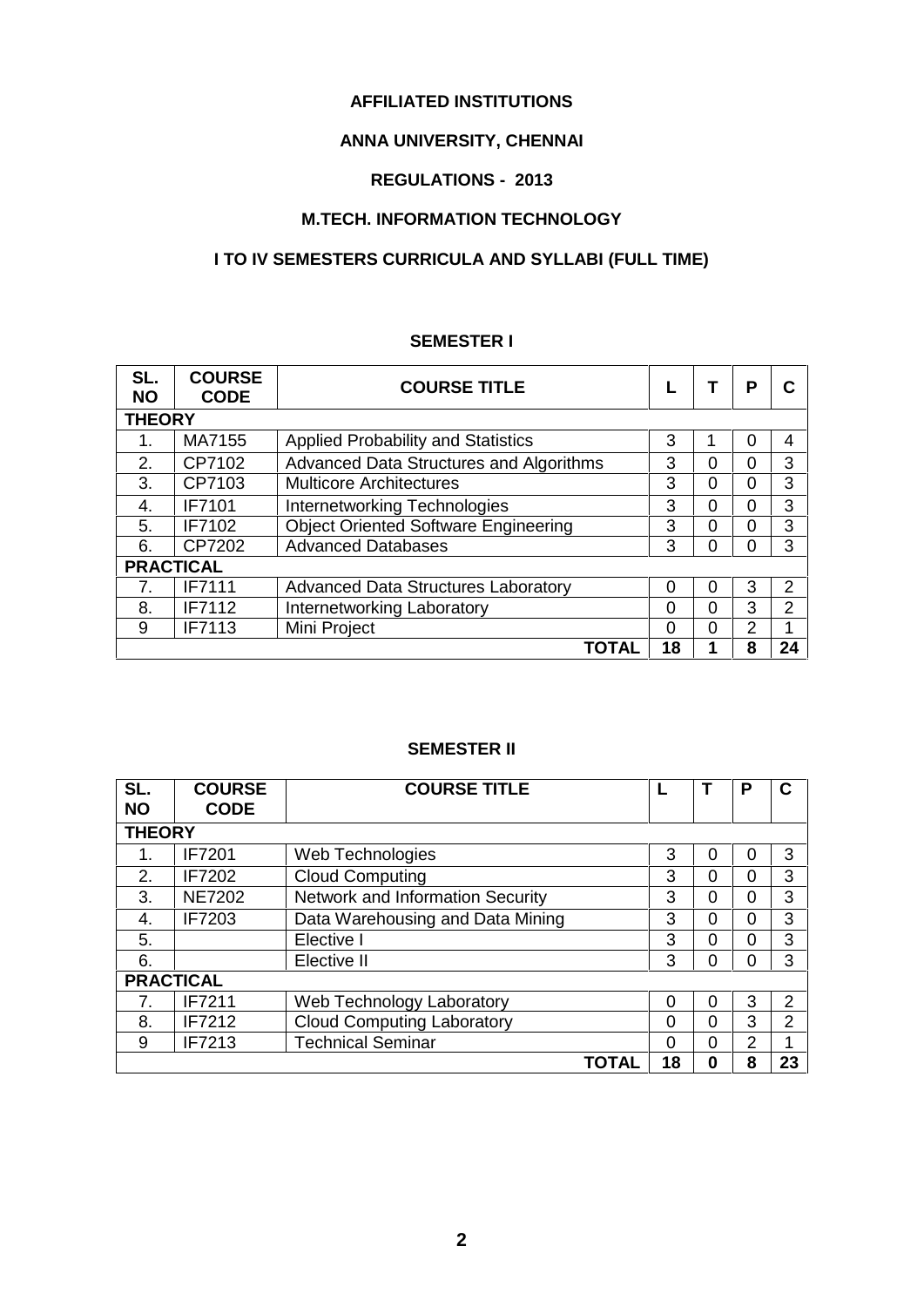## **SEMESTER III**

| SL.<br><b>NO</b> | <b>COURSE</b><br><b>CODE</b> | <b>COURSE TITLE</b>    |   |   | D  | C  |  |  |
|------------------|------------------------------|------------------------|---|---|----|----|--|--|
| <b>THEORY</b>    |                              |                        |   |   |    |    |  |  |
| 1.               | IF7301                       | Soft Computing         | 3 | O | 0  | 3  |  |  |
| 2.               |                              | Elective III           | 3 | 0 |    | 3  |  |  |
| 3.               |                              | Elective IV            | 3 | 0 |    | 3  |  |  |
| <b>PRACTICAL</b> |                              |                        |   |   |    |    |  |  |
|                  | IF7311                       | Project Work (Phase I) | 0 | 0 | 12 | 6  |  |  |
|                  |                              | TOTAL                  | 9 | 0 | 12 | 15 |  |  |

## **SEMESTER IV**

| SL.<br><b>NO</b> | <b>COURSE</b><br><b>CODE</b> | <b>COURSE TITLE</b>     |  |  | P  | u  |  |  |
|------------------|------------------------------|-------------------------|--|--|----|----|--|--|
|                  | <b>PRACTICAL</b>             |                         |  |  |    |    |  |  |
| . .              | IF7411                       | Project Work (Phase II) |  |  | 24 | 12 |  |  |
|                  |                              | <b>TOTAL</b>            |  |  | 24 | 12 |  |  |

**TOTAL NO. OF CREDITS:74**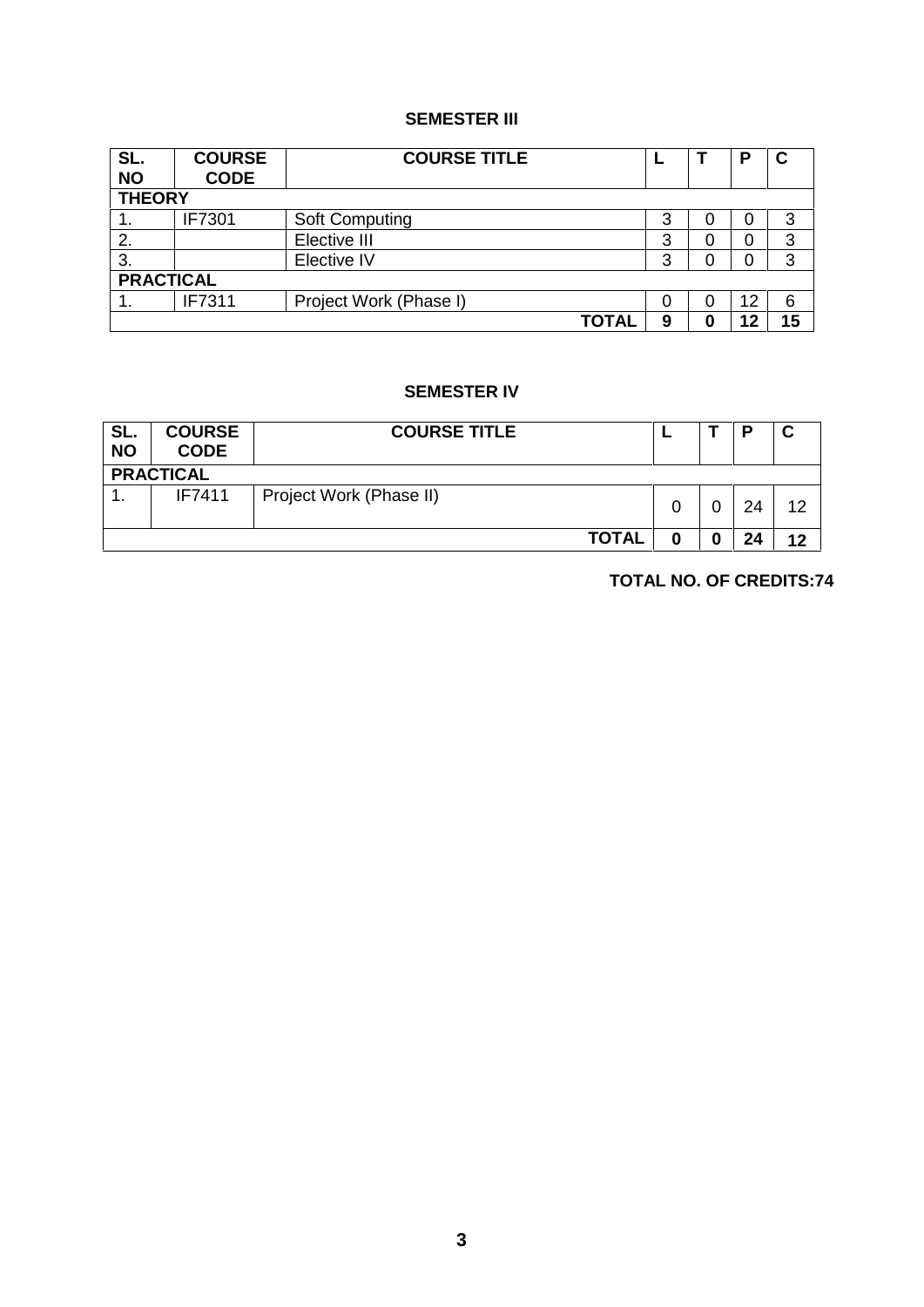## **LIST OF ELECTIVES**

## **ELECTIVE I**

| SL.<br><b>NO</b> | <b>COURSE</b><br><b>CODE</b> | <b>COURSE TITLE</b>                       |   |   | P | С |
|------------------|------------------------------|-------------------------------------------|---|---|---|---|
| 1.               | <b>IF7001</b>                | Software Metrics and Reliability          | 3 | 0 | 0 | 3 |
| 2.               | <b>NE7007</b>                | Network Management                        | 3 | 0 | 0 | 3 |
| 3.               | IF7002                       | <b>Bio Informatics</b>                    | 3 | 0 | 0 | 3 |
| 4.               | MP7001                       | <b>XML and Web Services</b>               | 3 | 0 | 0 | 3 |
| 5.               | CP7028                       | <b>Enterprise Application Integration</b> | 3 | 0 | 0 | 3 |
| 6.               | IF7003                       | <b>Video Analytics</b>                    | 3 | 0 | 0 | 3 |

## **ELECTIVE II**

|     | <b>IF7004</b> | Software Project Management         | З | 0 | 3 |
|-----|---------------|-------------------------------------|---|---|---|
| 8.  | <b>NE7002</b> | Mobile and Pervasive Computing      |   | 0 | 3 |
| 9.  | CP7203        | Principles of Programming Languages |   | 0 | 3 |
| 10. | <b>IF7005</b> | Multimedia Technologies             |   |   | 3 |
| 11. | <b>IF7006</b> | Automata Theory and Compiler Design | 3 | 0 | 3 |
| 12. | <b>SE7204</b> | <b>Big Data Analytics</b>           | 3 |   | 3 |

## **ELECTIVE III**

| 13. | <b>IF7007</b> | Software Quality and Testing          | 3 | 0 |   | 3 |
|-----|---------------|---------------------------------------|---|---|---|---|
| 14. | <b>NC7202</b> | Wireless Adhoc and Sensor Networks    | 3 | 0 | 0 | 3 |
| 15. | <b>IF7008</b> | Web Mining                            | 3 | 0 | O | 3 |
| 16. | <b>IF7009</b> | Image Processing and Pattern Analysis | 3 | 0 | 0 | 3 |
| 17. | <b>IF7010</b> | Intelligent Agents                    | 3 | 0 | 0 | 3 |
| 18. | <b>IF7011</b> | Internet of Things                    | 3 | 0 |   | 3 |
| 19. | <b>NE7003</b> | Web Engineering                       | 3 | 0 | O | 3 |

## **ELECTIVE IV**

| 20. | CP7006        | Parallel Programming Paradigms             | 3 |   | 3 |
|-----|---------------|--------------------------------------------|---|---|---|
| 21  | <b>NE7012</b> | Social Network Analysis                    | 3 |   | 3 |
| 22. | <b>IF7012</b> | Knowledge Engineering                      | 3 | 0 | 3 |
| 23. | IF7013        | <b>Energy Aware Computing</b>              | 3 | 0 | 3 |
| 24. | <b>IF7014</b> | 4G Technologies                            | 3 |   | 3 |
| 25. | CP7001        | Performance Evaluation of Computer Systems | 3 | 0 | 3 |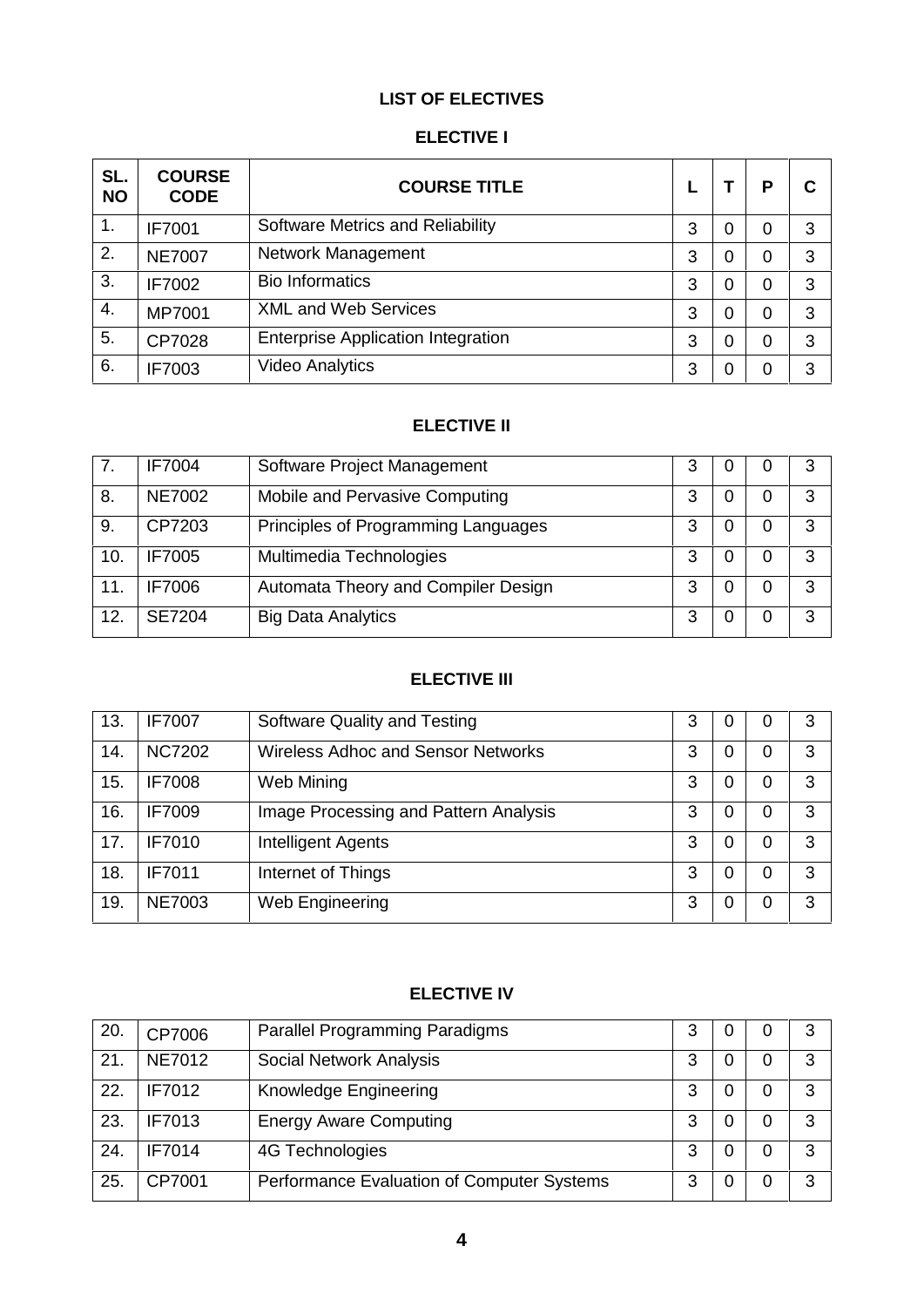## **MA7155 APPLIED PROBABILITY AND STATISTICS L T P C**

## **OBJECTIVES:**

- To introduce the basic concepts of one dimensional and two dimensional Random Variables.
- To provide information about Estimation theory, Correlation, Regression and Testing of hypothesis.
- To enable the students to use the concepts of multivariate normal distribution and principle components analysis.

## **UNIT I ONE DIMENSIONAL RANDOM VARIABLES 9+3**

Random variables - Probability function – Moments – Moment generating functions and their properties – Binomial, Poisson, Geometric, Uniform, Exponential, Gamma and Normal distributions – Functions of a Random Variable.

## **UNIT II TWO DIMENSIONAL RANDOM VARIABLES 9+3**

Joint distributions – Marginal and Conditional distributions – Functions of two dimensional random variables – Regression Curve – Correlation.

## **UNIT III ESTIMATION THEORY 9+3**

Unbiased Estimators – Method of Moments – Maximum Likelihood Estimation - Curve fitting by Principle of least squares – Regression Lines.

## **UNIT IV TESTING OF HYPOTHESES 9+3**

Sampling distributions - Type I and Type II errors - Tests based on Normal, t, Chi-Square and F distributions for testing of mean, variance and proportions – Tests for Independence of attributes and Goodness of fit.

## **UNIT V MULTIVARIATE ANALYSIS 9+3**

Random Vectors and Matrices - Mean vectors and Covariance matrices - Multivariate Normal density and its properties - Principal components Population principal components - Principal components from standardized variables.

## **TOTAL 45+15:60 PERIODS**

## **OUTCOMES:**

 The student will able to acquire the basic concepts of Probability and Statistical techniques for solving mathematical problems which will be useful in solving Engineering problems

## **REFERENCES:**

- 1 Jay L. Devore, "Probability and Statistics For Engineering and the Sciences", Thomson and Duxbury, 2002.
- 2. Richard Johnson. "Miller & Freund's Probability and Statistics for Engineer", Prentice Hall , Seventh Edition, 2007.
- 3. Richard A. Johnson and Dean W. Wichern, "Applied Multivariate Statistical Analysis", Pearson Education, Asia, Fifth Edition, 2002.
- 4. Gupta S.C. and Kapoor V.K."Fundamentals of Mathematical Statistics", Sultan an Sons, 2001.
- 5. Dallas E Johnson , "Applied Multivariate Methods for Data Analysis", Thomson and Duxbury press,1998.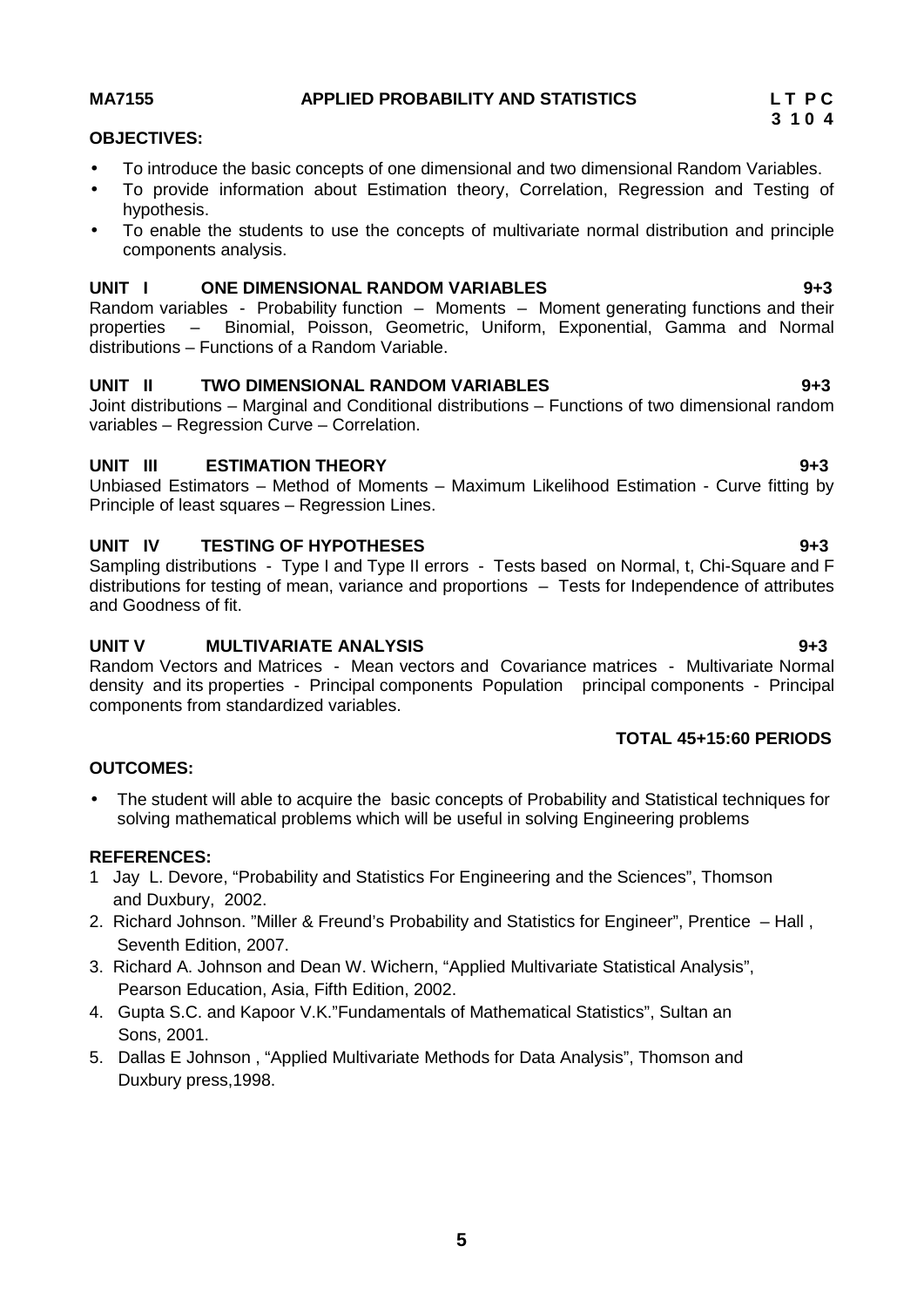**CP7102 ADVANCED DATA STRUCTURES AND ALGORITHMS L T P C**

## **OBJECTIVES:**

- To understand the principles of iterative and recursive algorithms.
- To learn the graph search algorithms.
- To study network flow and linear programming problems.
- To learn the hill climbing and dynamic programming design techniques.
- To develop recursive backtracking algorithms.
- To get an awareness of NP completeness and randomized algorithms.
- To learn the principles of shared and concurrent objects.
- To learn concurrent data structures.

## **UNIT I ITERATIVE AND RECURSIVE ALGORITHMS 9**

Iterative Algorithms: Measures of Progress and Loop Invariants-Paradigm Shift: Sequence of Actions versus Sequence of Assertions- Steps to Develop an Iterative Algorithm-Different Types of Iterative Algorithms--Typical Errors-Recursion-Forward versus Backward- Towers of Hanoi- Checklist for Recursive Algorithms-The Stack Frame-Proving Correctness with Strong Induction- Examples of Recursive Algorithms-Sorting and Selecting Algorithms-Operations on Integers- Ackermann's Function- Recursion on Trees-Tree Traversals- Examples- Generalizing the Problem - Heap Sort and Priority Queues-Representing Expressions.

## **UNIT II OPTIMISATION ALGORITHMS 9**

Optimization Problems-Graph Search Algorithms-Generic Search-Breadth-First Search-Dijkstra's Shortest-Weighted-Path -Depth-First Search-Recursive Depth-First Search-Linear Ordering of a Partial Order- Network Flows and Linear Programming-Hill Climbing-Primal Dual Hill Climbing- Steepest Ascent Hill Climbing-Linear Programming-Recursive Backtracking-Developing Recursive Backtracking Algorithm- Pruning Branches-Satisfiability

### **UNIT III DYNAMIC PROGRAMMING ALGORITHMS 9**

Developing a Dynamic Programming Algorithm-Subtle Points- Question for the Little Bird- Subinstances and Subsolutions-Set of Subinstances-Decreasing Time and Space-Number of Solutions-Code. Reductions and NP-Completeness**-**Satisfiability-Proving NP-Completeness- 3- Coloring- Bipartite Matching. Randomized Algorithms**-**Randomness to Hide Worst Cases- Optimization Problems with a Random Structure.

## **UNIT IV SHARED OBJECTS AND CONCURRENT OBJECTS 9**

Shared Objects and Synchronization -Properties of Mutual Exclusion-The Moral -The Producer– Consumer Problem -The Readers–Writers Problem-Realities of Parallelization-Parallel Programming- Principles- Mutual Exclusion-Time- Critical Sections--Thread Solutions-The Filter Lock-Fairness-Lamport's Bakery Algorithm-Bounded Timestamps-Lower Bounds on the Number of Locations-Concurrent Objects- Concurrency and Correctness-Sequential Objects-Quiescent Consistency- Sequential Consistency-Linearizability- Formal Definitions- Progress Conditions- The Java Memory Model

## **UNIT V CONCURRENT DATA STRUCTURES 9**

Practice-Linked Lists-The Role of Locking-List-Based Sets-Concurrent Reasoning- Coarse- Grained Synchronization-Fine-Grained Synchronization-Optimistic Synchronization- Lazy Synchronization-Non-Blocking Synchronization-Concurrent Queues and the ABA Problem- Queues-A Bounded Partial Queue-An Unbounded Total Queue-An Unbounded Lock-Free Queue- Memory Reclamation and the ABA Problem- Dual Data Structures- Concurrent Stacks and Elimination- An Unbounded Lock-Free Stack- Elimination-The Elimination Backoff Stack.

## **TOTAL: 45 PERIODS**

**3 0 0 3**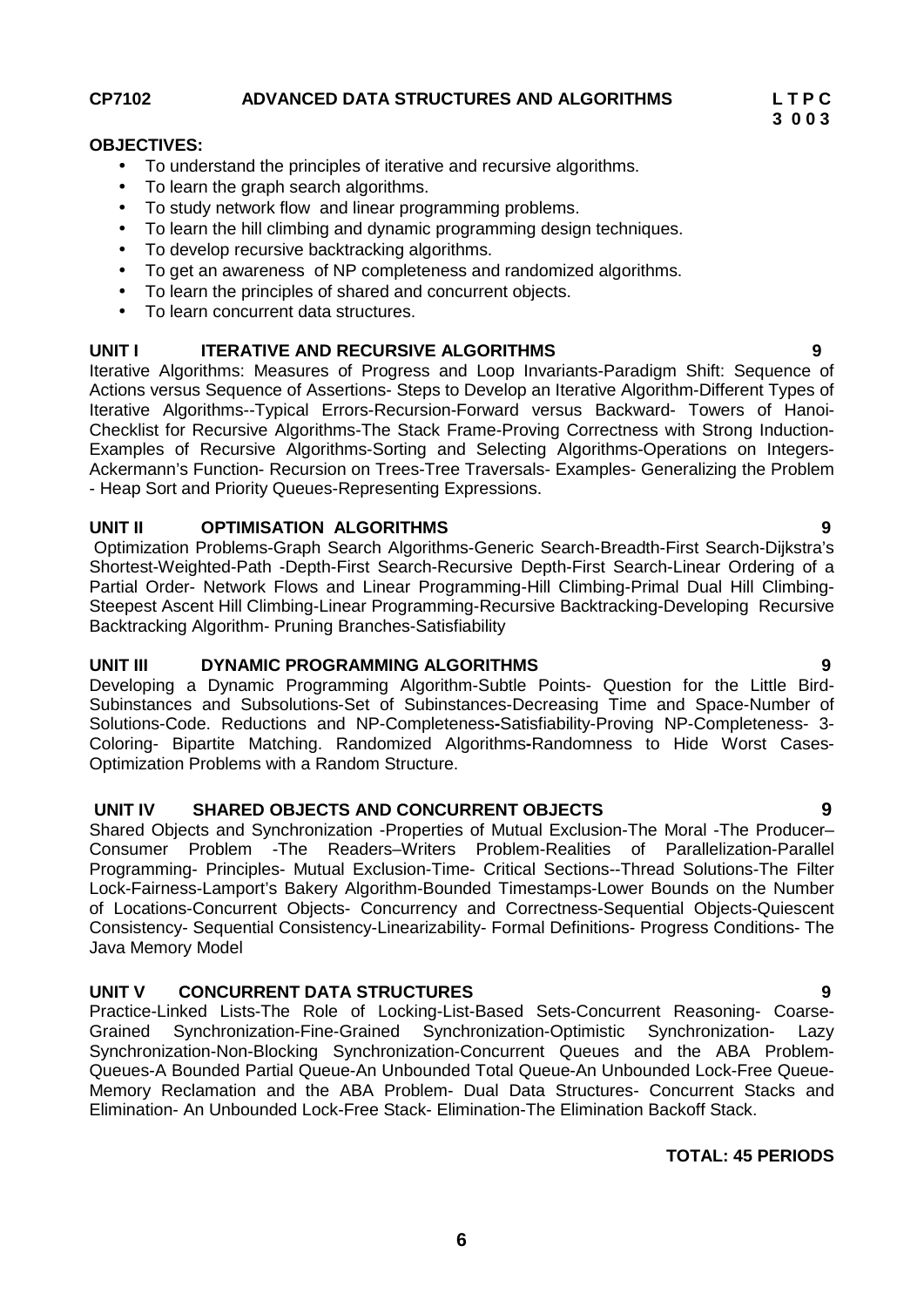## **OUTCOMES:**

Upon completion of the course, the students will be able to

- 1. Design and apply iterative and recursive algorithms.
- 2. Design and implement optimisation algorithms in specific applications.
- 3. Design appropriate shared objects and concurrent objects for applications.
- 4. Implement and apply concurrent linked lists, stacks, and queues.

## **REFERENCES:**

- 1. Jeff Edmonds, "How to Think about Algorithms", Cambridge University Press, 2008.
- 2. M. Herlihy and N. Shavit, "The Art of Multiprocessor Programming", Morgan Kaufmann, 2008.
- 3. Steven S. Skiena, "The Algorithm Design Manual", Springer, 2008.
- 4. Peter Brass, "Advanced Data Structures", Cambridge University Press, 2008.
- 5. S. Dasgupta, C. H. Papadimitriou, and U. V. Vazirani, "Algorithms" , Mc GrawHill, 2008.
- 6. J. Kleinberg and E. Tardos, "Algorithm Design", Pearson Education, 2006.
- 7. T. H. Cormen, C. E. Leiserson, R. L. Rivest and C. Stein, "Introduction to Algorithms", PHI Learning Private Limited, 2012.
- 8. Rajeev Motwani and Prabhakar Raghavan, "Randomized Algorithms", Cambridge University Press, 1995.
- 9. A. V. Aho, J. E. Hopcroft, and J. D. Ullman, "The Design and Analysis of Computer Algorithms**",** Addison-Wesley, 1975.
- 10. A. V. Aho, J. E. Hopcroft, and J. D. Ullman,"Data Structures and Algorithms", Pearson,2006.

## **CP7103 MULTICORE ARCHITECTURES L T P C**

**3 0 0 3**

### **OBJECTIVES:**

- To understand the recent trends in the field of Computer Architecture and identify performance related parameters
- To appreciate the need for parallel processing
- To expose the students to the problems related to multiprocessing
- To understand the different types of multicore architectures
- To expose the students to warehouse-scale and embedded architectures

## **UNIT I FUNDAMENTALS OF QUANTITATIVE DESIGN AND ANALYSIS 9**

Classes of Computers – Trends in Technology, Power, Energy and Cost – Dependability – Measuring, Reporting and Summarizing Performance – Quantitative Principles of Computer Design – Classes of Parallelism - ILP, DLP, TLP and RLP - Multithreading - SMT and CMP Architectures – Limitations of Single Core Processors - The Multicore era – Case Studies of Multicore Architectures.

### **UNIT II DLP IN VECTOR, SIMD AND GPU ARCHITECTURES 9**

Vector Architecture - SIMD Instruction Set Extensions for Multimedia – Graphics Processing Units - Detecting and Enhancing Loop Level Parallelism - Case Studies.

## **UNIT III TLP AND MULTIPROCESSORS 9**

Symmetric and Distributed Shared Memory Architectures – Cache Coherence Issues - Performance Issues – Synchronization Issues – Models of Memory Consistency - Interconnection Networks – Buses, Crossbar and Multi-stage Interconnection Networks.

## **UNIT IV RLP AND DLP IN WAREHOUSE-SCALE ARCHITECTURES 9**

Programming Models and Workloads for Warehouse-Scale Computers – Architectures for Warehouse-Scale Computing – Physical Infrastructure and Costs – Cloud Computing – Case Studies.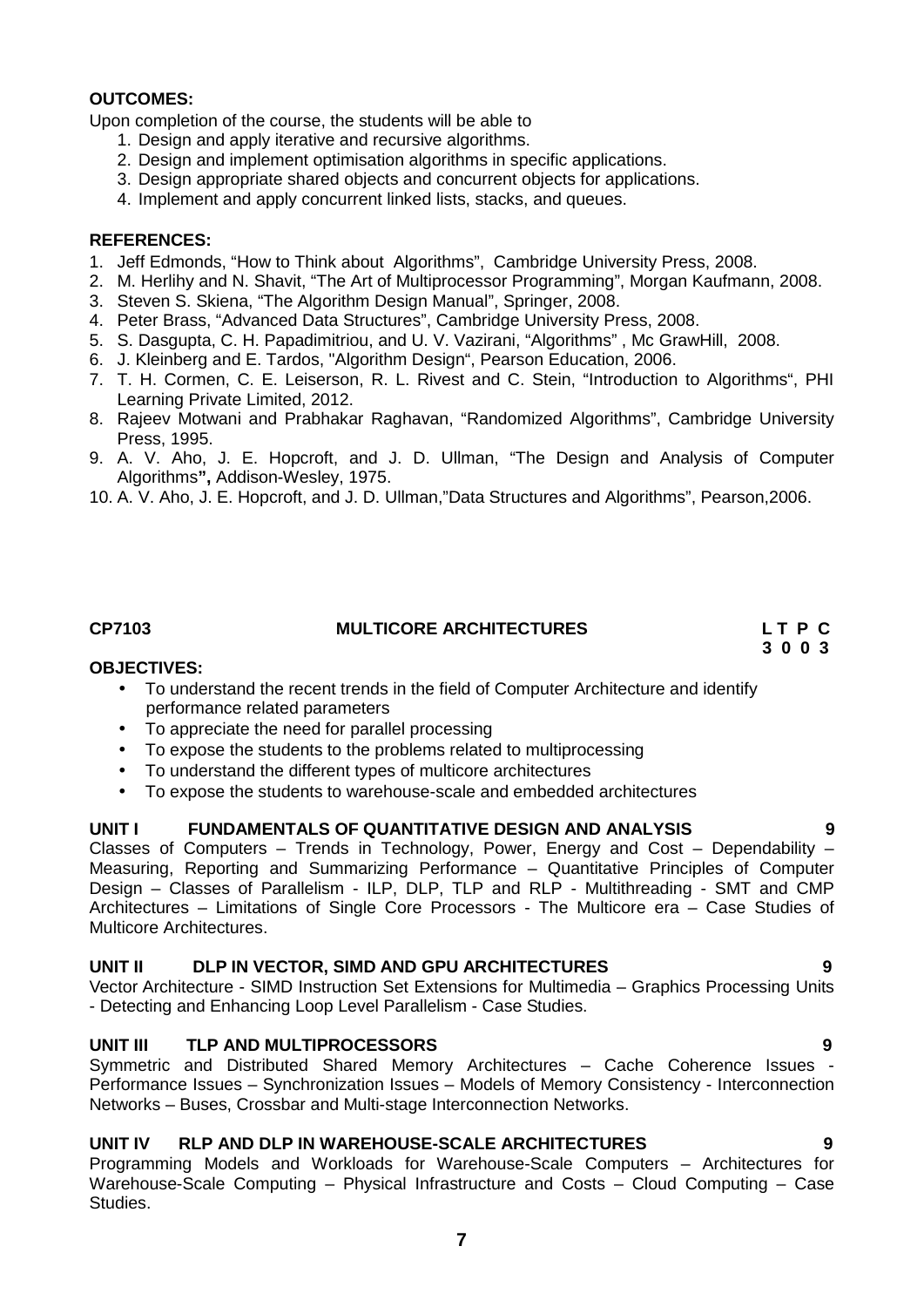## **UNIT V ARCHITECTURES FOR EMBEDDED SYSTEMS 9**

Features and Requirements of Embedded Systems – Signal Processing and Enbedded Applications – The Digital Signal Processor – Embedded Multiprocessors - Case Studies.

## **TOTAL: 45 PERIODS**

## **OUTCOMES:**

Upon completion of the course, the students will be able to

- Identify the limitations of ILP and the need for multicore architectures
- Address the issues related to multiprocessing and suggest solutions
- Bring out the salient features of different multicore architectures and how they exploit parallelism
- Analyze the different types of inter connection networks
- Explore the architecture of GPUs, warehouse-scale computers and embedded processors

## **REFERENCES:**

- 1. John L. Hennessey and David A. Patterson, " Computer Architecture A Quantitative Approach", Morgan Kaufmann / Elsevier, 5<sup>th</sup>. edition, 2012.
- 2. Kai Hwang, "Advanced Computer Architecture", Tata McGraw-Hill Education, 2003
- 3. Richard Y. Kain, "Advanced Computer Architecture a Systems Design Approach", PHI, 2011.
- 4. David E. Culler, Jaswinder Pal Singh, "Parallel Computing Architecture : A Hardware/ Software Approach" , Morgan Kaufmann / Elsevier, 1997.

## **IF7101 INTERNETWORKING TECHNOLOGIES L T P C**

**3 0 0 3**

## **OBJECTIVES:**

- To study the design and implementation of a socket based application using either TCP, UDP and SCTP.
- To understand SCTP sockets and its options
- To study the features of Raw Sockets
- To learn to develop the DNS
- To study the security features in socket programming
- To explore the usage of sockets options and the system calls needed to support unicast, broadcast and multicast applications
- To explore the emerging technologies in socket programming.

## **UNIT I APPLICATION DEVELOPMENT 9**

Introduction to Socket Programming – Overview of TCP/IP Protocols –Introduction to Sockets – Iterative TCP programming – Iterative UDP programming – Concurrent programming – fork and exec - I/O multiplexing – I/O Models – select function – shutdown function – TCP echo Server (with multiplexing) – poll function – TCP echoClient (with Multiplexing) Multiplexing TCP and UDP sockets- Threaded servers – thread creation and termination – TCP echo server using threads – Mutexes – condition variables

## **UNIT II ELEMENTARY SCTP SOCKETS AND SOCKET OPTIONS 9**

Introduction to SCTP- Interface Modules – SCTP functions- sctp bindx, sctp connectx, sctp\_getpaddrs, sctp\_freepaddrs, sctp\_getladdrs, sctp\_freeladdrs, sctp\_sendmsg, sctp\_recvmsg, sctp\_opt\_info, sctp\_peeloff, shutdown – Notifications - Socket options – getsockopt and setsockopt functions- Socket states – generic socket options – IP socket options – ICMP socket options – TCP socket options -.SCTP socket options – fcntl functions.

**8**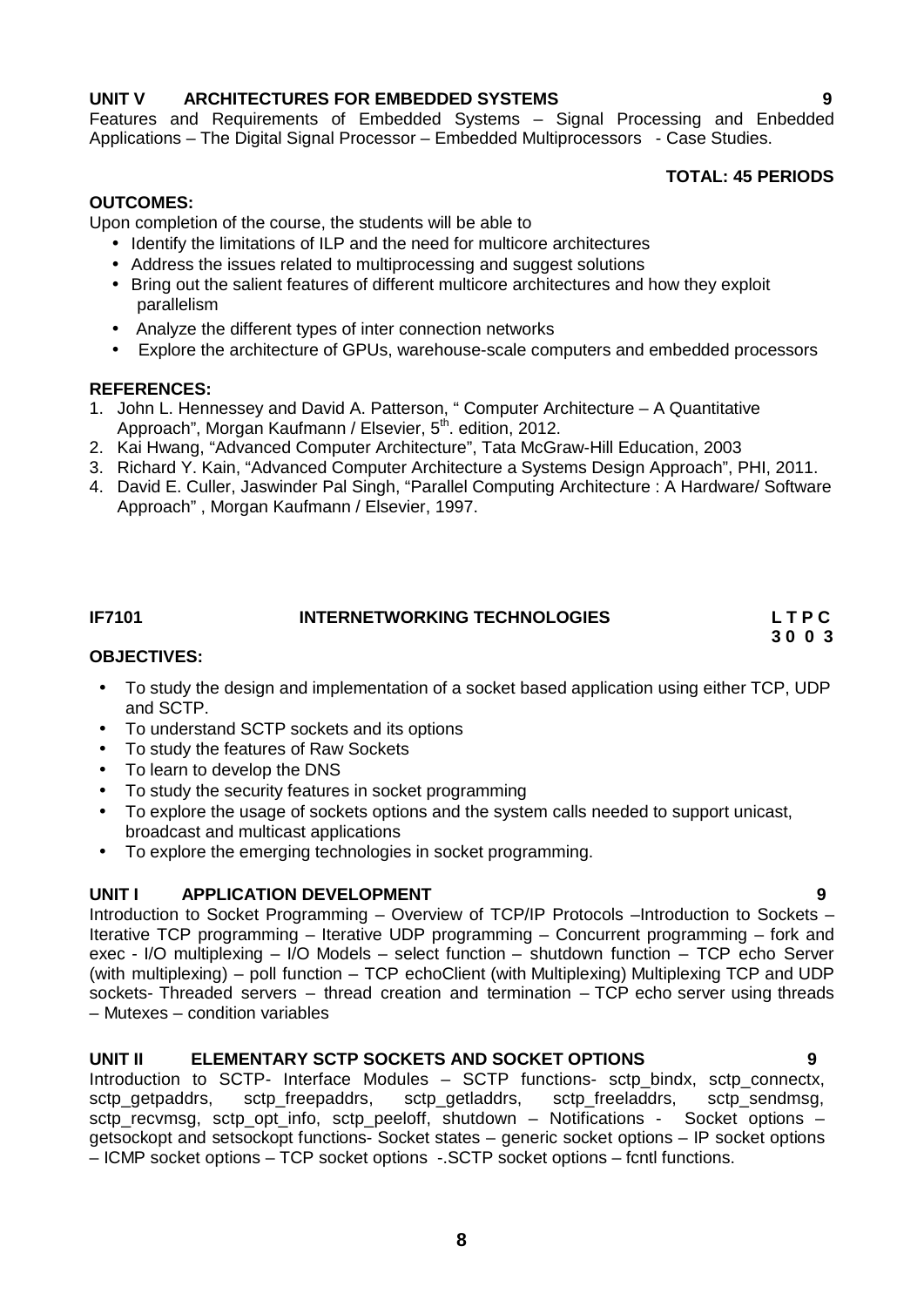## **UNIT III RAW SOCKETS AND DNS 9**

Ipv4 and Ipv6 interoperability - raw sockets – raw socket creation – raw socket output – raw socket input – ping program – trace route program - Domain name system – gethostbyname function – Ipv6 support in DNS – gethostbyadr function – getservbyname and getservbyport functions – Data link Access – BPF, DLPI,libpcap, libnet.

## **UNIT IV ADVANCED SOCKETS-I 9**

Routing sockets – Datalink socket address structure – Reading and writing – sysctl operations – get\_ifi\_info function – Interface name and index functions- Key Management sockets – Reading and writing – Dumping Security Association Database – Creating static Security Association – Dynamically maintaining SA's – Broadcasting – Broadcast addresses – Unicast versus Broadcast – (Client) Application development for broadcasting – Race conditions – Multicasting – Multicast addresses- Multicasting versus Broadcasting on a LAN – Multicasting on a WAN – Source specific Multicast – Multicast socket options – mcast\_join, (Client) Application development for multicasting – Receiving IP multicast infrastructure session announcements – Sending and receiving.

## **UNIT V ADVANCED SOCKETS-II 9**

Advanced UDP sockets – Receiving flags, Destination IP address and Interface index – Datagram truncation – Using UDP instead of TCP – Adding reliability to UDP – Binding interface addresses – Concurrent UDP servers – Advanced SCTP sockets – Partial delivery - Notifications – Unordered data – Binding a subset of addresses – Determining peer and local address information – Finding an association Id given an IP address – Heartbeating and Address failure – Peeling off an association – Controlling timing – Using SCTP instead of TCP – Out of band data – Signal driven I/O.

## **TOTAL: 45 PERIODS**

## **OUTCOMES:**

Upon completion of the course, the students will be able to

- Design and develop network applications using sockets system calls.
- Compare IPv4 and IPv6
- Explore the features of Stream Control Transmission Protocol (SCTP)
- Design and develop network applications using raw socket
- Design and develop Domain Name Service
- Incorporate the security features in the socket programming
- Work with various networking tools such as ping, traceroute to investigate a traffic flow in the network.
- Extend network applications for broadcasting and multicasting
- Create innovative network design by applying advanced socket concepts.

## **REFERENCES:**

- 1. W. Richard Stevens, "Unix Network Programming Vol-I", Second Edition, Pearson Education, 1998.
- 2. D.E. Comer, "Internetworking with TCP/IP Vol- III", (BSD Sockets Version), Second Edition, Pearson Education, 2003.
- 3. Michael Donahoo, Kenneth Calvert, "TCP/IP Sockets in C, A practical guide for programmers", Second Edition, Elsevier, 2009
- 4. Forouzan, " TCP/IP Protocol Suite" Second Edition, Tata MC Graw Hill, 2003.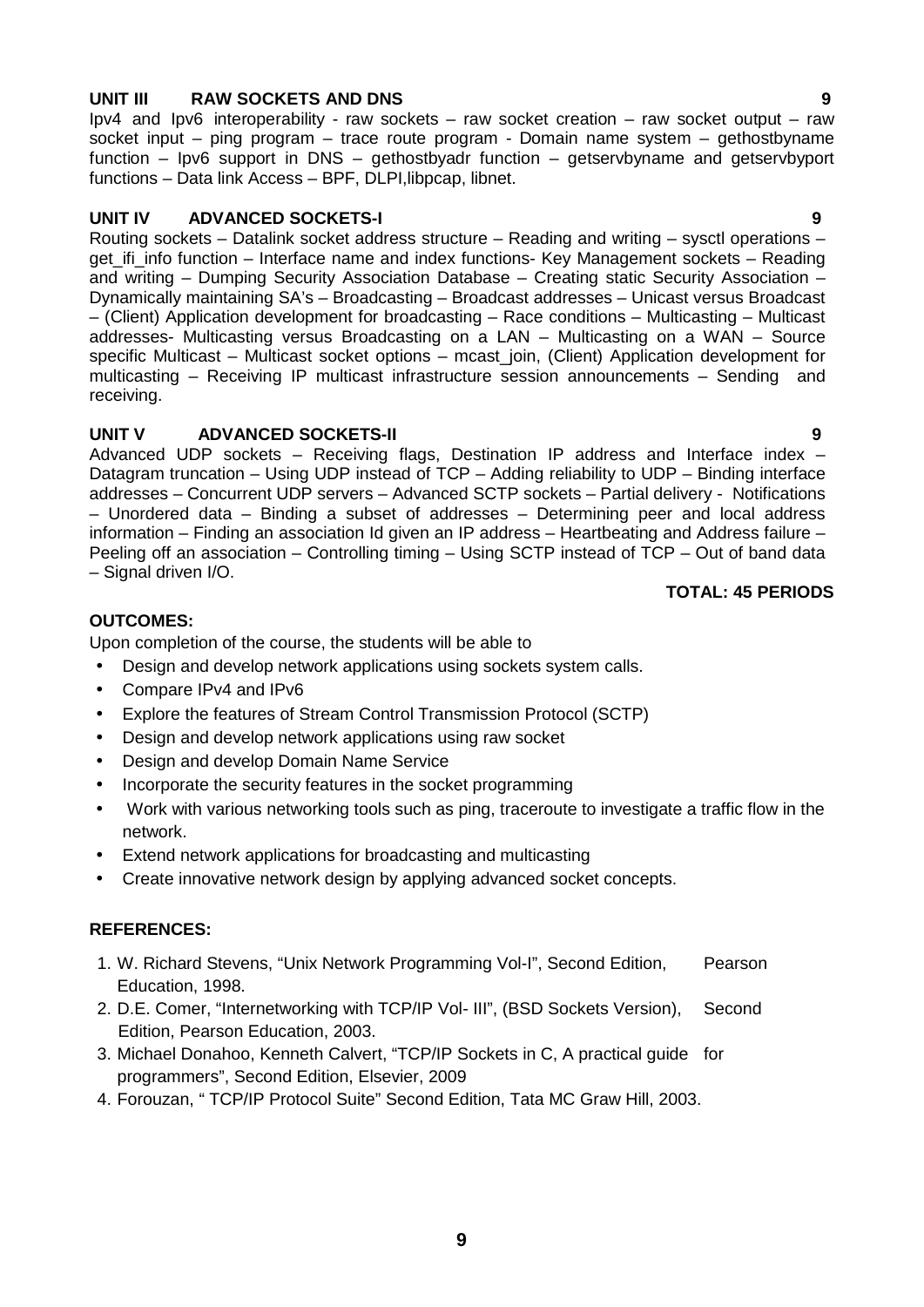## **IF7102 OBJECT ORIENTED SOFTWARE ENGINEERING L T P C**

## **OBJECTIVES:**

- To provide information about wider engineering issues that form the background to develop complex, evolving (software-intensive) systems
- To gain basic knowledge about object-oriented analysis and to familiarize UML concepts
- To study the requirements of various domain applications
- To design, implement and test the software in object oriented approach
- To discuss the issues in managing the software projects
- To explore the standards related to life cycle process

## **UNIT I INTRODUCTION 9**

System Concepts – Software Engineering Concepts – Development Activities – Managing Software Development –Modelling with UML – Project Organization and Communication – Case **Study** 

## **UNIT II REQUIREMENT ELICITATION AND ANALYSIS 9**

Requirements Elicitation Concepts – Requirements Elicitation Activities – Managing Requirements Elicitation– Analysis Concepts – Analysis Activities – Managing Analysis - Case Study

## **UNIT III SYSTEM DESIGN 9**

Decomposing the system – Overview of System Design – System Design Concepts – System Design Activities: Objects to Subsystems – System Design Activities: Addressing Design Goals – Managing System Design - Case Study

## **UNIT IV OBJECT DESIGN, IMPLEMENTATION AND TESTING 9**

Object Design Overview – Reuse Concepts – Design Patterns – Reuse Activities – Managing Reuse – Interfaces Specification Concepts – Interfaces Specification Activities – Managing Object Design – Mapping Models to Code Overview – Mapping Concepts – Mapping Activities – Managing Implementation – Testing – Case Study

## **UNIT V MANAGING CHANGE 9**

Rationale Management Overview – Rationale Concepts – Rationale Activities: From Issues to Decisions – Managing Rationale – Configuration Management Overview – Configuration Management Concepts – Configuration Management Activities – Managing Configuration Management – Project Management Overview – Project Management Activities – Standard for Developing Life Cycle Process (IEEE 1074) – Overview of Capability Maturity Model (CMM) – Life Cycle Models **TOTAL: 45 PERIODS**

## **OUTCOMES:**

Upon Completion of the course, the students should be able to

- Apply Object Oriented Software Engineering approach in every aspect of software project
- Analyse the requirements from various domains
- Evaluate the relationships between Software Design and Software Engineering
- Adapt appropriate object oriented design aspects in the development process
- Implement and test the software project using object oriented approach
- Manage the issues regarding the decision making and changes in the different stage of software development
- Implement mini projects incorporating the principles of object oriented software engineering

**3 0 0 3**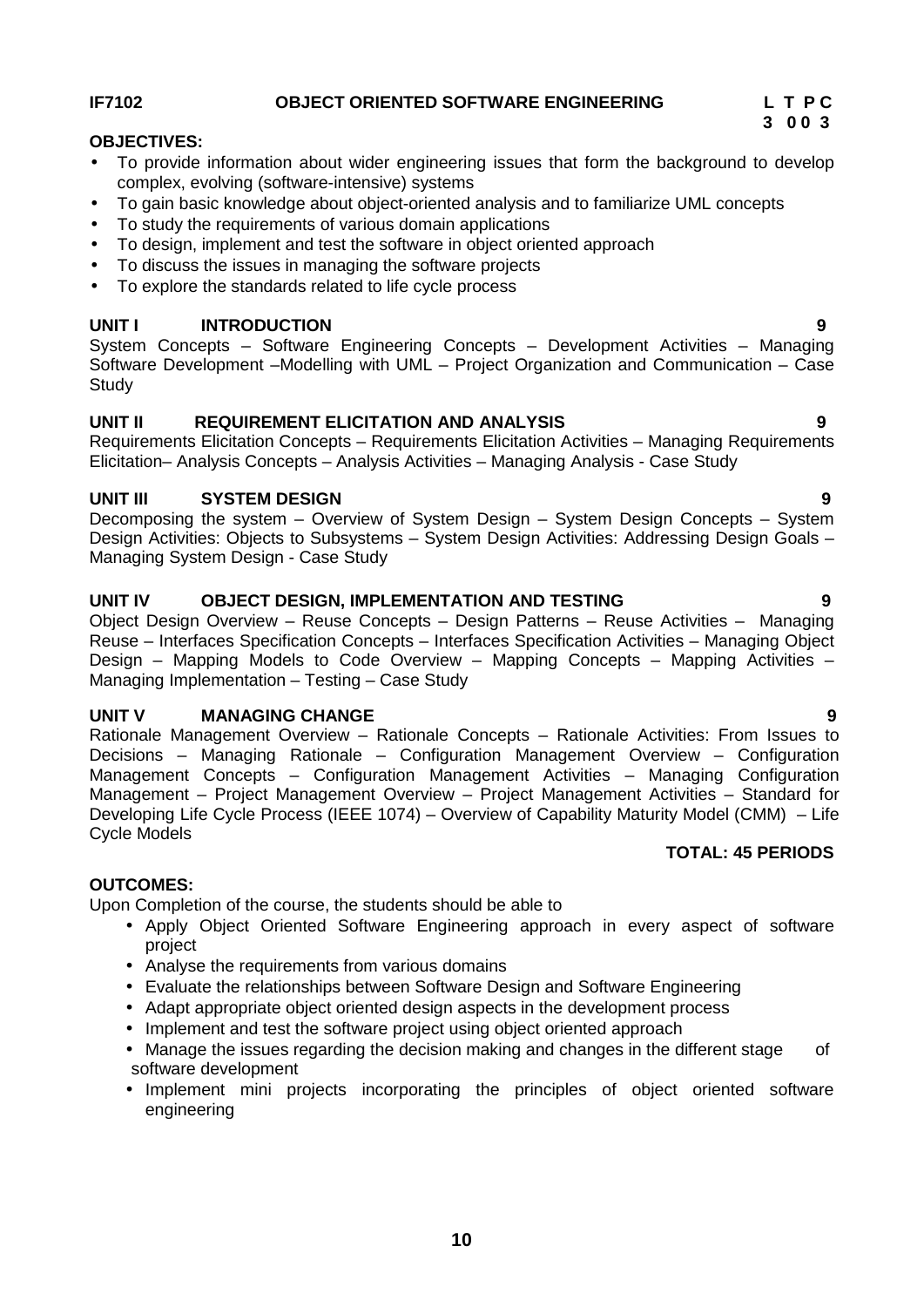- 1. Bernd Bruegge, Alan H Dutoit, Object-Oriented Software Engineering, Pearson Education, 2011.
- 2. Jacobson, Ivar & Christerson, Magnus & Jonsson, Patrik & Overgaard, Gunnar "Object Oriented Software Engineering", Pearson Education, Delhi, 2007
- 3. Craig Larman, Applying UML and Patterns, 3rd ed, Pearson Education, 2005.

## **CP7202 ADVANCED DATABASES L T P C**

**OBJECTIVES:**

- To learn the modeling and design of databases.
- To acquire knowledge on parallel and distributed databases and its applications.
- To study the usage and applications of Object Oriented database
- To understand the principles of intelligent databases.
- To understand the usage of advanced data models.
- To learn emerging databases such as XML, Cloud and Big Data.
- To acquire inquisitive attitude towards research topics in databases.

## **UNIT I PARALLEL AND DISTRIBUTED DATABASES 9**

Database System Architectures: Centralized and Client-Server Architectures – Server System Architectures – Parallel Systems- Distributed Systems – Parallel Databases: I/O Parallelism – Inter and Intra Query Parallelism – Inter and Intra operation Parallelism – Design of Parallel Systems- Distributed Database Concepts - Distributed Data Storage – Distributed Transactions – Commit Protocols – Concurrency Control – Distributed Query Processing – Case Studies

## **UNIT II OBJECT AND OBJECT RELATIONAL DATABASES 9**

Concepts for Object Databases: Object Identity – Object structure – Type Constructors – Encapsulation of Operations – Methods – Persistence – Type and Class Hierarchies – Inheritance – Complex Objects – Object Database Standards, Languages and Design: ODMG Model – ODL – OQL – Object Relational and Extended – Relational Systems: Object Relational features in SQL/Oracle – Case Studies.

### **UNIT III INTELLIGENT DATABASES 9**

Active Databases: Syntax and Semantics (Starburst, Oracle, DB2)- Taxonomy- Applications- Design Principles for Active Rules- Temporal Databases: Overview of Temporal Databases- TSQL2- Deductive Databases: Logic of Query Languages – Data log- Recursive Rules-Syntax and Semantics of Datalog Languages- Implementation of Rules and Recursion- Recursive Queries in SQL- Spatial Databases- Spatial Data Types- Spatial Relationships- Spatial Data Structures- Spatial Access Methods- Spatial DB Implementation.

## **UNIT IV ADVANCED DATA MODELS 9**

Mobile Databases: Location and Handoff Management - Effect of Mobility on Data Management - Location Dependent Data Distribution - Mobile Transaction Models -Concurrency Control - Transaction Commit Protocols- Multimedia Databases- Information Retrieval- Data Warehousing- Data Mining- Text Mining.

## **UNIT V EMERGING TECHNOLOGIES 9**

XML Databases: XML-Related Technologies-XML Schema- XML Query Languages- Storing XML in Databases-XML and SQL- Native XML Databases- Web Databases- Geographic Information Systems- Biological Data Management- Cloud Based Databases: Data Storage Systems on the Cloud- Cloud Storage Architectures-Cloud Data Models- Query Languages- Introduction to Big Data-Storage-Analysis.

## **TOTAL: 45 PERIODS**

**3 0 0 3**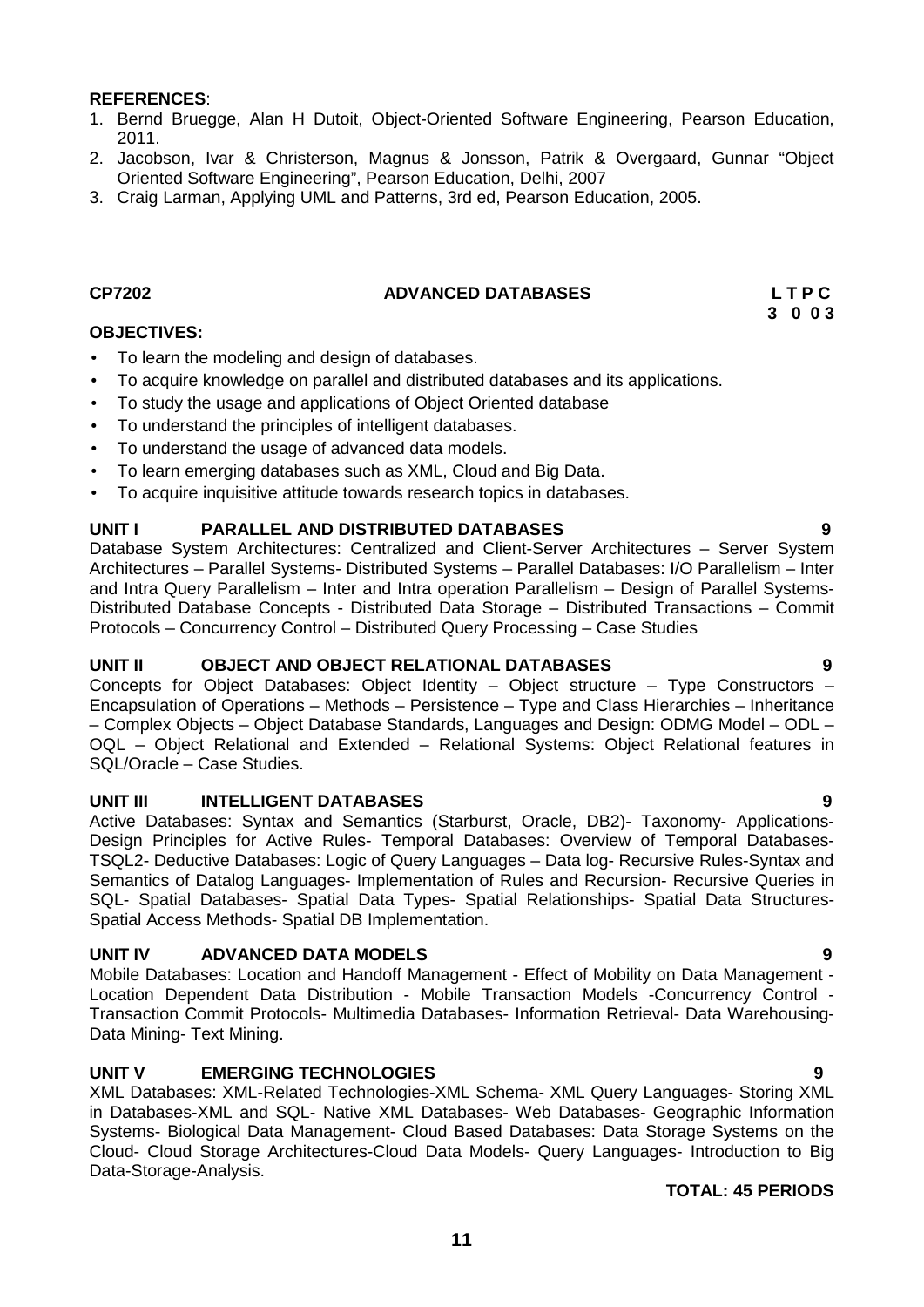## **OUTCOMES:**

Upon completion of the course, the students will be able to

- Select the appropriate high performance database like parallel and distributed database
- Model and represent the real world data using object oriented database
- Design a semantic based database to meaningful data access
- Embed the rule set in the database to implement intelligent databases
- Represent the data using XML database for better interoperability
- Handle Big data and store in a transparent manner in the cloud
- To solve the issues related to the data storage and retrieval

## **REFERENCES:**

- 1. R. Elmasri, S.B. Navathe, "Fundamentals of Database Systems", Fifth Edition, Pearson Education/Addison Wesley, 2007.
- 2. Thomas Cannolly and Carolyn Begg, "Database Systems, A Practical Approach to Design, Implementation and Management", Third Edition, Pearson Education, 2007.
- 3. Henry F Korth, Abraham Silberschatz, S. Sudharshan, "Database System Concepts", Fifth Edition, McGraw Hill, 2006.
- 4. C.J.Date, A.Kannan and S.Swamynathan, "An Introduction to Database Systems", Eighth Edition, Pearson Education, 2006.
- 5. Raghu Ramakrishnan, Johannes Gehrke, "Database Management Systems", McGraw Hill, Third Edition 2004.

### **IF7111 ADVANCED DATA STRUCTURES LABORATORY L T P C 0 0 3 2**

## **OBJECTIVES:**

- To learn to implement iterative and recursive algorithms.
- To learn to design and implement algorithms using hill climbing and dynamic programming techniques.
- To learn to implement shared and concurrent objects.
- To learn to implement concurrent data structures.

## **LAB EXERCISES:**

Each student has to work individually on assigned lab exercises. Lab sessions could be scheduled as one contiguous four-hour session per week or two two-hour sessions per week. There will be about 15 exercises in a semester. It is recommended that all implementations are carried out in Java. If C or C++ has to be used, then the threads library will be required for concurrency. Exercises should be designed to cover the following topics:

- Implementation of graph search algorithms.
- Implementation and application of network flow and linear programming problems.
- Implementation of algorithms using the hill climbing and dynamic programming design techniques.
- Implementation of recursive backtracking algorithms.
- Implementation of randomized algorithms.
- Implementation of various locking and synchronization mechanisms for concurrent linked lists, concurrent queues, and concurrent stacks.
- Developing applications involving concurrency.

## **TOTAL: 45 PERIODS**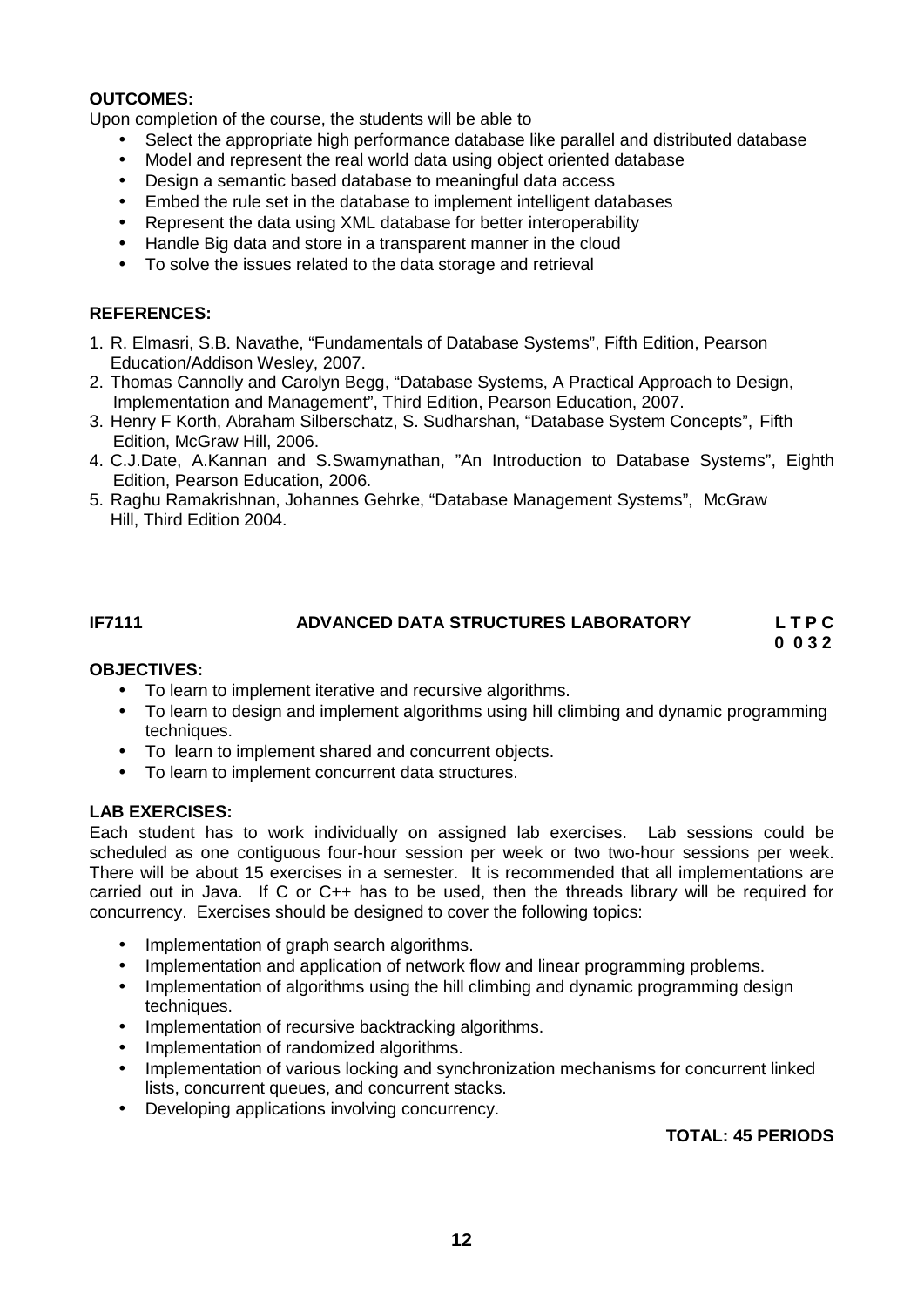## **OUTCOMES:**

Upon completion of the course, the students will be able to

- 1. Design and apply iterative and recursive algorithms.
- 2. Design and implement algorithms using the hill climbing and dynamic programming and recursive backtracking techniques.
- 3. Design and implement optimisation algorithms for specific applications.
- 4. Design and implement randomized algorithms.
- 5. Design appropriate shared objects and concurrent objects for applications.
- 6. Implement and apply concurrent linked lists, stacks, and queues.

### **REFERENCES:**

- 1. Jeff Edmonds, "How to Think about Algorithms", Cambridge University Press, 2008.
- 2. M. Herlihy and N. Shavit, "The Art of Multiprocessor Programming", Morgan Kaufmann, 2008.
- 3. Steven S. Skiena, "The Algorithm Design Manual", Springer, 2008.
- 4. Peter Brass, "Advanced Data Structures", Cambridge University Press, 2008.
- 5. S. Dasgupta, C. H. Papadimitriou, and U. V. Vazirani, "Algorithms" , McGrawHill, 2008.
- 6. J. Kleinberg and E. Tardos, "Algorithm Design", Pearson Education, 2006.
- 7. T. H. Cormen, C. E. Leiserson, R. L. Rivest and C. Stein, "Introduction to Algorithms", PHI Learning Private Limited, 2012.
- 8. Rajeev Motwani and Prabhakar Raghavan, "Randomized Algorithms", Cambridge University Press, 1995.
- 9. A. V. Aho, J. E. Hopcroft, and J. D. Ullman, "The Design and Analysis of Computer Algorithms**",** Addison-Wesley, 1975.
- 10. A. V. Aho, J. E. Hopcroft, and J. D. Ullman,"Data Structures and Algorithms", Pearson,2006.

## **IF7112 INTERNETWORKING LABORATORY L T P C**

**0 0 3 2**

### **OBJECTIVES:**

- To learn network programming
- To establish connection among the system in the network.
- To analyze network traffic
- To acquire knowledge about various networking tools.

### **EXERCISES:**

- 1. You are an employee of an XYZ company, working in its branch office and have been given the task to provide service for a valued enterprise customer. If you are unable to solve queries of the customer, obtain the help from your boss at head quarters. The nodes are installed at three different locations. One is at the customer's headquarters, one is at their branch office and one is at a top secret R&D department. Implement the above scenario using TCP socket.
- 2. Develop a Client/server application in C/C++ for implementing the following scenario:

Consider nodes A, B, C and D. Visualize Node A as the source, node B as the router. Nodes C and D are two nodes acting as two different networks connected with two interfaces of the router B. Node A should send an IP datagram to B. B extracts the network address from the destination IP of the datagram and forwards it to either C or D depending on the network address.

**Note**: Construct IP header with proper fields. Use a static routing table in node B and suitable subnet masks for forwarding to C and D. Show the output for both Cases

Case 1: IP datagram to node C.

Case 2: IP datagram to node D.)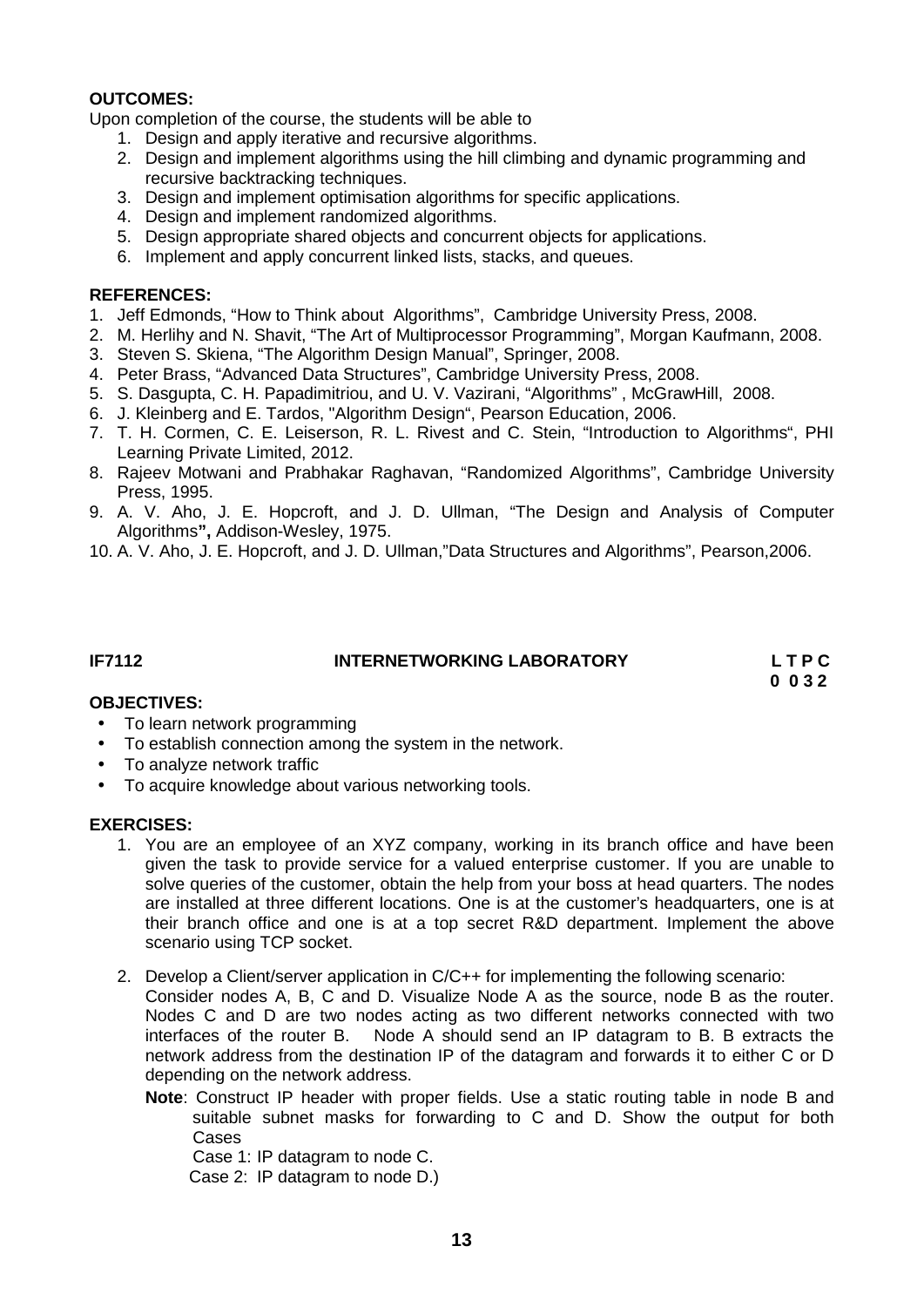3. Simulation of DNS using UDP sockets. Consider a root server, three Top Level Domain (TLD) servers (say, corresponding to com, edu and gov), three Authoritative Servers. The client sends a DNS query to the root server. The root server sends the IP address of TLD server to the client. The client sends the DNS query to the TLD server. The TLD server sends the IP address of the authoritative server to the client. The client sends the DNS query to the authoritative server and gets the IP address of the required host. Implement this scenarios in C/C++ language

**Note**: A domain name consists of one or more parts, technically called *labels.* Each label may contain up to 63 characters. The full domain name may not exceed a total length of 253 characters. The characters allowed in a label follow the LDH rule (letters, digits, hyphen). Domain names are interpreted in case- independent manner. Labels should not start or end with a hyphen

- 4. Write a C/C++ code in TCP protocol stack, which sends a SYN packet with a randomly spoofed IP to avoid the firewall blocking. This will result in all the entries in the spoofed IP list, sending RST segments to the victim server, upon getting the SYN-ACK from the victim. This can choke the target server and often form a crucial part of a Denial Of Service (**DOS**) attack. Launch the DOS attack by many hosts from various location, all target the same victim to launch Distributed DOS (**DDOS**).
- 5. Develop a protocol for transmitting private documents via the Internet in an encrypted form. Ensure that the information is sent, unchanged, only to the server you intended to send it to. It has to encrypt TCP/IP traffic that also incorporates authentication and data integrity. It may run on top of TCP/IP. It is based on session-key encryption. It adds a number of extra features, including authentication based on X.509 certificates and integrity checking with message authentication codes. It is an extension of sockets, which allow a client and a server to establish a stream of communication with each other in a secured manner. They begin with a handshake, which allows identities to be established and keys to be exchanged. Show that the developed protocol protects a network from attacks such as IP spoofing, IP source routing, and DNS spoofing.
- 6. Simulation of HTTP protocol The client sends a HTTP request (the request is sent in the actual format with request line, header lines). The server gets the HTTP request and understands what method is to be done and responds in a HTTP response message. The response message can have a status line and header lines followed by the data.
	- Client Request line format **:** method/ request http version
	- Server reply format : http version status code followed by requested page contents
- 7. Simulation of FTP understanding control and data channels. The client initiates a TCP connection to the server and sends the required FTP command to the server. For example, "get filename". The server reads the command, initiates a new TCP connection with the client using a different port number. The server then sends the result of the command to the client and closes the connection.
- 8. Consider software that resides in a system that reads the available main memory and hard disk at periodical intervals and pass this information on to another system on demand. This process is placed in more than one system so that network resource can be monitored. Implement a monitoring program and list out the time, IP address, available Hard disk and Main memory available in each system in a tabular form.
- 9. Use the software like wireshark in a LAN to capture the packet and do a statistical analysis such as: the number of packets (bits) flowing in/out of a designated system, a pair wise packet flow among the given IP addresses.
- 10. Use the packet capturing tool and measure the traffic from each node in a application wise, and pair wise traffic application
- 11. Repeat exercise 10 for protocol wise traffic analysis

**TOTAL: 45 PERIODS**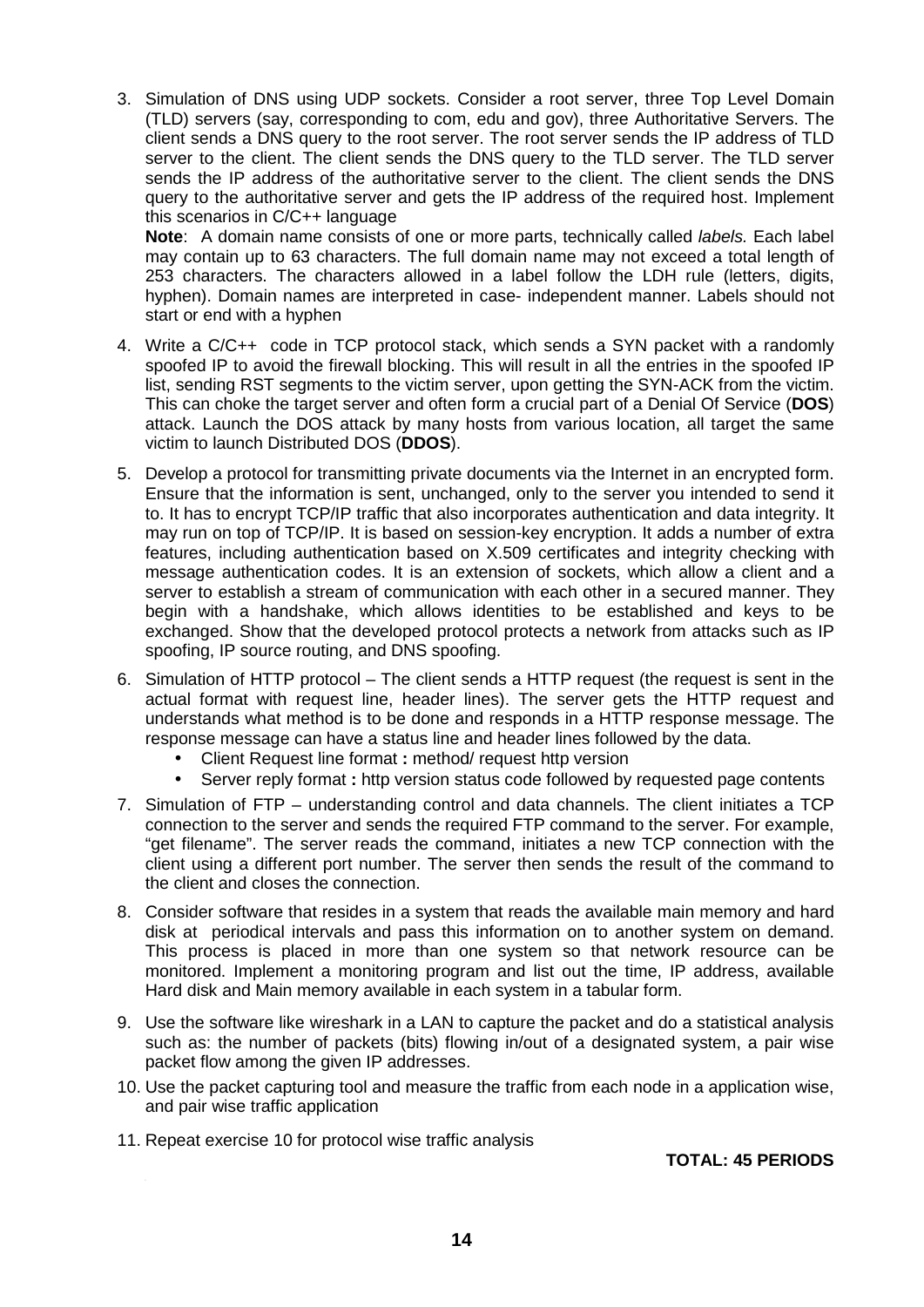## **OUTCOMES:**

At the end of the course, the students will be able to

- Design network applications using TCP and UDP
- Demonstrate the usage of various networking tools.
- Analyze network traffic
- Analyze packets transmitted over the network.

## **IF7113 MINI PROJECT L T P C**

**0 0 2 1**

The objective of the mini project is to enable the students to apply the techniques they have learnt over the courses:

- The students can select any of the problem of their choice related to direct application
- A team can be formed with 2-3 members
- Should inculcate the software engineering methodologies
- At least two hours per week should be spent in doing this mini project
- The students should design and experiment using object oriented concept
- A database has to be designed and implemented
- The developed project must be web enabled
- The developed mini project must be tested for different cases of operations
- A documentation has to be prepared in the form of a report
- Evaluation pattern is like Lab examination

**TOTAL :30 PERIODS**

**3 0 0 3**

## **IF7201 WEB TECHNOLOGIES L T P C**

### **OBJECTIVES:**

- To understand the basics of web technology and design methods.
- To learn to design interactive web pages using Markup languages, CSS, Java Script.
- Understand the web platform for creating information sharing and functionality using PHP
- Learn to develop Enterprise Applications for Online communities in the Business World.
- To understand the representation of Web Data using XML technologies
- To understand the techniques of Server side programming

### **UNIT I WEB TECHNONOGY AND DESIGN METHODS 9**

**Web Technology –** The concept of Tiers – Web Pages Types and Issues – Static, Dynamic, Active web Pages. Problems with Statelessness – Sessions and Sessions Management – Techniques for maintaining State Information.

**Web Design Methods** – Design Issues – OOWS Model\_Driven approach – OOHDM – UML based Web Engineering.

## **UNIT II WEB APPLICATION DEVELOPMENT 9**

Client Side Scripting: HTML5 – Elements – canvas – Video on the Web - Cascading Style Sheet 3– Client side scripting – JavaScript – Arrays - JavaScript Objects.

Server Side Scripting: PHP – Introduction – Creating PHP Pages – PHP with MySQL – Tables to display data – Form elements.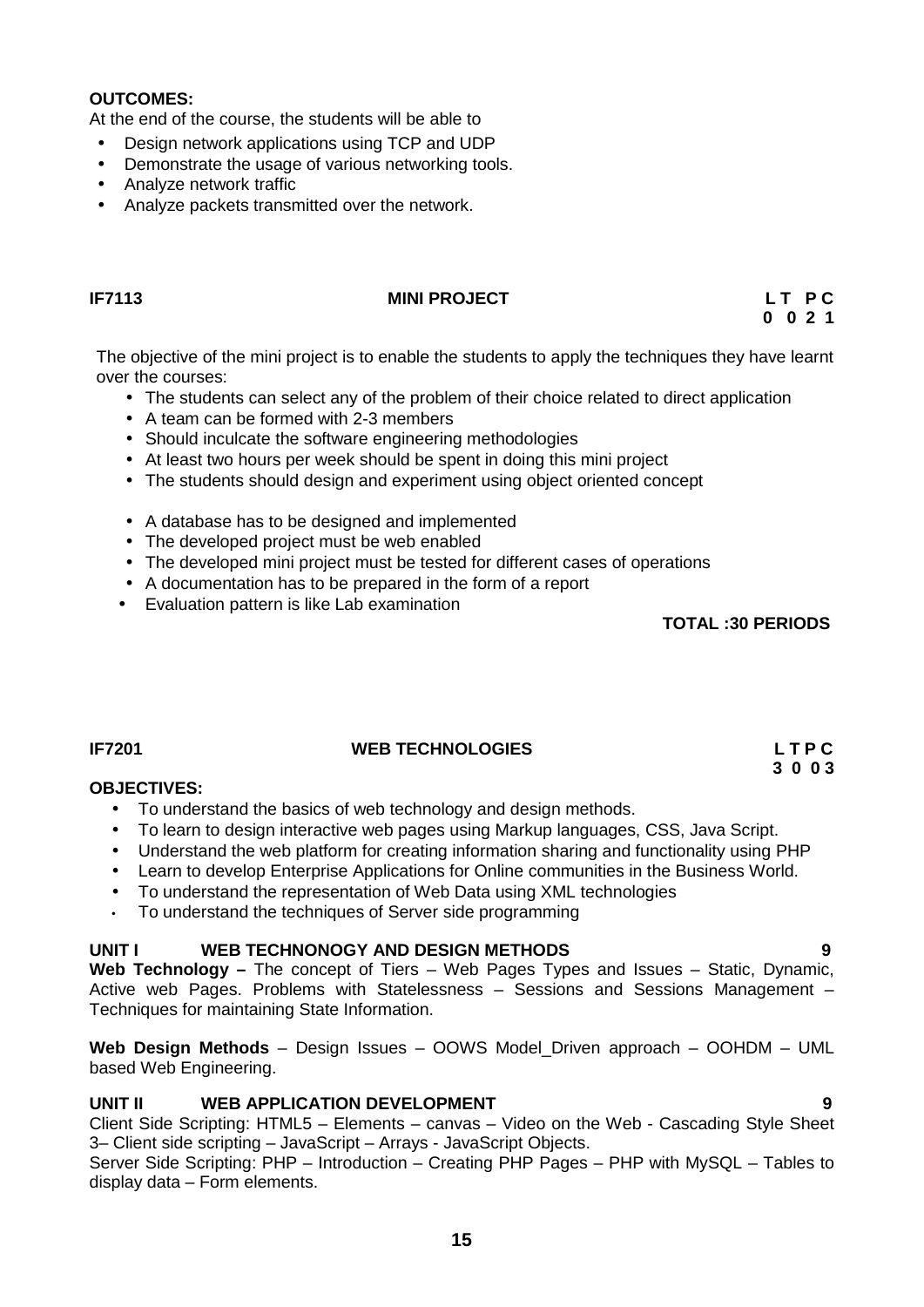## **UNIT III REPRESENTING WEB DATA 9**

XML Basics – XML Namespaces - XML Schema - DOM – SAX – XPath - XSL: Extensible Style sheet Language – Extensible Style sheet Language Transformations (XSLT).

## **UNIT IV ENTERPRISE APPLICATION DEVELOPMENT 9**

Working With Model-View-Controller – Introduction to J2EE – JMS - Server Side Component Architecture – EJB overview –Types – Session Beans – Message driven Bean - Entity Beans – Persistent Entity Beans –Building business logic with session bean – messaging with message driven bean - Transactions and Security – Bean managed transaction –Exposing EJB as a web services – JAX-WS.

## **UNIT V SERVER SIDE APPLICATIONS 9**

Overview of servlets – Servlet API – Servlet life cycle – Servlet configuration – Java Database Connectivity (JDBC) - Running Servlet with database connectivity - Servlet support for cookies – Session tracking- JSP – JSP with JDBC and applications

## **TOTAL: 45 PERIODS**

## **OUTCOMES:**

Upon completion of the course, the students will be able to

- Create interactive web pages using Markup languages, CSS, Java Script.
- Implement server-Side Programming for creating information sharing and functionality using PHP.
- Work on XML Technologies
- Develop Enterprise Applications for online communities in the business world.

## **REFERENCES:**

- 1. Gustavo Rossi, Oscar Pastor, Daniel Schwabe, Luis Olsina, "Web Engineering Modeling and Implementing web Applications", Springer, 2008. (Unit -1)
- 2. Achyut S. Godbole, Atul Kahate, "Web Technologies TCP/IP to Internet Application Architecture", TMGH,2003.(Unit – 1).
- 3. Deitel & Deitel Internet & World Wide Web How to Program, Pearson Education India -Third Edition -2004 (Unit - 2).
- 4. Mark Pilgrim**, "**HTML5: Up and Running**" ,** O'Reilly,2010. (Unit 2).
- 5. Michael K. Glass, Yann Le Scouarnec, Elizabeth Naramore, Gary Mailer,J.Stolz, J.Gerner, "Beginning PHP, Apache, MySQL, WebDevelopment", Wrox, Wiley dreamtech India Ltd., 2004. (Unit - 2).
- 6. Deitel & Deitel, Neito, Lin, Sadhu, "XML How to Program", Pearson Education,2008(Unit 3).
- 7. Debu Panda, Reza Rahman, Derek Lane, "EJB 3 in Action", Dreamtech Press, 2007. (Unit-4)
- 8. Christopher D. Manning, Prabhakar Raghavan and Hinrich Schütze, "Introduction to Information Retrieval", Cambridge University Press, 2008 (Unit – 5)

## **IF7202 CLOUD COMPUTING L T P C**

**3 0 0 3**

## **OBJECTIVES:**

- To introduce the broad perceptive of cloud architecture and model
- To understand the concept of Virtualization
- To be familiar with the lead players in cloud.
- To understand the features of cloud simulator
- To apply different cloud programming model as per need.
- To be able to set up a private cloud.
- To understand the design of cloud Services.
- To learn to design the trusted cloud Computing system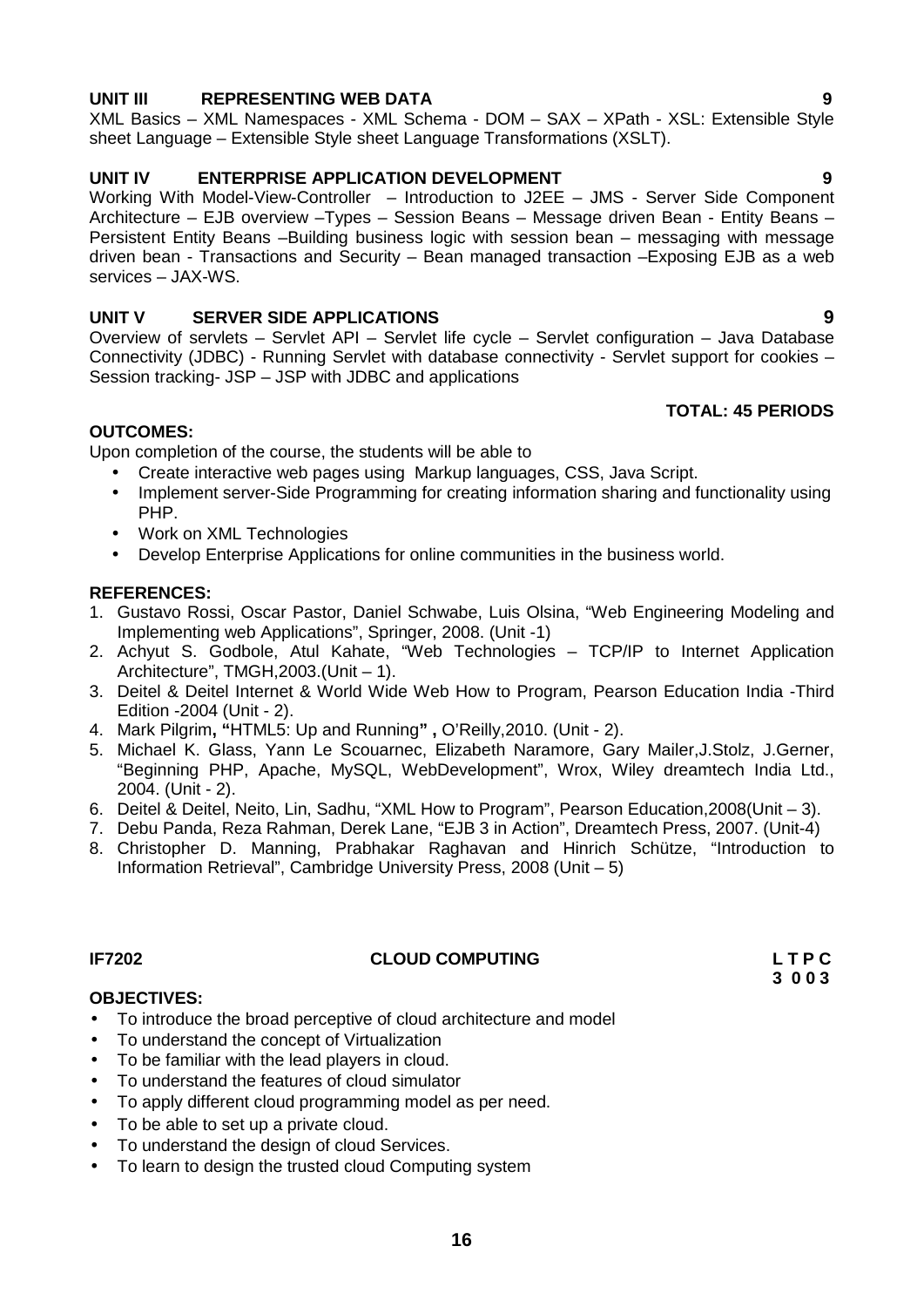## **UNIT I CLOUD ARCHITECTURE AND MODEL 9**

Technologies for Network-Based System – System Models for Distributed and Cloud Computing – NIST Cloud Computing Reference Architecture.

Cloud Models:- Characteristics – Cloud Services – Cloud models (IaaS, PaaS, SaaS) – Public vs Private Cloud –Cloud Solutions - Cloud ecosystem – Service management – Computing on demand.

## **UNIT II VIRTUALIZATION 9**

Basics of Virtualization - Types of Virtualization - Implementation Levels of Virtualization - Virtualization Structures - Tools and Mechanisms - Virtualization of CPU, Memory, I/O Devices - Virtual Clusters and Resource management – Virtualization for Data-center Automation.

## **UNIT III CLOUD INFRASTRUCTURE 9**

Architectural Design of Compute and Storage Clouds – Layered Cloud Architecture Development – Design Challenges - Inter Cloud Resource Management – Resource Provisioning and Platform Deployment – Global Exchange of Cloud Resources.

## **UNIT IV PROGRAMMING MODEL 9**

Parallel and Distributed Programming Paradigms – MapReduce , Twister and Iterative Map Reduce – Hadoop Library from Apache – Mapping Applications - Programming Support - Google App Engine, Amazon AWS - Cloud Software Environments -Eucalyptus, Open Nebula, OpenStack, Aneka, CloudSim

## **UNIT V SECURITY IN THE CLOUD 9**

Security Overview – Cloud Security Challenges and Risks – Software-as-a-Service Security – Security Governance – Risk Management – Security Monitoring – Security Architecture Design – Data Security – Application Security – Virtual Machine Security - Identity Management and Access Control – Autonomic Security.

## **OUTCOMES:**

- Compare the strengths and limitations of cloud computing
- Identify the architecture, infrastructure and delivery models of cloud computing
- Apply suitable virtualization concept.
- Choose the appropriate cloud player
- Choose the appropriate Programming Models and approach.
- Address the core issues of cloud computing such as security, privacy and interoperability
- Design Cloud Services
- Set a private cloud

## **REFERENCES:**

- 1. Kai Hwang, Geoffrey C Fox, Jack G Dongarra, "Distributed and Cloud Computing, From Parallel Processing to the Internet of Things", Morgan Kaufmann Publishers, 2012.
- 2. John W.Rittinghouse and James F.Ransome, "Cloud Computing: Implementation, Management, and Security", CRC Press, 2010.
- 3. Toby Velte, Anthony Velte, Robert Elsenpeter, "Cloud Computing, A Practical Approach", TMH, 2009.
- 4. Kumar Saurabh, "Cloud Computing insights into New-Era Infrastructure", Wiley India,2011.
- 5. George Reese, "Cloud Application Architectures: Building Applications and Infrastructure in the Cloud" O'Reilly
- 6. James E. Smith, Ravi Nair, "Virtual Machines: Versatile Platforms for Systems and Processes", Elsevier/Morgan Kaufmann, 2005.
- 7. Katarina Stanoevska-Slabeva, Thomas Wozniak, Santi Ristol, "Grid and Cloud Computing A Business Perspective on Technology and Applications", Springer.
- 8. Ronald L. Krutz, Russell Dean Vines, "Cloud Security A comprehensive Guide to Secure Cloud Computing", Wiley – India, 2010.

**TOTAL:45 PERIODS**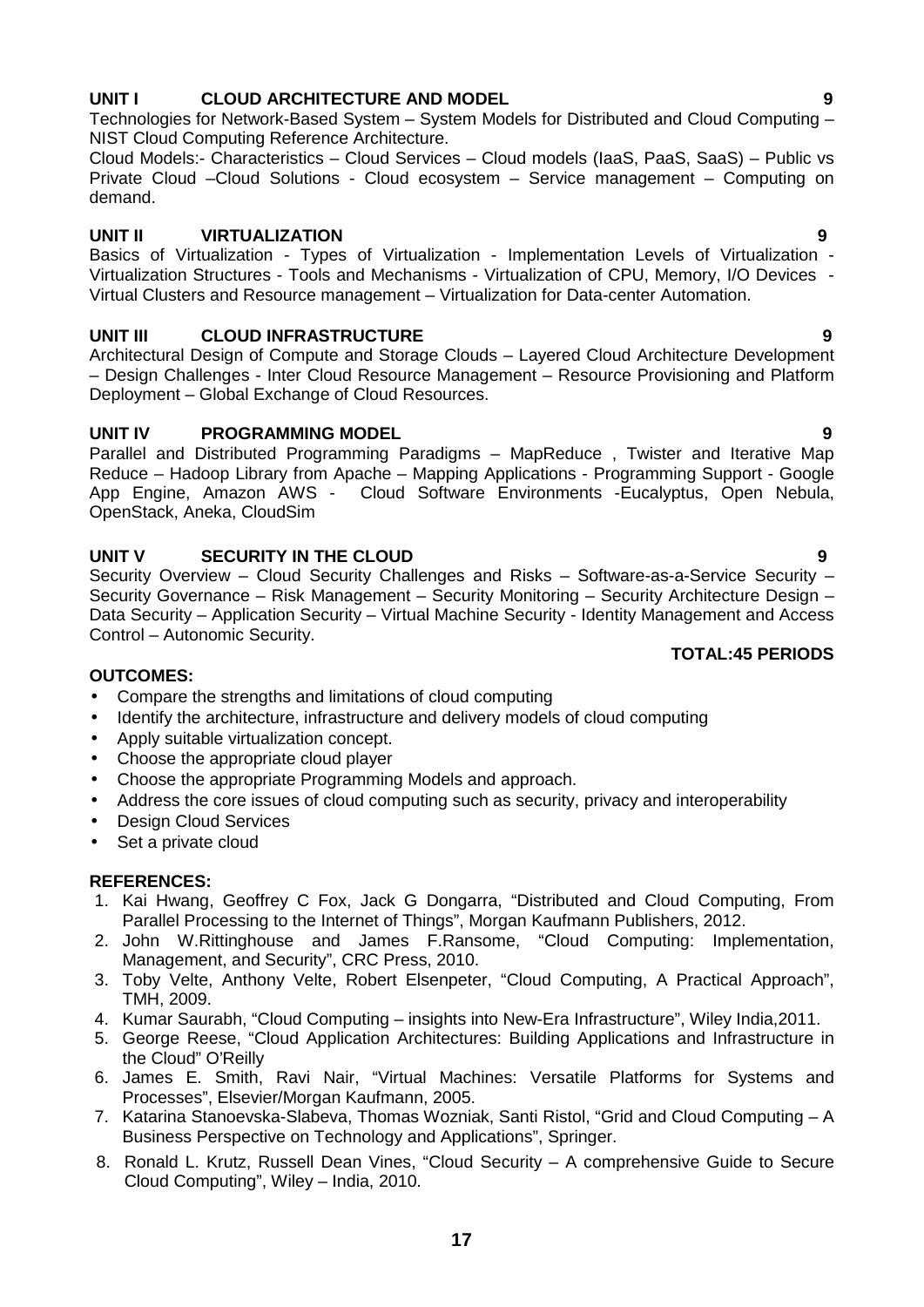- 9. Rajkumar Buyya, Christian Vecchiola, S.Thamarai Selvi, 'Mastering Cloud Computing", TMGH,2013.
- 10. Gautam Shroff,Enterprise Cloud Computing,Cambridge University Press,2011
- 11. Michael Miller, Cloud Computing,Que Publishing,2008
- 12. Nick Antonopoulos, Cloud computing,Springer Publications,2010

### **NE7202 NETWORK AND INFORMATION SECURITY L T P C 3 0 0 3**

## **OBJECTIVES:**

- To understand the fundamentals of Cryptography
- To acquire knowledge on standard algorithms used to provide confidentiality, integrity and authenticity.
- To understand the various key distribution and management schemes.
- To understand how to deploy encryption techniques to secure data in transit across data networks
- To design security applications in the field of Information technology.

## **UNIT I INTRODUCTION 9**

An Overview of Computer Security-Security Services-Security Mechanisms-Security Attacks- Access Control Matrix, Policy-Security policies, Confidentiality policies, Integrity policies and Hybrid policies.

## **UNIT II CRYPTOSYSTEMS & AUTHENTICATION 9**

Classical Cryptography-Substitution Ciphers-permutation Ciphers-Block Ciphers-DES- Modes of Operation- AES-Linear Cryptanalysis, Differential Cryptanalysis- Hash Function - SHA 512- Message Authentication Codes-HMAC - Authentication Protocols

## **UNIT III PUBLIC KEY CRYPTOSYSTEMS 9**

Introduction to Public key Cryptography- Number theory- The RSA Cryptosystem and Factoring Integer- Attacks on RSA-The ELGamal Cryptosystem- Digital Signature Algorithm-Finite Fields- Elliptic Curves Cryptography- Key management – Session and Interchange keys, Key exchange and generation-PKI

### **UNIT IV SYSTEM IMPLEMENTATION 9**

Design Principles, Representing Identity, Access Control Mechanisms, Information Flow and Confinement Problem.

**Secure Software Development**: Secured Coding - OWASP/SANS Top Vulnerabilities - Buffer Overflows - Incomplete mediation - XSS - Anti Cross Site Scripting Libraries - Canonical Data Format - Command Injection - Redirection - Inference – Application Controls

## **UNIT V NETWORK SECURITY 9**

Secret Sharing Schemes-Kerberos- Pretty Good Privacy (PGP)-Secure Socket Layer (SSL)- Intruders – HIDS- NIDS - Firewalls - Viruses

### **TOTAL: 45 PERIODS.**

## **OUTCOMES:**

Upon completion of the course, the students will be able to

- Implement basic security algorithms required by any computing system.
- Analyze the vulnerabilities in any computing system and hence be able to design a security solution.
- Analyze the possible security attacks in complex real time systems and their effective countermeasures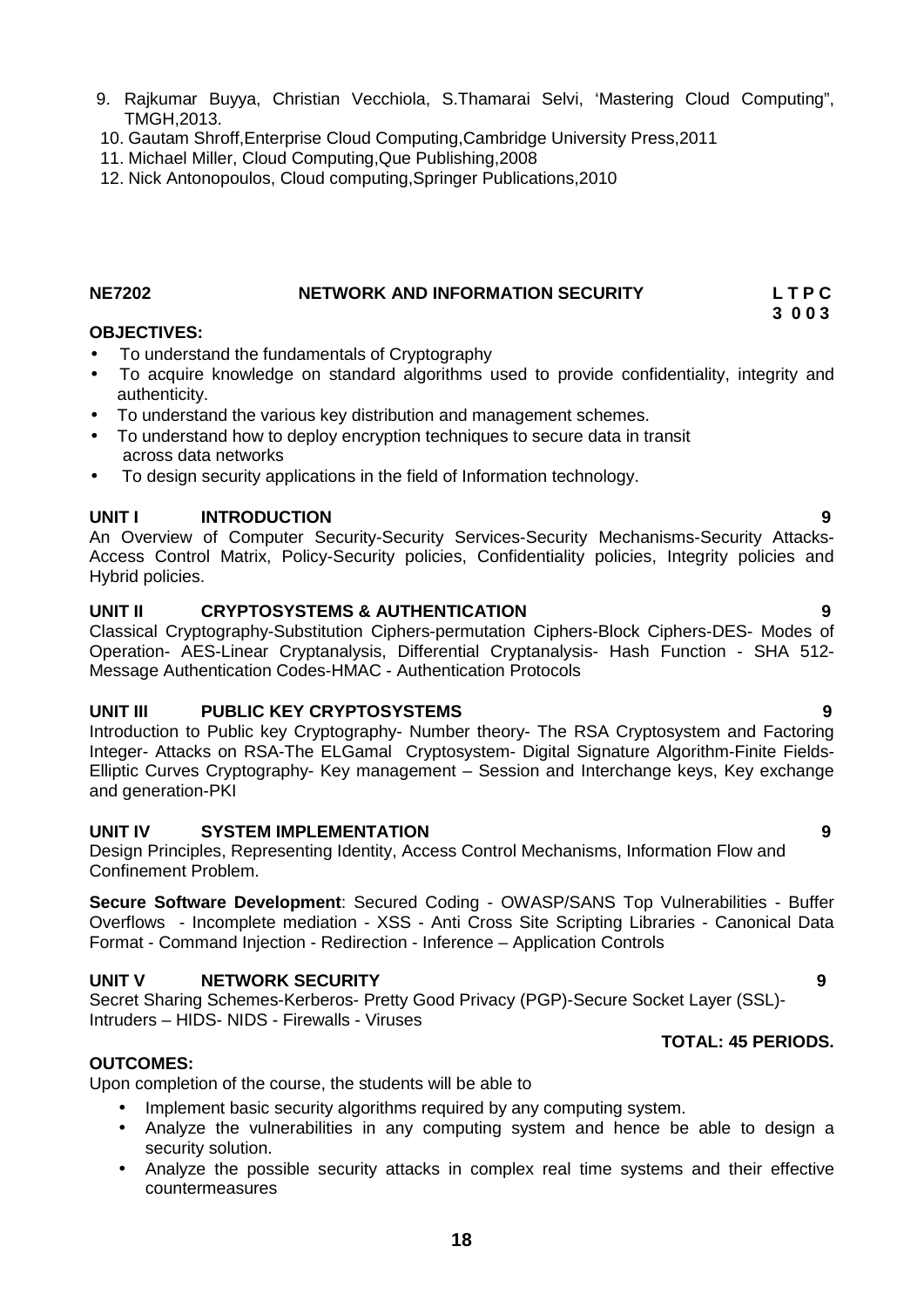- Identify the security issues in the network and resolve it.
- Evaluate security mechanisms using rigorous approaches, including theoretical derivation, modeling, and simulations
- Formulate research problems in the computer security field.

- 1. William Stallings, "Cryptography and Network Security: Principles and Practices", Third Edition, Pearson Education, 2006.
- 2. Matt Bishop ,"Computer Security art and science ", Second Edition, Pearson Education, 2002
- 3. Wade Trappe and Lawrence C. Washington, "Introduction to Cryptography with Coding Theory" Second Edition, Pearson Education, 2007
- 4. Jonathan Katz, and Yehuda Lindell, Introduction to Modern Cryptography, CRC Press, 2007Douglas R. Stinson, "Cryptography Theory and Practice", Third Edition, Chapman & Hall/CRC, 2006
- 5. Douglas R. Stinson, "Cryptography Theory and Practice", Third Edition, Chapman & Hall/CRC, 2006
- 6. Wenbo Mao, "Modern Cryptography Theory and Practice", Pearson Education, First Edition, 2006.
- 7. Network Security and Cryptography, Menezes Bernard, Cengage Learning, New Delhi, 2011
- 8. Man Young Rhee, Internet Security, Wiley, 2003
- 9. OWASP top ten security vulnerabilities: http://xml.coverpages.org/OWASP-TopTen.pdf

## **IF7203 DATA WAREHOUSING AND DATA MINING L T P C**

**3 0 0 3**

## **OBJECTIVES :**

- To expose the students to the concepts of Data warehousing Architecture and Implementation
- To Understand Data mining principles and techniques and Introduce DM as a cutting edge business intelligence
- To learn to use association rule mining for handling large data
- To understand the concept of classification for the retrieval purposes
- To know the clustering techniques in details for better organization and retrieval of data
- To identify Business applications and Trends of Data mining

## **UNIT I DATA WAREHOUSE 8**

Data Warehousing - Operational Database Systems vs. Data Warehouses - Multidimensional Data Model - Schemas for Multidimensional Databases – OLAP Operations – Data Warehouse Architecture – Indexing – OLAP queries & Tools.

## **UNIT II DATA MINING & DATA PREPROCESSING 9**

Introduction to KDD process – Knowledge Discovery from Databases - Need for Data Preprocessing – Data Cleaning – Data Integration and Transformation – Data Reduction – Data Discretization and Concept Hierarchy Generation.

## **UNIT III ASSOCIATION RULE MINING 8**

Introduction - Data Mining Functionalities - Association Rule Mining - Mining Frequent Itemsets with and without Candidate Generation - Mining Various Kinds of Association Rules - Constraint- Based Association Mining.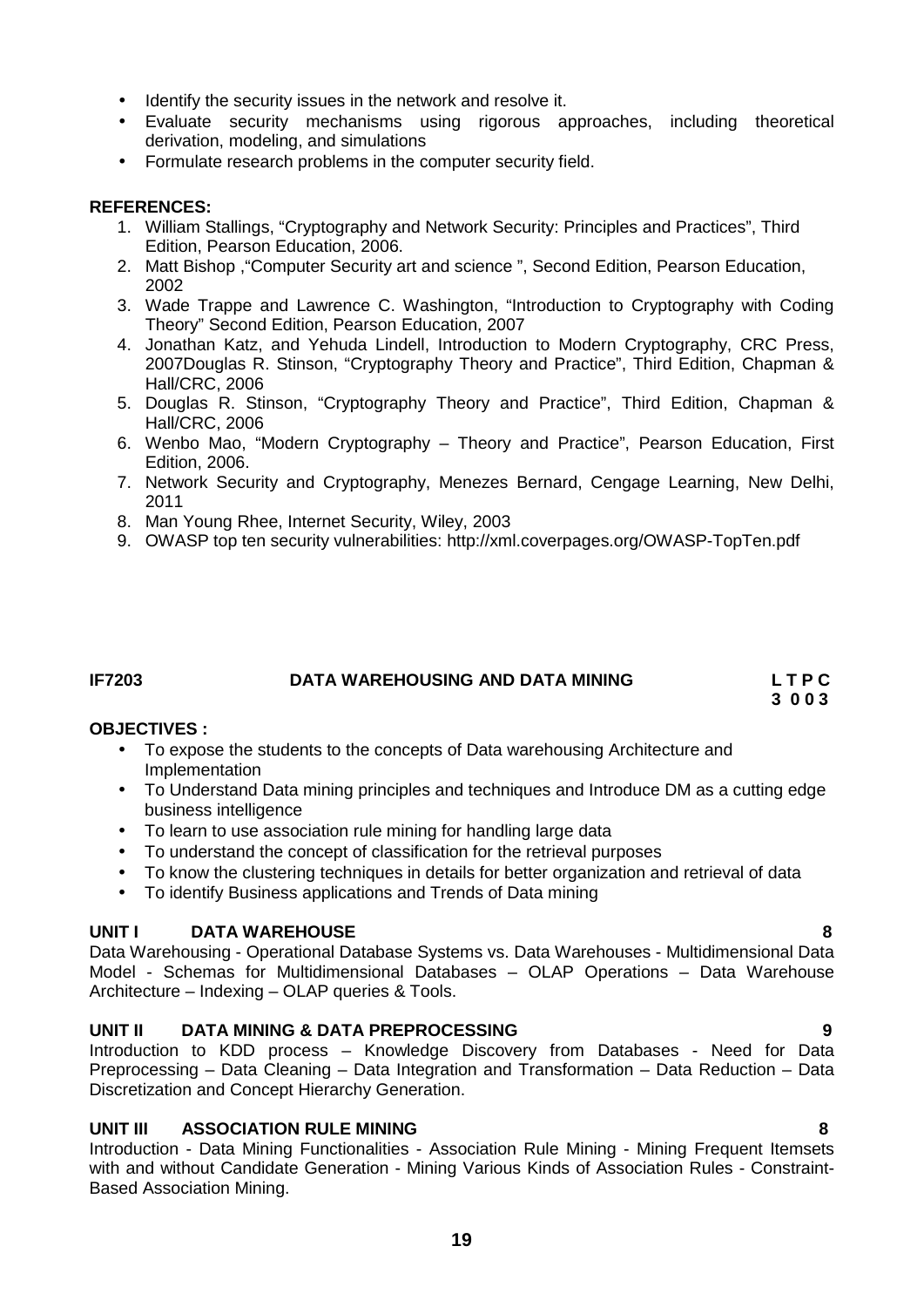## **20**

## **UNIT IV CLASSIFICATION & PREDICTION 10**

Classification vs. Prediction – Data preparation for Classification and Prediction – Classification by Decision Tree Introduction – Bayesian Classification – Rule Based Classification – Classification by Back Propagation – Support Vector Machines – Associative Classification – Lazy Learners – Other Classification Methods – Prediction – Accuracy and Error Measures – Evaluating the Accuracy of a Classifier or Predictor – Ensemble Methods – Model Section.

## **UNIT V CLUSTERING 10**

Cluster Analysis: - Types of Data in Cluster Analysis – A Categorization of Major Clustering Methods – Partitioning Methods – Hierarchical methods – Density-Based Methods – Grid-Based Methods – Model-Based Clustering Methods – Clustering High- Dimensional Data – Constraint- Based Cluster Analysis – Outlier Analysis.

**TOTAL: 45 PERIODS**

## **OUTCOMES:**

Upon Completion of the course, the students will be able to

- Store voluminous data for online processing
- Preprocess the data for mining applications
- Apply the association rules for mining the data
- Design and deploy appropriate classification techniques
- Cluster the high dimensional data for better organization of the data
- Discover the knowledge imbibed in the high dimensional system
- Evolve Multidimensional Intelligent model from typical system
- Evaluate various mining techniques on complex data objects

## **REFERENCES:**

- 1. Jiawei Han and Micheline Kamber, "Data Mining Concepts and Techniques" Second Edition, Elsevier, Reprinted 2008.
- 2. K.P. Soman, Shyam Diwakar and V. Ajay, "Insight into Data mining Theory and Practice", Easter Economy Edition, Prentice Hall of India, 2006.
- 3. G. K. Gupta, "Introduction to Data Mining with Case Studies", Easter Economy Edition, Prentice Hall of India, 2006.
- 4. BERSON, ALEX & SMITH, STEPHEN J, Data Warehousing, Data Mining, and OLAP, TMH Pub. Co. Ltd, New Delhi, 2012
- 5. Pang-Ning Tan, Michael Steinbach and Vipin Kumar, "Introduction to Data Mining", Pearson Education, 2007
- 6. PRABHU Data Warehousing, PHI Learning Private Limited, New Delhi, 2012, ,
- 7. PONNIAH, PAULRAJ, Data Warehousing Fundamentals, John Wiley & Sons, New Delhi, 2011
- 8. MARAKAS, GEORGE M, Modern Data Warehousing, Mining, and Visualization, Pearson Education, 2011

## **IF7211 WEB TECHNOLOGY LABORATORY LT P C**

## **OBJECTIVES**

- To learn how to create a simple web page using html along with the usage of style sheets, lists, creation or tables with borders, padding and colors.
- To get acquainted with JavaScript and how to embed JavaScript in HTML code.
- To learn to construct dynamic server-side web pages and integrate the web application with many of the other Java2 Enterprise Edition application server methodologies
- To learn to develop Java Enterprise Applications using EJB3 and other Java EE technology

**0 0 3 2**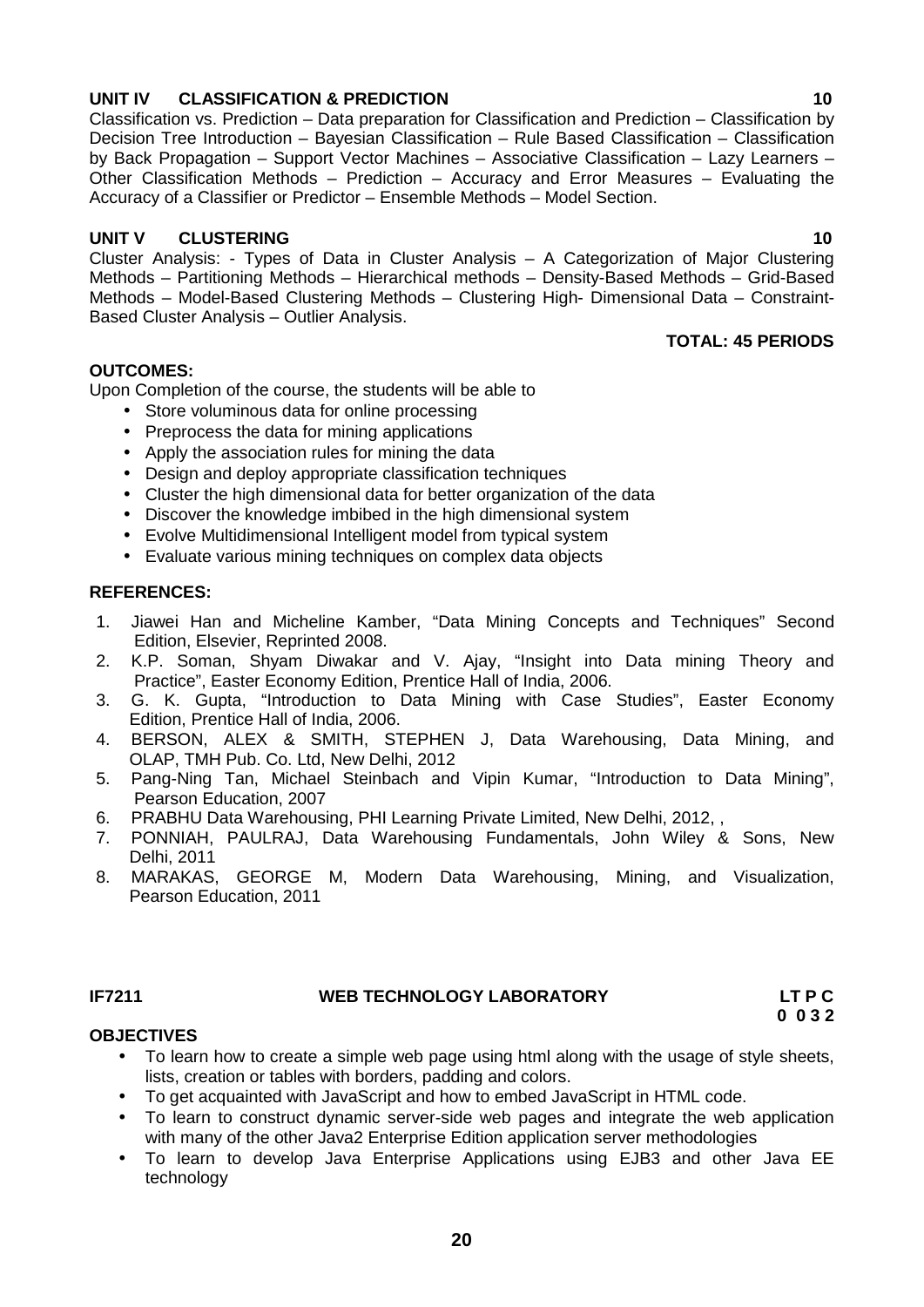## **EXPERIMENT**

- 1. Web programming with HTML tags, CSS for styling, Page layout
	- a. Create a tourist web site using HTML and embed an in a world map in it. Using image map fix hot spots for each continent and show all the related information when the hot spots are clicked.
	- b. Design a HTML form for a railway ticket reservation system with various form controls.
	- c. Create a web site for Online Shopping application. The home page must be divided into three frames. The top frame must be 15% and should display the logo and the moto of the Shopping application along with some pictures. The remaining 85% portion must be divided into two frames. The left frame must be 25% and is meant for appropriate navigation links. The right frame must take the remaining width and must be the target for all the hosted links in the left frame.
	- d. Apply CSS property to a table with alternate rows displayed in different colors.
	- e. Design the style rule which can be applied for hyperlinks using pseudo class properties.
	- f. Write a style rule that will place a nice frame around an image element. Choose suitable color, design and size for the border.
	- g. Design the style rule which can be applied for an online shopping application. The shopping application displays the image for each item and the details of the item. When the mouse over event occurs on the image of an item, the magnified image must be displayed dynamically.
- 2. Develop webpage using HTML forms and JavaScript for client side programming
	- a. Design a registration page which accepts name, address, pin code, phone no., and e-mail Id. Write suitable JavaScript functions to validate the form whether
		- all fields are entered
		- e-mail Id is a valid one (check for @ and . symbol)
		- phone no. is a valid one (only 10 digits)
		- pin code is having only 6 digits.
	- b. Using a Reg Exp instance, write a JavaScript function is Valid( ) that accepts a String argument and returns true if the argument matches one of the following phone-number formats and returns false otherwise:
		- (123)456-7890
		- $(123)$  456-7890
		- $-123/456 7890$
		- 123-456-7890
		- 123 456 7890
		- 123456789
	- c. Date has to be printed in several common formats. Write a JavaScript that accepts a date from an XHTML form and convert it to a Date object. Use various methods of the Date object that convert the given date into string and display it in several formats.
	- d. Write a JavaScript to simulate the rolling of two dice. The script should use Math.random( ) to roll the first die and again to roll the second die. The sum of the two values should then be calculated. [Note: Since each die can show an integer value from 1 to 6, the sum of the values will vary from 2 to 12, with 7 being the most frequent sum, and 2 and 12 the least frequent sums. Your program should roll the dice 36,000 times. Use a one-dimensional array to tally the number of times each possible sum appears. Display the results in an XHTML table. Also determine whether the totals are reasonable (e.g., there are six ways to roll a 7, so approximately 1/6 of all the rolls should be 7).
- 3. Using The DOM and the JavaScript object models.
	- a. Create a decorative cursor trail which follows the cursor movement in the window.
	- b. Design a dynamic dropdown menu in a web page
	- c. Write a program to detect which browser is used by the user to host a web page.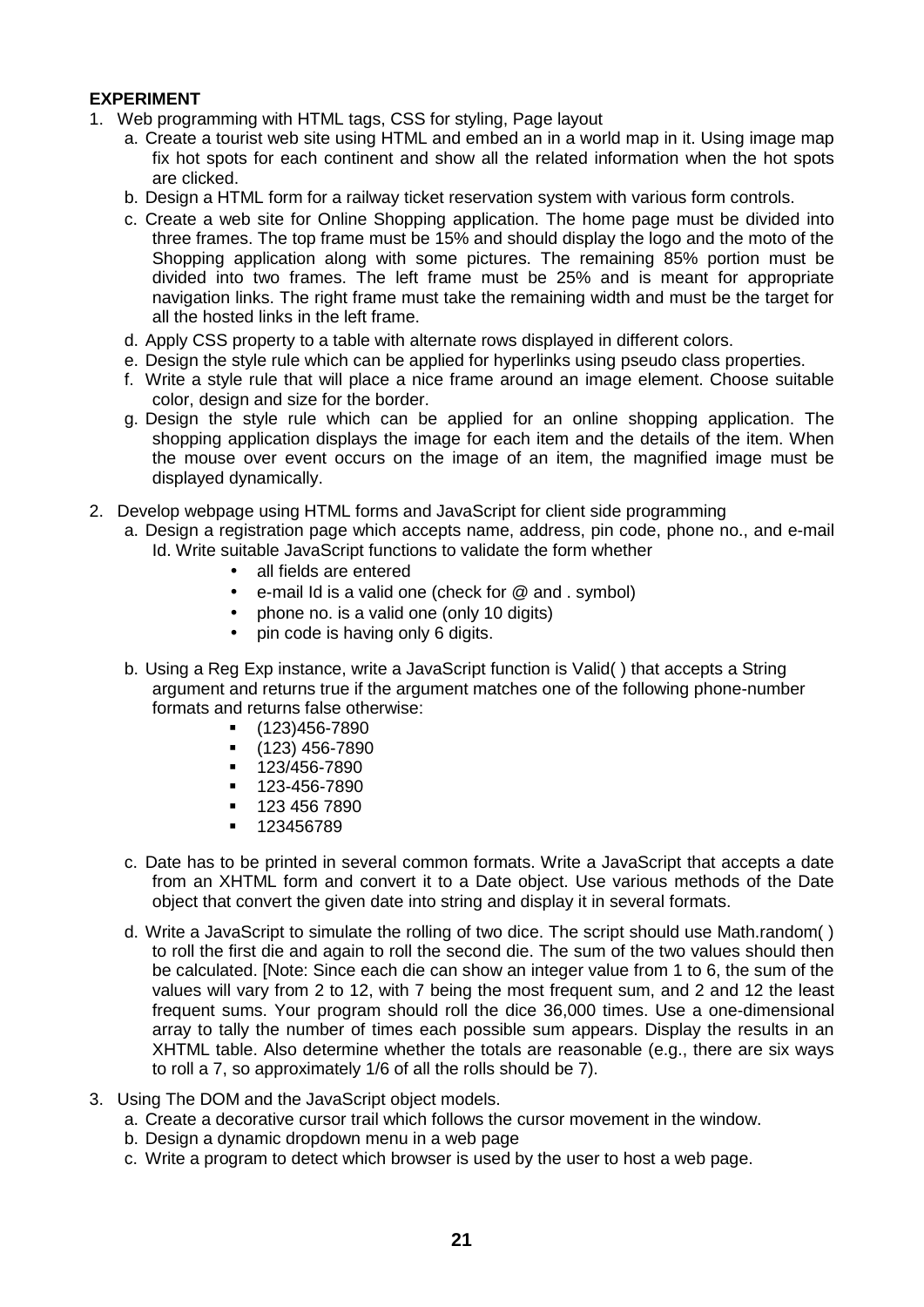- 4. Website optimization: crunching HTML, using CSS to replace HTML and light-weight graphics to speed up websites.
	- a. Use DHTML to obtain different transition with different filters.
	- b. Use sequencer control to create a slideshow of images.
	- c. Use path control to have the logo of a webpage follow an Oval path around the page.
- 5. Creating XML document with XML DTD and XML schema, SAX, XSL
	- a. Create an XML file for storing the book details in a library and write DTD for the same to validate the XML document.
	- b. Create an XML file for storing the employee details in an organization and write XML Schema for the same.
	- c. Write a program using SAX to count the number of employees in the organization from the above XML data.
	- d. Write a program using SAX to list out the employees who are in the Manager designation.
	- e. Write an XSL to display the XML document for book details and Employees in a HTML table.
- 6. Web site creation with PHP for server side programming for storing current date-time using cookies and for storing page views using sessions.
- 7. Web application development using PHP
	- a. Write a test application to check an e-mail address. Verify that the input begins with series of characters, followed by @ character, another series of characters, a period (.) and a final series of characters.
	- b. Write a program that logs the address information from the web server, using environment variables.
- 8. Working with PHP and MySQL for a ticket reservation system: Develop a client form to get the passenger queries such as timings, availability, fare and get it from the backend MySQL server
- 9. Construct dynamic server-side web pages using JSF and integrate the Web application with Enterprise Java Beans, and SOAP.
- 10. Developing Java Enterprise Applications Using EJB3 Session beans, entity beans and message-driven beans for a simple inventory application.
- 11. Develop routines with JMS to receive message from different sources and store in the database using JDBC connectivity

## **TOTAL: 45 PERIODS**

## **OUTCOMES:**

- Develop Web application using HTML and scripting technologies.
- Work on Web application development using advanced features.
- Design and development of dynamic server-side web pages.
- Develop web services using J2EE and related technologies
- Design and development applications using JMS and JDBC

### **IF7212 CLOUD COMPUTING LABORATORY LT P C**

**0 0 3 2**

## **OBJECTIVES**

- To learn how to use Cloud Services.
- To implement Virtualization
- To implement Task Scheduling algorithms.
- Apply Map-Reduce concept to applications.
- To build Private Cloud.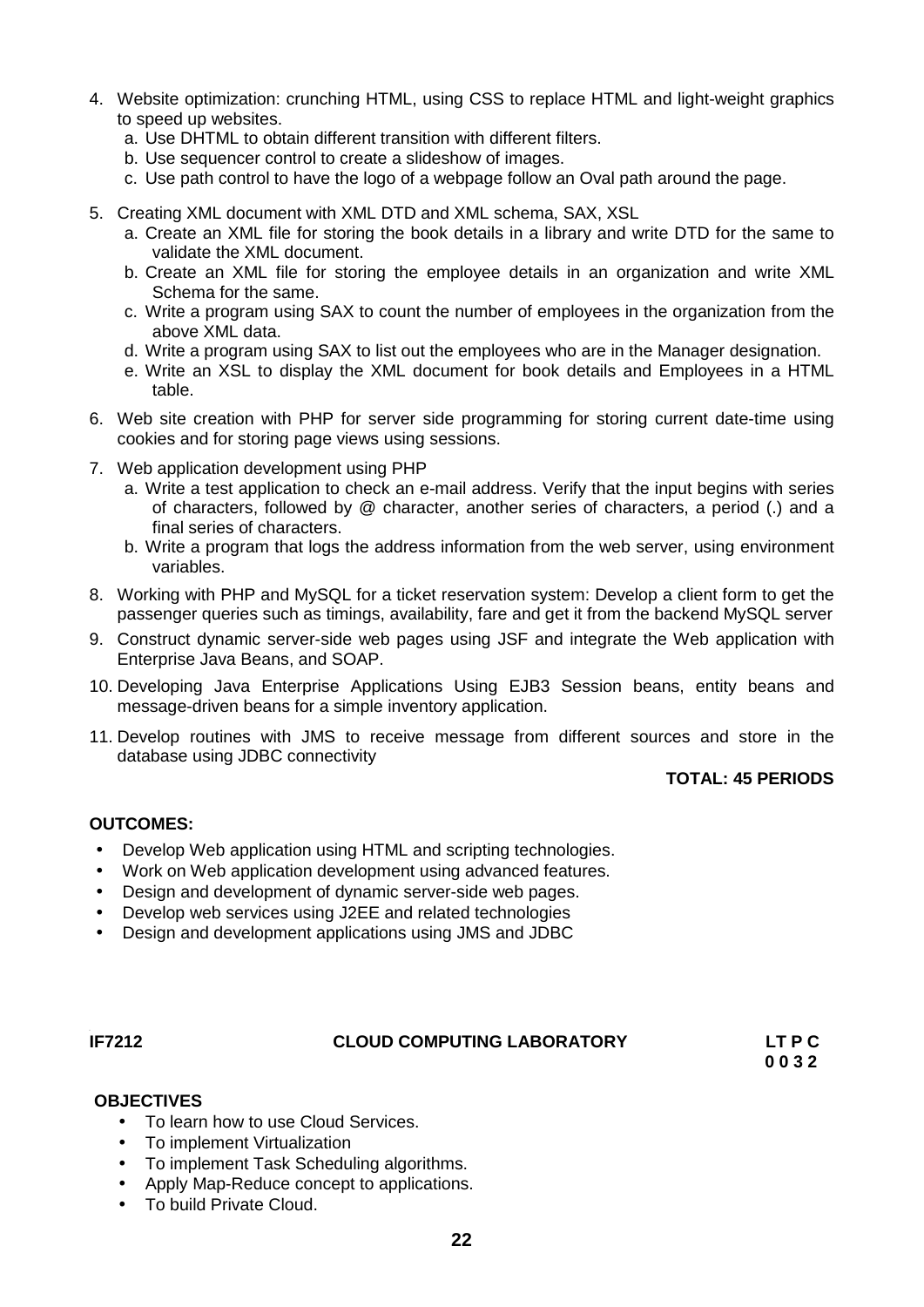## **EXPERIMENT**

- 12. Create a Collaborative learning environment for a particular learning topic using Google Apps. Google Drive, Google Docs and Google Slides must be used for hosting e-books, important articles and presentations respectively. The instructor must use the Google Sheets to convey the timetable for different events and for analyzing the scores for individual assignment submission.
- 13. Modeling and simulation Cloud computing environments, including Data Centers, Hosts and Cloudlets and perform VM provisioning using CloudSim: Design a host with two CPU cores, which receives request for hosting two VMs, such that each one requires two cores and plans to host four tasks units. More specifically, tasks t1, t2, t3 and t4 to be hosted in VM1, while t5, t6, t7, and t8 to be hosted in VM2.

Implement space-shared allocation policy and time-shared allocation policy. Compare the results.

14. Model a Cloud computing environment having Data center that had 100 hosts. The hosts are to be modeled to have a CPU core (1000 MIPS), 2 GB of RAM and 1 TB of storage. Consider the workload model for this evaluation included provisioning requests for 400 VMs, with each request demanding 1 CPU core (250 MIPS), 256 MB of RAM and 1 GB of storage. Each VM hosts a *web-hosting application service*, whose CPU utilization distribution was generated according to the uniform distribution. Each instance of a web-hosting service required 150,000 MIPS or about 10 minutes to complete execution assuming 100% utilization.

Simulate Energy-conscious model for power consumption and power management techniques such as Dynamic Voltage and Frequency Scaling (DVFS).

Initially, VMs are to be allocated according to requested parameters (4 VMs on each host). The Cloud computing architecture that is to be considered for studying energy-conscious resource management techniques/policies included a data center, CloudCoordinator, and Sensor component. The CloudCoordinator and Sensor perform their usual roles. Via the attached Sensors (which are connected with every host), CloudCoordinator must periodically monitor the performance status of active VMs such as load conditions, and processing share. This real time information is to be passed to VMM, which can use it for performing appropriate resizing of VMs and application of DVFS and soft scaling. CloudCoordinator continuously has to adapt allocation of VMs by issuing VM migration commands and changing power states of nodes according to its policy and current utilization of resources.

- 15. Model and simulate the environment consisting of a data center with 10,000 hosts where each host was modeled to have a single CPU core (1200MIPS), 4GB of RAM memory and 2TB of storage. Consider the provisioning policy for VMs as space-shared, which allows one VM to be active in a host at a given instance of time. Make a request from the end-user (through the DatacenterBroker) for creation and instantiation of 50 VMs that had following constraints: 1024MB of physical memory, 1 CPU core and 1GB of storage. The application granularity was modeled to be composed of 300 task units, with each task unit requiring 1,440,000 million instructions (20 minutes in the simulated hosts) to be executed on a host. Minimal data transfer (300 KB) overhead can be considered for the task units (to and from the data center). After the creation of VMs, task units were submitted in small groups of 50 (one for each VM) at inter arrival delay of 10 minutes.
- 16. Implement Map Reduce concept for
	- a. Strassen's Matrix Multiplication for a huge matrix.
	- b. Computing the average number of citation index a researcher has according to age among some 1 billion journal articles.
- 17. Consider a network of entities and relationships between them. It is required to calculate a state of each entity on the basis of properties of the other entities in its neighborhood. This state can represent a distance to other nodes, indication that there is a neighbor with the certain properties, characteristic of neighborhood density and so on. A network is stored as a set of nodes and each node contains a list of adjacent node IDs. Mapper emits messages for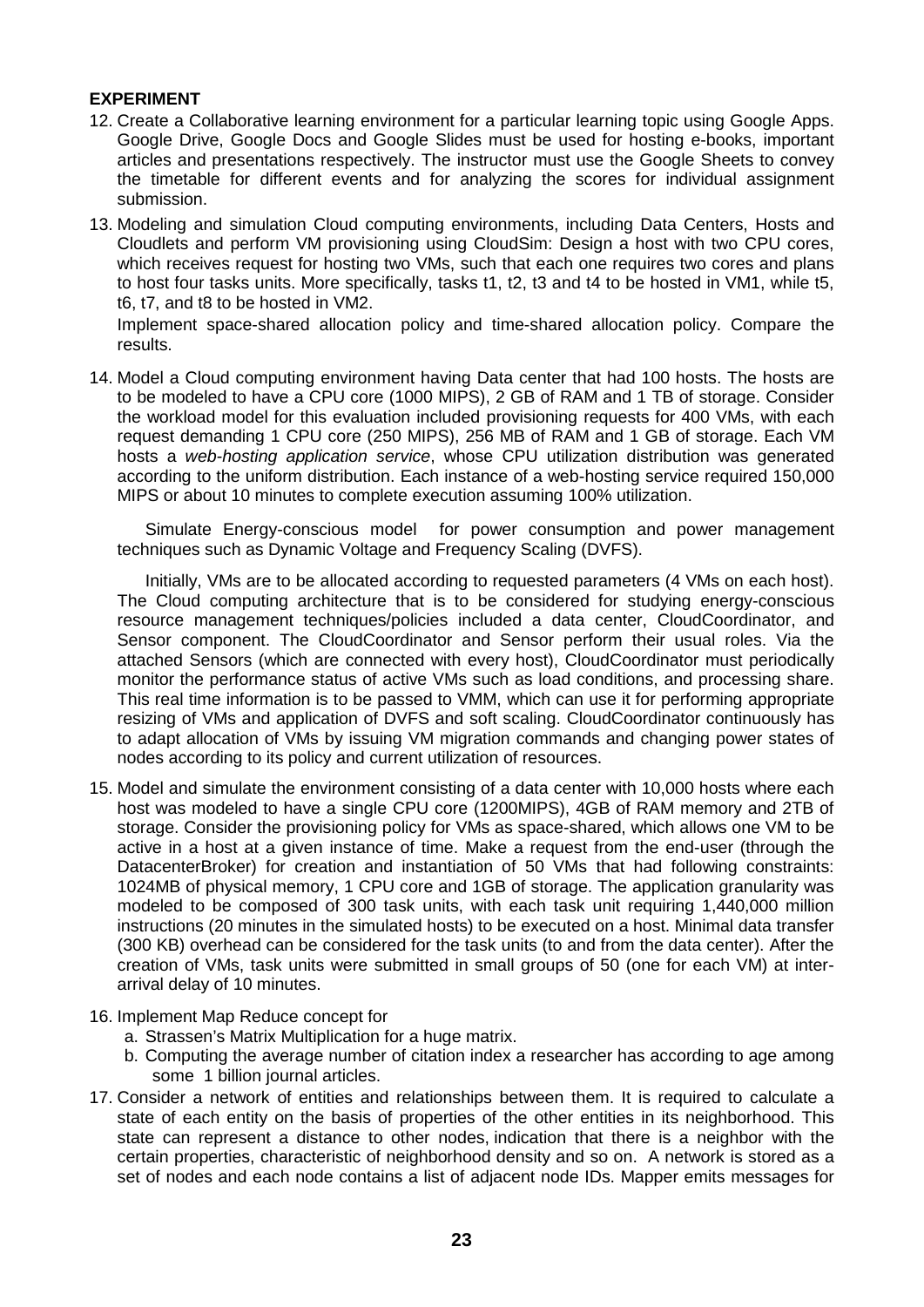each node using ID of the adjacent node as a key. Reducer must recompute state and rewrite node with the new state. Implement this scenario.

- 18. Setup a Private Cloud Using OpenStack or Eucalyptus. Develop a simple applications and make it available to the intended user
- 19. Install and configure OpenStack Object Storage Swift in Ubuntu. Consider a huge storage requirements and store it in the cloud in a transparent manner
- 20. Install and configure OpenStack Nova-Compute. Enable a connected user to get a virtual machine of a selected performance such as CPU, Memory
- 21. Install and configure Stack Image services to query for information on available disk images, and use the Image Service's client library for streaming virtual disk images.

## **TOTAL: 45 PERIODS**

## **OUTCOMES:**

- Demonstrate and experiment simple Cloud Applications
- Apply resource allocation, scheduling algorithms.
- Implement Map-Reduce concept.
- Create virtual machines from available physical resources.
- Setup a private cloud.
- Familiarize with Open Stack.

## **IF7213 TECHNICAL SEMINAR L T P C**

**0 0 2 1**

The objective of this technical seminar is to enable the students to read technical article, comprehend and to share with others

The students should read a recent technical article from any of the leading reputed journals like:

- IEEE Transactions
- ACM
- Springer
- Elsevier publications

In the area of

- Web Technology
- Cloud Computing
- Security
- Data mining

and present to the fellow students with a technical report. External assessment should be conducted along with web technology lab.

## **TOTAL:30 PERIODS**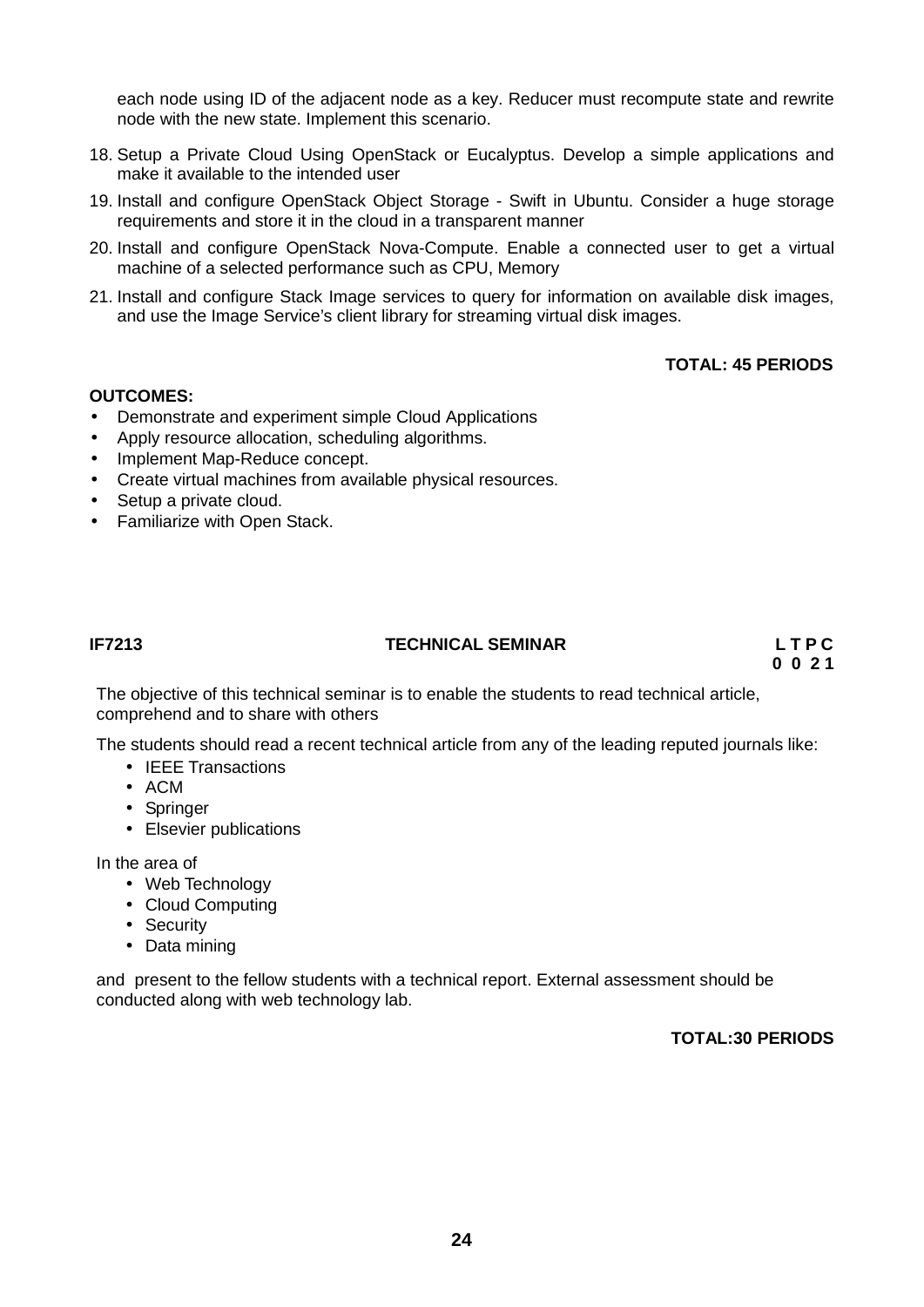## **IF7301 SOFT COMPUTING L T P C**

## **OBJECTIVES:**

- To learn the key aspects of Soft computing
- To know about the components and building block hypothesis of Genetic algorithm.
- To understand the features of neural network and its applications
- To study the fuzzy logic components
- To gain insight onto Neuro Fuzzy modeling and control.
- To gain knowledge in machine learning through Support vector machines.

## **UNIT I INTRODUCTION TO SOFT COMPUTING 9**

Evolution of Computing - Soft Computing Constituents – From Conventional AI to Computational Intelligence - Machine Learning Basics

## **UNIT II GENETIC ALGORITHMS 9**

Introduction, Building block hypothesis, working principle, Basic operators and Terminologies like individual, gene, encoding, fitness function and reproduction, Genetic modeling: Significance of Genetic operators, Inheritance operator, cross over, inversion & deletion, mutation operator, Bitwise operator, GA optimization problems, JSPP (Job Shop Scheduling Problem), TSP (Travelling Salesman Problem),Differences & similarities between GA & other traditional methods, Applications of GA.

## **UNIT III NEURAL NETWORKS 9**

Machine Learning using Neural Network, Adaptive Networks – Feed Forward Networks – Supervised Learning Neural Networks – Radial Basis Function Networks - Reinforcement Learning – Unsupervised Learning Neural Networks – Adaptive Resonance Architectures – Advances in Neural Networks.

## **UNIT IV FUZZY LOGIC 9**

Fuzzy Sets – Operations on Fuzzy Sets – Fuzzy Relations – Membership Functions-Fuzzy Rules and Fuzzy Reasoning – Fuzzy Inference Systems – Fuzzy Expert Systems – Fuzzy Decision Making

## **UNIT V NEURO-FUZZY MODELING 9**

Adaptive Neuro-Fuzzy Inference Systems – Coactive Neuro-Fuzzy Modeling – Classification and Regression Trees – Data Clustering Algorithms – Rule base Structure Identification – Neuro-Fuzzy Control – Case Studies.

### **OUTCOMES:**

- Implement machine learning through neural networks.
- Write Genetic Algorithm to solve the optimization problem
- Develop a Fuzzy expert system.
- Model Neuro Fuzzy system for clustering and classification.

### **REFERENCES:**

- 1. Jyh-Shing Roger Jang, Chuen-Tsai Sun, Eiji Mizutani, "Neuro-Fuzzy and Soft Computing", Prentice-Hall of India, 2003
- 2. Kwang H.Lee, "First course on Fuzzy Theory and Applications", Springer–Verlag Berlin Heidelberg, 2005.
- 3. George J. Klir and Bo Yuan, "Fuzzy Sets and Fuzzy Logic-Theory and Applications", Prentice Hall, 1995.
- 4. James A. Freeman and David M. Skapura, "Neural Networks Algorithms, Applications, and Programming Techniques", Pearson Edn., 2003.

## **TOTAL: 45 PERIODS**

**3 0 0 3**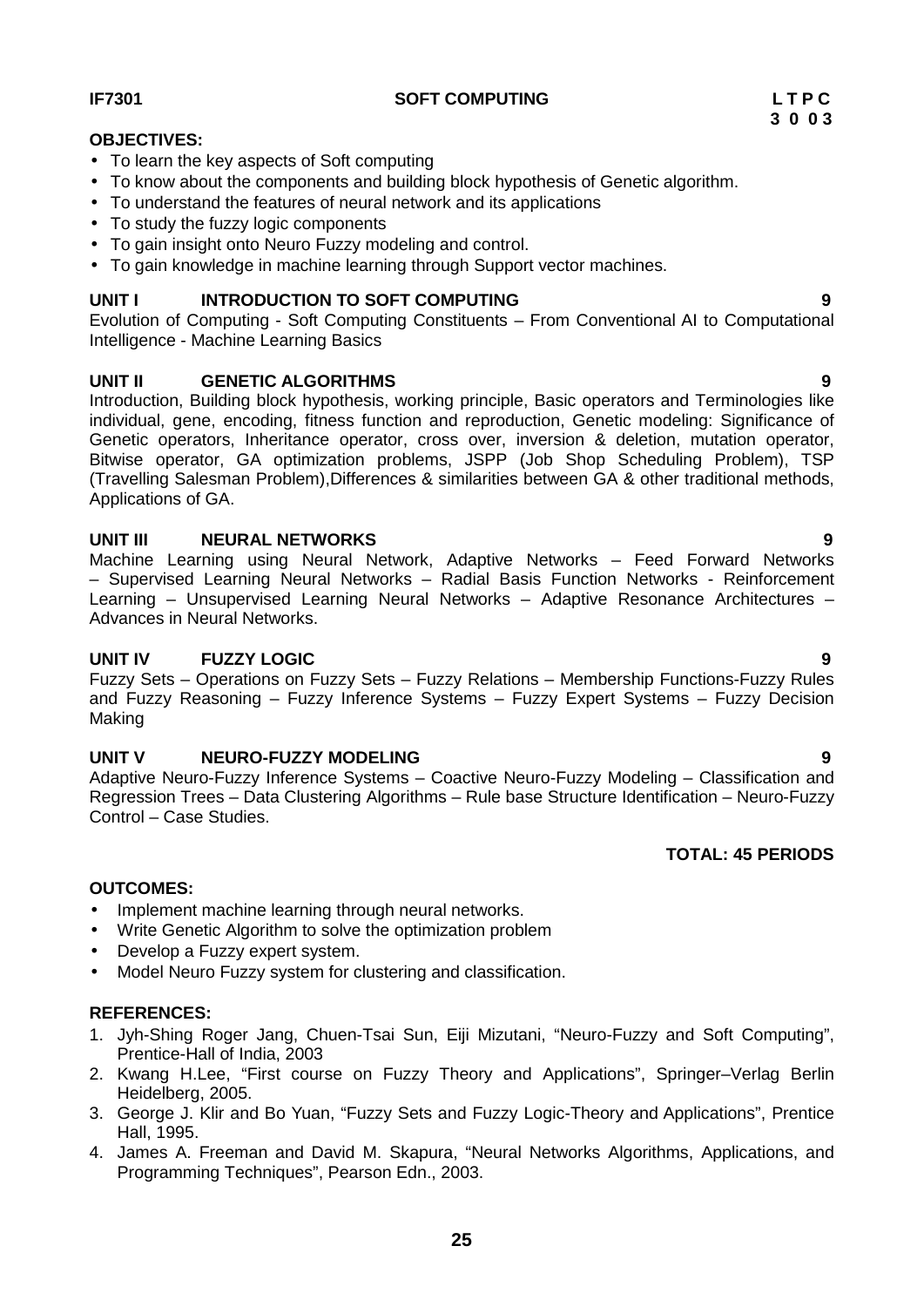**26**

- 5. David E. Goldberg, "Genetic Algorithms in Search, Optimization and Machine Learning", Addison Wesley, 2007.
- 6. Mitsuo Gen and Runwei Cheng,"Genetic Algorithms and Engineering Optimization", Wiley Publishers 2000.
- 7. Mitchell Melanie, "An Introduction to Genetic Algorithm", Prentice Hall, 1998.
- 8. S.N.Sivanandam, S.N.Deepa, "Introduction to Genetic Algorithms", Springer, 2007.
- 9. A.E. Eiben and J.E. Smith "Introduction to Evolutionary Computing" Springer, 2003
- 10. E. Sanchez, T. Shibata, and L. A. Zadeh, Eds., "Genetic Algorithms and Fuzzy Logic Systems: Soft Computing Perspectives, Advances in Fuzzy Systems - Applications and Theory", Vol. 7, River Edge, World Scientific, 1997.
- 11. ROSS TIMOTHY J, Fuzzy Logic with Engineering Applications, Wiley India Pvt Ltd, New Delhi, 2010

## **IF7001 SOFTWARE METRICS AND RELIABILITY L T P C**

**3 0 0 3**

### **OBJECTIVES:**

- To gain basic knowledge about metrics, measurement theory and related terminologies
- To measure the quality level of internal and external attributes of the software product
- To introduce the basics of software reliability and to illustrate how to perform planning, executing and testing for software reliability
- To explore various metrics and models of software reliability
- To compare various models of software reliability based on its application

### **UNIT I FUNDAMENTALS OF MEASUREMENTS 9**

Measurements in Software Engineering – Scope of Software Metrics – Fundamentals of Measurements Theory – Goal Based Framework – Software Measurement Validation.

### **UNIT II METRICS AND MODELS 9**

Measurement of Internal Product Attributes – Size and Structure – External Product Attributes - Measurement of Quality– Reliability Model – Exponential Distribution and Reliability Growth Model – Availability Metrics.

## **UNIT III INTRODUCTION TO SOFTWARE RELIABILITY 9**

Basic Concepts – Failure and Faults – Environment – Availability –Modeling –uses.

### **UNIT IV SOFTWARE RELIABILITY MODELING 9**

Concepts – General Model Characteristic – Historical Development of models – Model Classification scheme – Markovian models – General concepts – General Poisson Type Models – Binomial Type Models – Poisson Type models – Fault reduction factor for Poisson Type models.

### **UNIT V COMPARISON OF SOFTWARE RELIABILITY MODELS 9**

Comparison Criteria – Failure Data – Comparison of Predictive Validity of Model Groups – Recommended Models – Comparison of Time Domains – Calendar Time Modeling – Limiting Resource Concept – Resource Usage model – Resource Utilization – Calendar Time Estimation and confidence Intervals.

## **TOTAL: 45 PERIODS**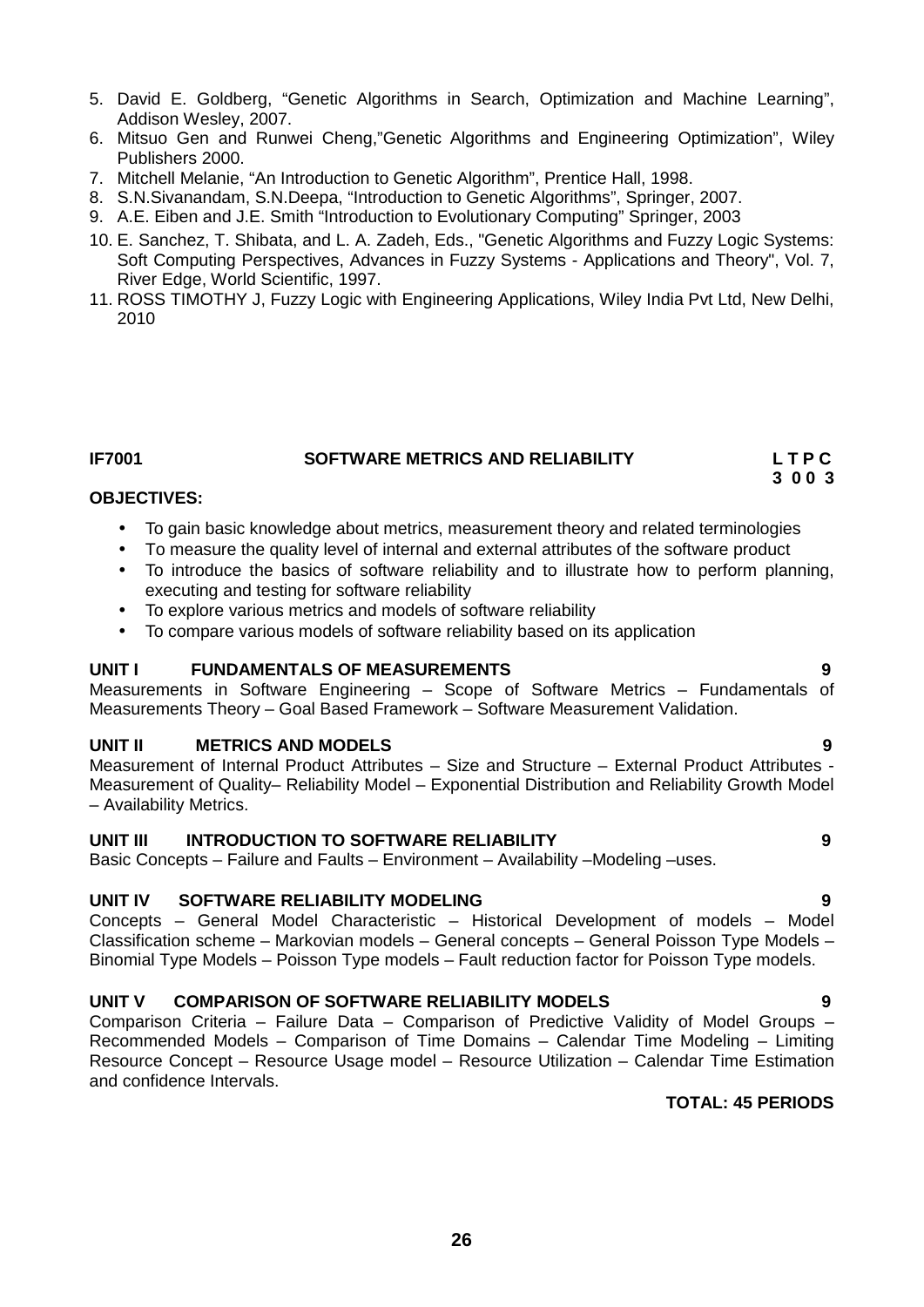## **OUTCOMES:**

Upon Completion of the course, the students should be able to:

- Identify and apply various software metrics, which determines the quality level of software
- Identify and evaluate the quality level of internal and external attributes of the software product
- Compare and Pick out the right reliability model for evaluating the software
- Evaluate the reliability of any given software product
- Design new metrics and reliability models for evaluating the quality level of the software based on the requirement

## **REFERENCES:**

- 1. John D. Musa, "Software Reliability Engineering", Tata McGraw Hill, 2004.
- 2. Norman E . Fenton, Shari Lawrence Pfleeger, "Software metrics", Second Edition, International Student Edition, 2003.
- 3. John D. Musa, Anthony Iannino, Kazuhira Okumoto, "Software Reliability Measurement, Prediction, Application, Series in Software Engineering and Technology", McGraw Hill, 1987.
- 4. Stephen H. Kan, "Metrics and Models in Software Quality Engineering", Second Edition, Addison-Wesley Professional,2002
- 5. N.Fenton and B.Little Wood, Software Reliability and Metrics, Springer, 1991
- 6. Michael R.Lyu, Handbook of Software Reliability Engineering, McGraw-Hill, 1996
- 7. Steven R.Rakitin, Software Verification and Validation for Practitioners and Managers, Artech House, Inc. Norwood, MA, USA, 2001

### **NE7007 NETWORK MANAGEMENT L T P C**

**3 0 0 3**

## **OBJECTIVES**

The objective of this course is to

- To understand the need for interoperable network management
- To learn to the concepts and architecture behind standards based network management
- To understand the concepts and terminology associated with SNMP and TMN
- To understand network management as a typical distributed application
- To study the current trends in network management technologies

### **UNIT I FUNDAMENTALS OF COMPUTER NETWORK TECHNOLOGY 9**

Network Topology, LAN, Network node components- Hubs, Bridges, Routers, Gateways, Switches, WAN, ISDN Transmission Technology, Communications protocols and standards. Network Management: Goals, Organization, and Functions, Network and System Management,<br>Network Management System Platform. Current Status and future of Network Management System Platform, Current Status and future of Network

**UNIT II OSI NETWORK MANAGEMENT**<br>
OSI Network management model-Organizational model-Information model. OSI Network management model-Organizational model-Information model, communication model. Abstract Syntax Notation - Encoding structure, Macros Functional model CMIP/CMIS

**UNIT III INTERNET MANAGEMENT(SNMP)**<br>SNMP(V1 and V2)-Organizational model-System Overview. The information model. and V2)-Organizational model-System Overview. The information model, communication model-Functional model, SNMP proxy server, Management information, protocol remote monitoring- , RMON SMI and MIB, RMON1,RMON2 - A Case Study of Internet Traffic Using RMON.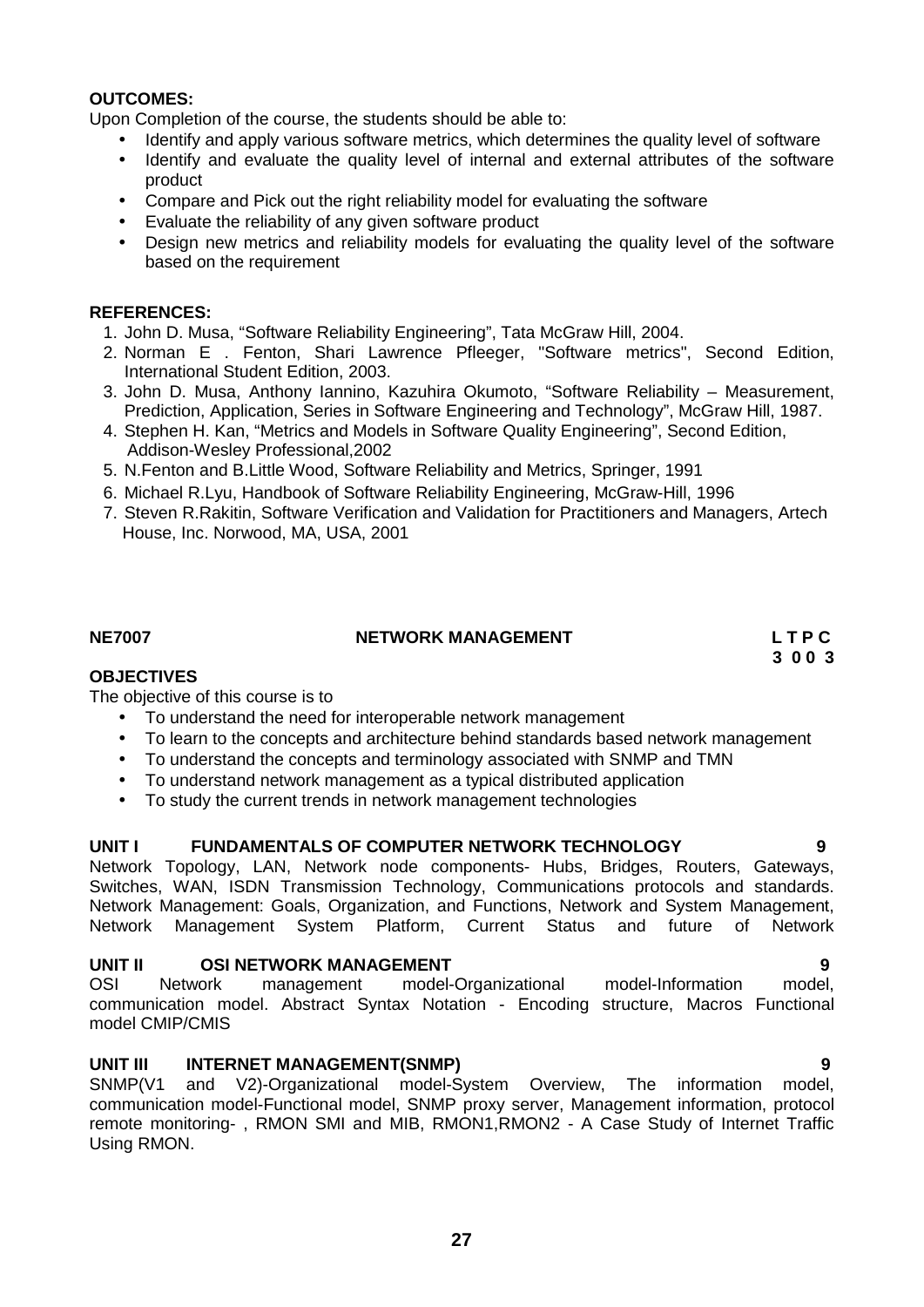## **UNIT IV BROADBAND NETWORK MANAGEMENT 9**

Broadband networks and services, ATM Technology-VP,VC, ATM Packet, Integrated service, ATMLAN emulation, Virtual Lan. ATM Network Management-ATM Network reference model, integrated local management Interface. ATM Management Information base, Role of SNMD and ILMI in ATM Management, M1, M2, M3, M4 Interface. ATM Digital Exchange Interface Management- , TMN conceptual Model- TMN Architecture, TMN Management Service Architecture

## **UNIT V NETWORK MANAGEMENT APPLICATIONS 9**

Configuration management, Fault management, performance management, Event Correlation Techniques security Management, Accounting management, Report Management, Policy Based Management Service Level Management- Network Management Tools, Network Statistics Measurement Systems – Web Based Management, XML Based Network Management - : Future Directions.

## **OUTCOMES:**

Upon completion of this course, the students will be able to

- Analyze the issues and challenges pertaining to management of emerging network technologies such as wired/wireless networks and high-speed internets.
- Apply network management standards to manage practical networks.
- Formulate possible approaches for managing OSI network model.
- Use on SNMP for managing the network
- Use RMON for monitoring the behavior of the network
- Explore the possibilities of improving the speed of the network and managing them
- Identify the various components of network and formulate the scheme for the managing them

## **REFERENCES:**

- 1. Mani Subramanian, "Network Management Principles and practice ", Pearson Education, New Delhi, 2010.
- 2. STALLINGS, WILLIAM, "SNMP, SNMPv2, SNMPv3, and RMON 1 and 2," Pearson Education, 2012
- 3. Salah Aiidarous, Thomas Plevayk, "Telecommunications Network Management Technologies and Implementations ", eastern Economy Edition IEEE press, New Delhi, 1998.
- 4. Lakshmi G. Raman, "Fundamentals of Telecommunication Network Management ", Eastern Economy Edition IEEE Press, New Delhi, 1999.

## **OBJECTIVES:**

- To get exposed to the domain of bioinformatics
- To understand the role of data warehousing and data mining for bioinformatics
- To learn to model bioinformatics based applications<br>• To understand how to deploy the pattern matching a
- To understand how to deploy the pattern matching and visualization techniques in bioinformatics
- To study the Microarray technologies for genome expression

### **UNIT I INTRODUCTION 9**

Need for Bioinformatics technologies – Overview of Bioinformatics technologies – Structural bioinformatics – Data format and processing – secondary resources- Applications – Role of Structural bioinformatics - Biological Data Integration System.

## **TOTAL: 45 PERIODS**

**IF7002 BIOINFORMATICS L T P C 3 0 0 3**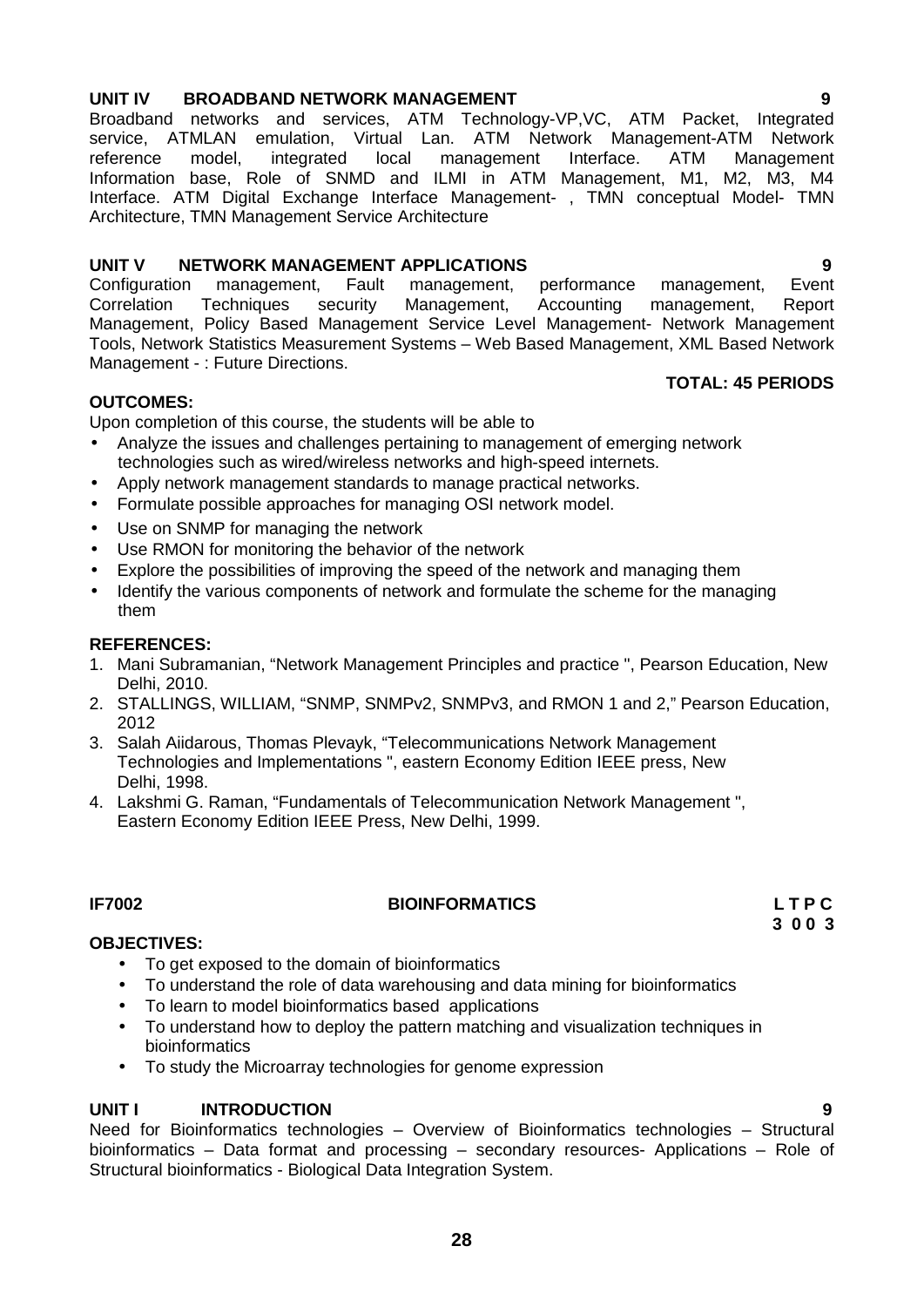## **29**

## **UNIT II DATAWAREHOUSING AND DATAMINING IN BIOINFORMATICS 9**

Bioinformatics data – Data ware housing architecture – data quality – Biomedical data analysis – DNA data analysis – Protein data analysis – Machine learning – Neural network architecture- Applications in bioinformatics

## **UNIT III MODELING FOR BIOINFORMATICS 9**

Hidden markov modeling for biological data analysis – Sequence identification – Sequence classification – multiple alignment generation – Comparative modeling – Protein modeling – genomic modeling – Probabilistic modeling – Bayesian networks – Boolean networks - Molecular modeling – Computer programs for molecular modeling

## **UNIT IV PATTERN MATCHING AND VISUALIZATION 9**

Gene regulation – motif recognition and motif detection – strategies for motif detection – Visualization – Fractal analysis – DNA walk models – one dimension – two dimension – higher dimension – Game representation of Biological sequences – DNA, Protein, Amino acid sequences

## **UNIT V MICROARRAY ANALYSIS 9**

Microarray technology for genome expression study  $-$  image analysis for data extraction  $$ preprocessing – segmentation – gridding , spot extraction , normalization, filtering – cluster analysis – gene network analysis – Compared Evaluation of Scientific Data Management Systems – Cost Matrix – Evaluation model ,Benchmark , Tradeoffs

## **TOTAL: 45 PERIODS**

## **OUTCOMES:**

Upon Completion of the course, the students will be able to

- Deploy the data warehousing and data mining techniques in Bioinformatics
- Model bioinformatics based applications
- Deploy the pattern matching and visualization techniques in bioinformatics
- Work on the protein sequences
- Use the Microarray technologies for genome expression

## **REFERENCES:**

- 1. Yi-Ping Phoebe Chen (Ed), "Bio Informatics Technologies", First Indian Reprint, Springer Verlag, 2007.
- 2. N.J. Chikhale and Virendra Gomase, "Bioinformatics- Theory and Practice", Himalaya Publication House, India, 2007
- 3. Zoe lacroix and Terence Critchlow, "Bio Informatics Managing Scientific data", First Indian Reprint, Elsevier, 2004
- 4. Bryan Bergeron, "Bio Informatics Computing", Second Edition, Pearson Education, 2003.
- 5. Arthur M Lesk, "Introduction to Bioinformatics", Second Edition, Oxford University Press, 2005
- 6. Burton. E. Tropp, "Molecular Biology: Genes to Proteins ", 4th edition, Jones and Bartlett Publishers, 2011
- 7. Dan Gusfield, "Algorithms on Strings Trees and Sequences", Cambridge University Press, 1997.
- 8. P. Baldi, S Brunak , Bioinformatics, "A Machine Learning Approach ", MIT Press, 1998.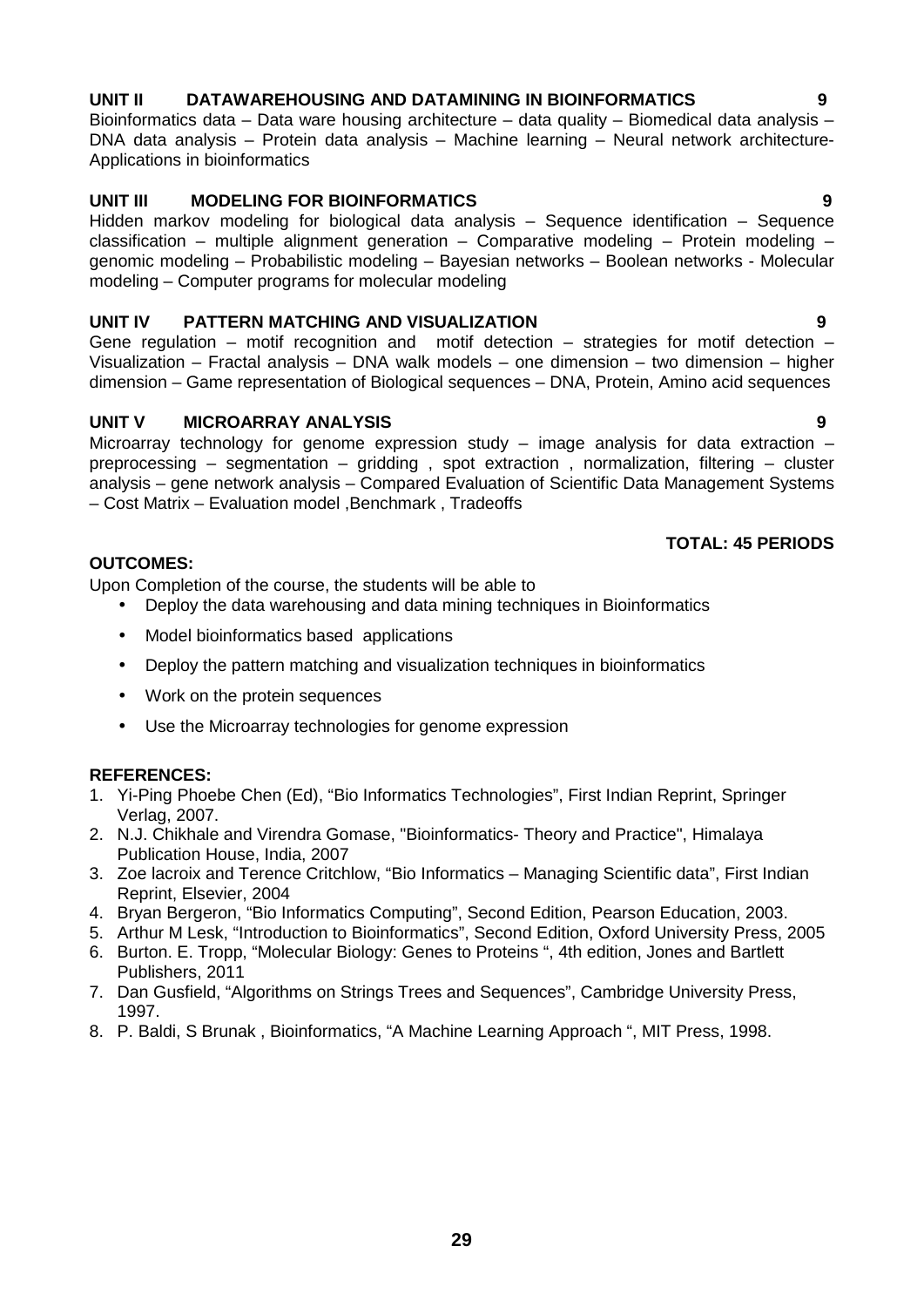### To understand the fundamental concepts of Web services.

- To Understand the fundamental concepts of XML Technology.
- To design Web service Architecture.
- To Study Building Blocks of Web services.

To provide an in-depth knowledge of XML and Web Services.

• To understand the XML security issues.

## **UNIT I WEB FUNDAMENTALS 9**

History of Web – Protocols – Web Applications - Web servers-Web Browsers-HTTP-Java Network Programming-HTML-CCS.

## **UNIT II XML TECHNOLOGY 9**

XML-XML DTD-W3C XML Schema-Parsing XML - X path- XML Transformation-Other XML Technologies..

## **UNIT III ARCHITECTING WEB SERVICES 9**

Business motivations for web services  $-$  B2B  $-$  B2C- Technical motivations  $-$  Service oriented Architecture (SOA) – Architecting web services – Implementation view – web services technology stack – logical view – composition of web services – deployment view – from application server to peer to peer – process view – life in the runtime

## **UNIT IV WEB SERVICES BUILDING BLOCK 9**

Transport protocols for web services – messaging with web services – protocols – SOAP – describing web services – WSDL – Anatomy of WSDL – manipulating WSDL – web service policy – Discovering web services – UDDI – Anatomy of UDDI

### **UNIT V XML SECURITY 9**

Security Overview - Canonicalization - XML Security Framework - XML Encryption - XML Digital Signature - XKMS Structure - Guidelines for Signing XML Documents - XML in Practice.

## **OUTCOMES:**

Upon Completion of the course, the students will be able

- To Know the fundamental elements in Web Technology and XML services.
- To design the Architecture of Web Services.
- To construct building blocks of Web services.
- To analyze security in XML.

### **REFERENCES:**

- 1. Uttam K.Roy , "Web Technologies", Oxford University Press,2010
- 2. Ron schmelzer et al, "XML and Web Services", Pearson Education, 2002.
- 3. Sandeep Chatterjee and James Webber, "Developing Enterprise Web Services: An Architect's Guide", Prentice Hall, 2004.
- 4. Frank. P. Coyle, XML, Web Services And The Data Revolution, Pearson Education, 2002
- 5. Keith Ballinger, ".NET Web Services Architecture and Implementation", Pearson Education,2003
- 6. Henry Bequet and Meeraj Kunnumpurath, "Beginning Java Web Services", Apress, 2004.
- 7. Russ Basiura and Mike Batongbacal, "Professional ASP.NET Web Services", Apress2,2001.

**OBJECTIVES:**

**TOTAL:45 PERIODS**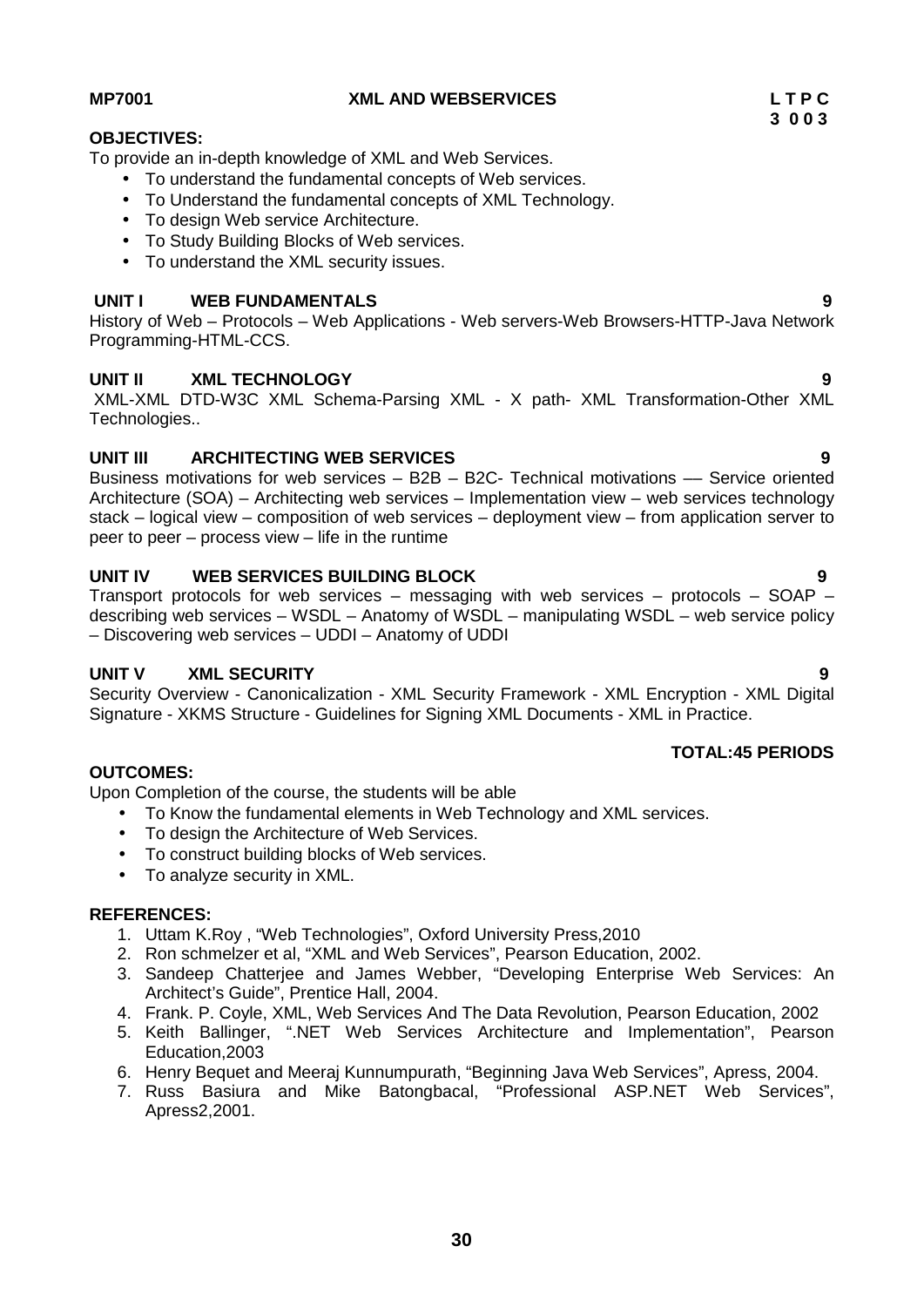## **CP7028 ENTERPRISE APPLICATION INTEGRATION L T P C**

## **OBJECTIVES:**

- Describe approaches to enterprise application integration
- Understand the integration middleware
- Evaluate the integration approaches suitable for a given problem

## **UNIT I INTRODUCTION 6**

Requirements for EAI - Challenges in EAI – Integration with legacy systems – Integration with partners - Heterogeneous environment – Implementation approaches – Web services, messaging, ETL, direct data integration – Middleware requirements – Approaches to integration – services oriented and messaging.

## **UNIT II INTEGRATION PATTERNS 6**

Introduction to integration patterns – Architecture for application integration – Integration patterns – Point to point, broker, message bus, publish/subscribe, Challenges in performance, security, reliability - Case studies

## **UNIT III SERVICE ORIENTED INTEGRATION 12**

Business process integration - Composite applications-services – Web services – Service choreography and orchestration - Business process modeling - BPMN, Business process execution - BPEL – Middleware infrastructure - Case studies

## **UNIT IV MESSAGING BASED INTEGRATION 9**

Messaging – Synchronous and asynchronous – Message structure – Message oriented middleware – Reliability mechanisms – Challenges – Messaging infrastructure – Java Messaging Services – Case studies

## **UNIT V ENTERPRISE SERVICE BUS 12**

Enterprise Service Bus – routing, scalable connectivity, protocol and message transformations, data enrichment, distribution, correlation, monitoring – Deployment configurations – Global ESB, Directly connected, Federated, brokered ESBs – Application server based – Messaging system based – Hardware based ESBs – Support to SOA, message based and event based integrations - Case studies.

## **OUTCOMES:**

Upon Completion of the course,the students will be able to

- Describe different approaches to integration enterprise applications
- Analyze specifications and identify appropriate integration approaches
- Develop a suitable integration design for a given problem
- Identify appropriate integration middleware for a given problem
- Evaluate the integration approaches against specified requirements

## **REFERENCES:**

- 1. George Mentzas and Andreas Frezen (Eds), "Semantic Enterprise Application Integration for Business Processes: Service-oriented Frameworks", Business Science Reference, 2009
- 2. Waseem Roshen, "SOA Based Enterprise Integration", Tata McGrawHill, 2009.
- 3. GHohpe and B Woolf, "Enterprise Integration Patterns: Designing, Building, and Deploying Messaging Solutions",Addison Wesley Professional, 2003
- 4. D Linthicum, "Next Generation Application Integration: From Simple Information to Web Services",Addison Wesley, 2003
- 5. Martin Fowler, "Patterns of Enterprise Application Architecture", Addison- Wesley, 2003
- 6. Kapil Pant and Matiaz Juric, "Business Process Driven SOA using BPMN and BPEL: From Business Process Modeling to Orchestration and Service Oriented Architecture", Packt Publishing, 2008

**TOTAL: 45 PERIODS**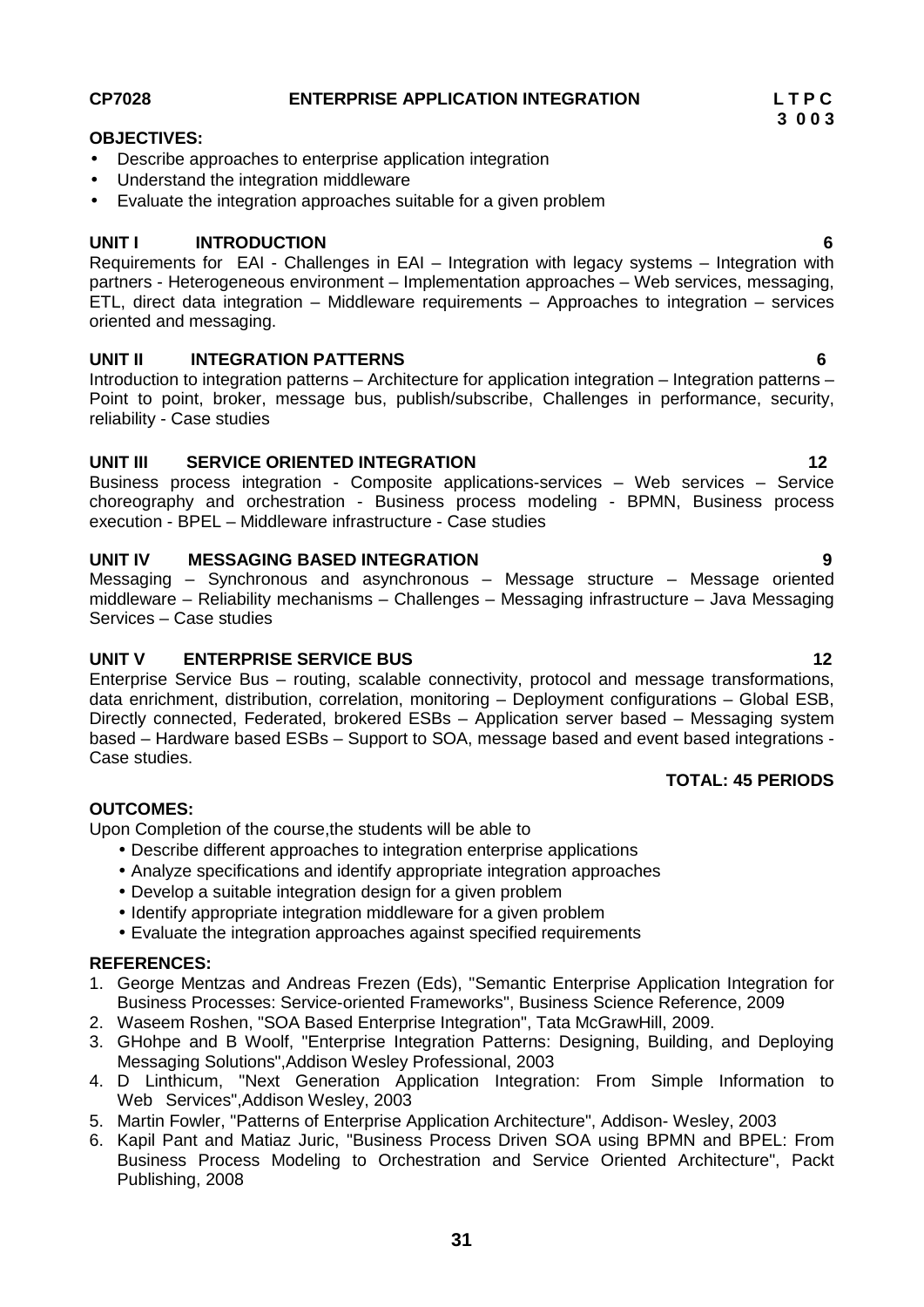## **IF7003 VIDEO ANALYTICS L T P C**

## **OBJECTIVES:**

- To know the fundamental concepts of big data and analytics
- To learn various techniques for mining data streams
- To acquire the knowledge of extracting information from surveillance videos.
- To learn Event Modelling for different applications.
- To understand the models used for recognition of objects in videos.

## **UNIT I INTRODUCTION TO BIG DATA & DATA ANALYSIS 9**

Introduction to Big Data Platform – Challenges of Conventional systems – Web data- Evolution of Analytic scalability- analytic processes and tools- Analysis Vs Reporting- Modern data analytic tools- Data Analysis: Regression Modeling- Bayesian Modeling- Rule induction.

## **UNIT II MINING DATA STREAMS 9**

Introduction to Stream concepts- Stream data model and architecture – Stream Computing- Sampling data in a Stream- Filtering Streams- Counting distinct elements in a Stream- Estimating moments- Counting oneness in a window- Decaying window- Real time Analytics platform(RTAP) applications- case studies.

## **UNIT III VIDEO ANALYTICS 9**

Introduction- Video Basics - Fundamentals for Video Surveillance- Scene Artifacts- **Object Detection and Tracking**: Adaptive Background Modelling and Subtraction- Pedestrian Detection and Tracking-Vehicle Detection and Tracking- Articulated Human Motion Tracking in Low- Dimensional Latent Spaces

## **UNIT IV BEHAVIOURAL ANALYSIS & ACTIVITY RECOGNITION 9**

Event Modelling- Behavioural Analysis- Human Activity Recognition-Complex Activity Recognition- Activity modelling using 3D shape, Video summarization, shape based activity models- Suspicious Activity Detection

## **UNIT V HUMAN FACE RECOGNITION & GAIT ANALYSIS 9**

Introduction: Overview of Recognition algorithms – Human Recognition using Face: Face Recognition from still images, Face Recognition from video, Evaluation of Face Recognition Technologies- Human Recognition using gait: HMM Framework for Gait Recognition, View Invariant Gait Recognition, Role of Shape and Dynamics in Gait Recognition

### **OUTCOMES:**

On successful completion of this course, students will be able to:

- 1. Work with big data platform and its analysis techniques.
- 2. Design efficient algorithms for mining the data from large volumes.
- 3. Work with surveillance videos for analytics.
- 4. Design of optimization algorithms for better analysis and recognition of objects in a scene.
- 5. Model a framework for Human Activity Recognition

## **REFERENCES:**

- 1. Michael Berthold, David J.Hand, Intelligent Data Analysis, Springer, 2007.
- 2. Anand Rajaraman and Jeffrey David Ullman, Mining of Massive Datasets, Cambridge University Press, 2012.
- 3. Yunqian Ma, Gang Qian, "Intelligent Video Surveillance: Systems and Technology", CRC Press (Taylor and Francis Group), 2009.
- 4. Rama Chellappa, Amit K.Roy-Chowdhury, Kevin Zhou.S, "Recognition of Humans and their Activities using Video", Morgan&Claypool Publishers, 2005.

## **TOTAL: 45 PERIODS**

**3 0 0 3**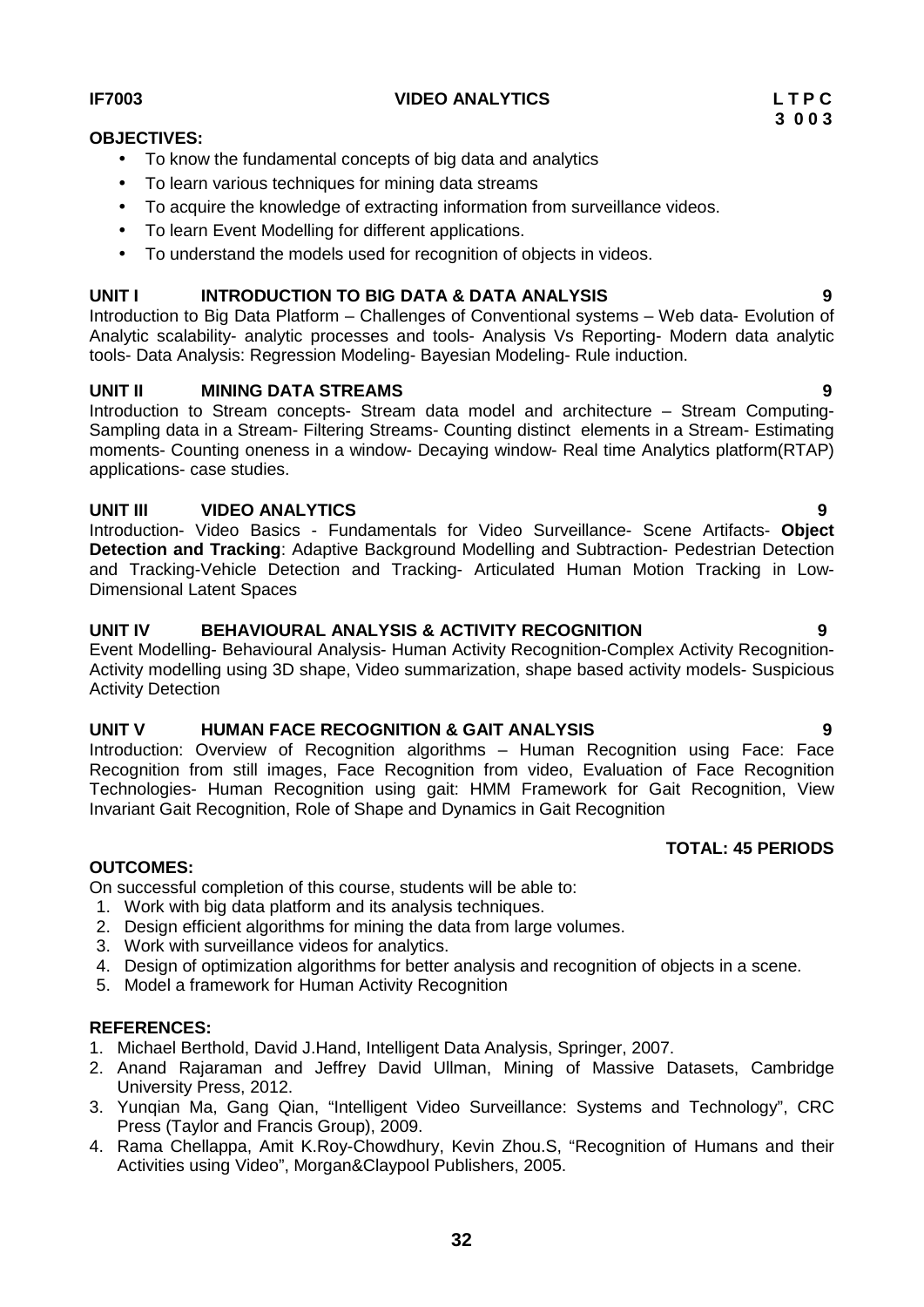## **33**

## **IF7004 SOFTWARE PROJECT MANAGEMENT L T P C**

## **OBJECTIVES:**

- To define and highlight importance of software project management.
- To formulate strategy in managing projects
- To estimate the cost associated with a project
- To plan, schedule and monitor projects for the risk management
- To define the software management metrics
- To train software project managers and other individuals involved in software project planning and tracking and oversight in the implementation of the software project management process

## **UNIT I PROJECT MANAGEMENT CONCEPTS 9**

Evolution of Software Economics – Software Management Process Framework (Phases, Artifacts, Workflows, Checkpoints) – Software Management Disciplines (Planning / Project Organization and Responsibilities / Automation / Project Control) – Modern Project Profiles

## **UNIT II SOFTWARE ESTIMATION & COSTING 9**

Problems in Software Estimation – Algorithmic Cost Estimation Process, Function Points, SLIM (Software Life cycle Management), COCOMO II (Constructive Cost Model) – Estimating Web Application Development – Concepts of Finance, Activity Based Costing and Economic Value Added (EVA) – Balanced Score Card.

## **UNIT III RISK MANAGEMENT 9**

Risk Definition – Risk Categories – Risk Assessment (Identification / Analysis / Prioritization) – Risk Control (Planning / Resolution / Monitoring) – Failure Mode and Effects Analysis (FMEA)

## **UNIT IV METRICS 9**

Need for Software Metrics – Classification of Software Metrics: Product Metrics (Size Metrics, Complexity Metrics, Halstead's Product Metrics, Quality Metrics), and Process metrics (Empirical Models, Statistical Models, Theory-based Models, Composite Models and Reliability Models).

## **UNIT V MANAGING PEOPLE AND ORGANIZING TEAMS 9**

Introduction – Understanding Behavior – Organizational Behavior: A Background – Selecting the right person for the job – Instruction in the best methods – Motivation – The Oldman – Hackman Job Characteristics Model – Working in Groups – Becoming a team –Decision Making – Leadership – Organizational Structures – Stress –Health and Safety – Case Studies.

## **TOTAL : 45 PERIODS**

## **OUTCOMES:**

At the end of this course students will be able to:

- Evaluate a project to develop the scope of work, provide accurate cost estimates and to plan the various activities
- Apply risk management analysis techniques that identify the factors that put a project at risk and to quantify the likely effect of risk on project timescales
- Identify the resources required for a project and to produce a work plan and resource schedule
- Monitor the progress of a project and to assess the risk of slippage, revising targets counteract drift
- Use appropriate metrics to management the software development outcome
- Engage and motivate the stakeholders of the project
- Develop research methods and techniques appropriate to defining, planning and carrying out a research project within your chosen specialist area within the management of software projects.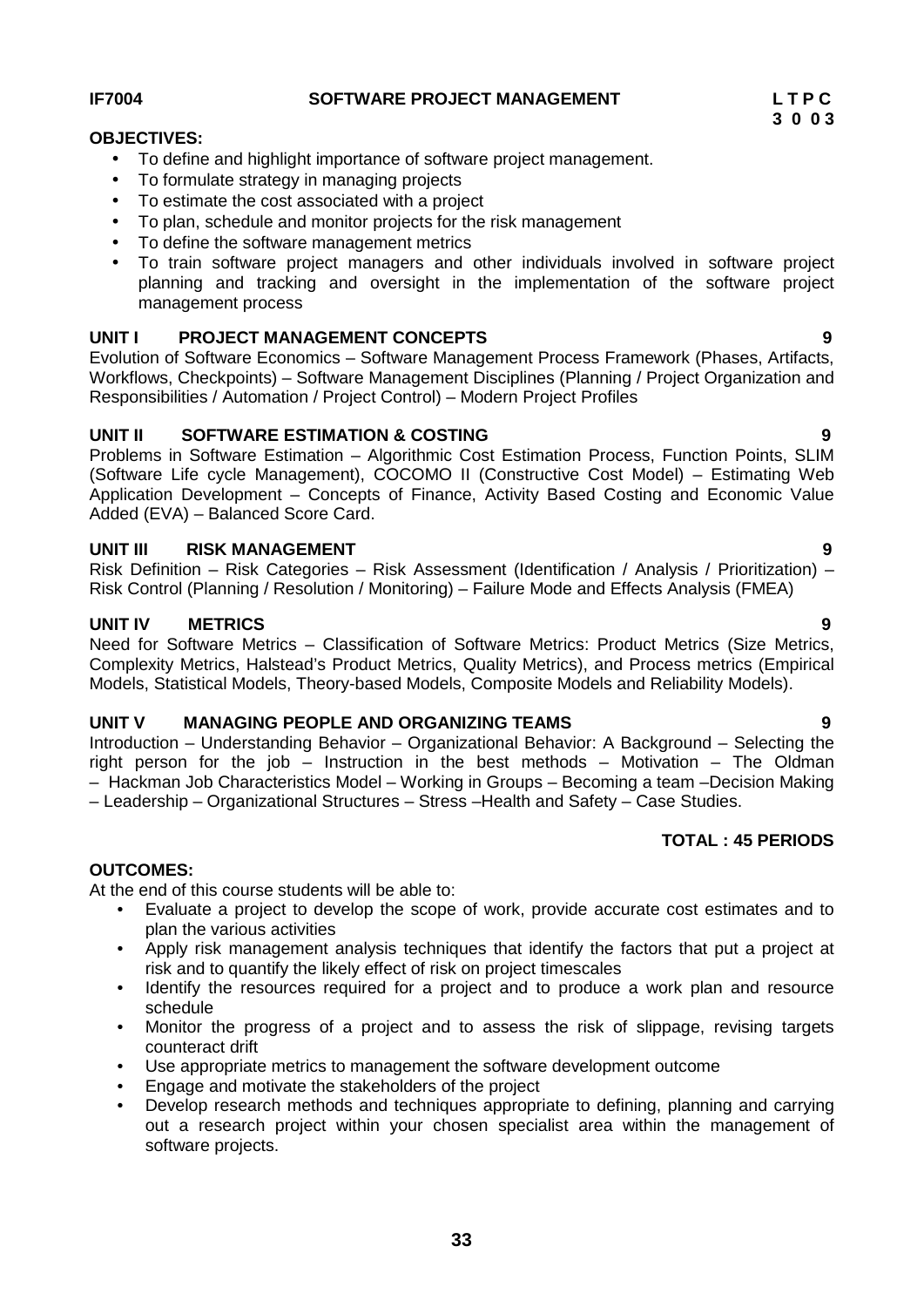- 1. McConnell, S. "Software Project: Survival Guide", Microsoft Press, 1998.
- 2. Bob Hughes, Mikecotterell, "Software Project Management", Third Edition, Tata McGraw Hill, 2004.
- 3. Ramesh, Gopalaswamy, "Managing Global Projects", Tata McGraw Hill, 2001.
- 4. Royce, W. "Software Project management: A Unified Framework", Addison-Wesley, 1998.
- 5. Cooper, R., "The Rise of Activity-Based Costing- Part One: What is an Activity-Based Cost System?" Journal of Cost Management, Vol.2, No.2 (Summer 1988), pp.45 –54
- 6. Grant, J.L. "Foundations of Economic Value Added", John Wiley & Sons, 1997.Kaplan, R.S., Norton, D.P. "The Balanced Scorecard: Translating Strategy into Action", Harvard Business School Press, 1996.
- 7. Boehm, B. W. "Software Risk Management: Principles and Practices" in IEEE Software, January 1991, pp32-41.
- 8. Fenton, N.E., and Pfleeger, S.L. "Software Metrics: A Rigorous and Practical Approach, Revised" Brooks Cole, 1998.
- 9. Demarco, T. and Lister, T. "Peopleware: Productive Projects and Teams, 2nd Ed.", Dorset House, 1999.
- 10. Jalote, "Software Project Management in Practice", Pearson Education, 2002.

## **NE7002 MOBILE AND PERVASIVE COMPUTING L T P C**

**3 0 0 3**

## **OBJECTIVES :**

- To understand the basics of Mobile Computing and Personal Computing
- To learn the role of cellular networks in Mobile and Pervasive Computing
- To expose to the concept of sensor and mesh networks
- To expose to the context aware and wearable computing
- To learn to develop applications in mobile and pervasive computing environment

## **UNIT I INTRODUCTION 9**

Differences between Mobile Communication and Mobile Computing – Contexts and Names – Functions – Applications and Services – New Applications – Making Legacy Applications Mobile Enabled – Design Considerations – Integration of Wireless and Wired Networks – Standards Bodies – Pervasive Computing – Basics and Vision – Principles of Pervasive Computing – Categories of Pervasive Devices

## **UNIT II 3G AND 4G CELLULAR NETWORKS 9**

Migration to 3G Networks – IMT 2000 and UMTS – UMTS Architecture – User Equipment – Radio Network Subsystem – UTRAN – Node B – RNC functions – USIM – Protocol Stack – CS and PS Domains – IMS Architecture – Handover – 3.5G and 3.9G a brief discussion – 4G LAN and Cellular Networks – LTE –Control Plane – NAS and RRC – User Plane – PDCP, RLC and MAC – WiMax IEEE 802.16d/e – WiMax Internetworking with 3GPP

## **UNIT III SENSOR AND MESH NETWORKS 9**

Sensor Networks – Role in Pervasive Computing – In Network Processing and Data Dissemination – Sensor Databases – Data Management in Wireless Mobile Environments – Wireless Mesh Networks – Architecture – Mesh Routers – Mesh Clients – Routing – Cross Layer Approach – Security Aspects of Various Layers in WMN – Applications of Sensor and Mesh networks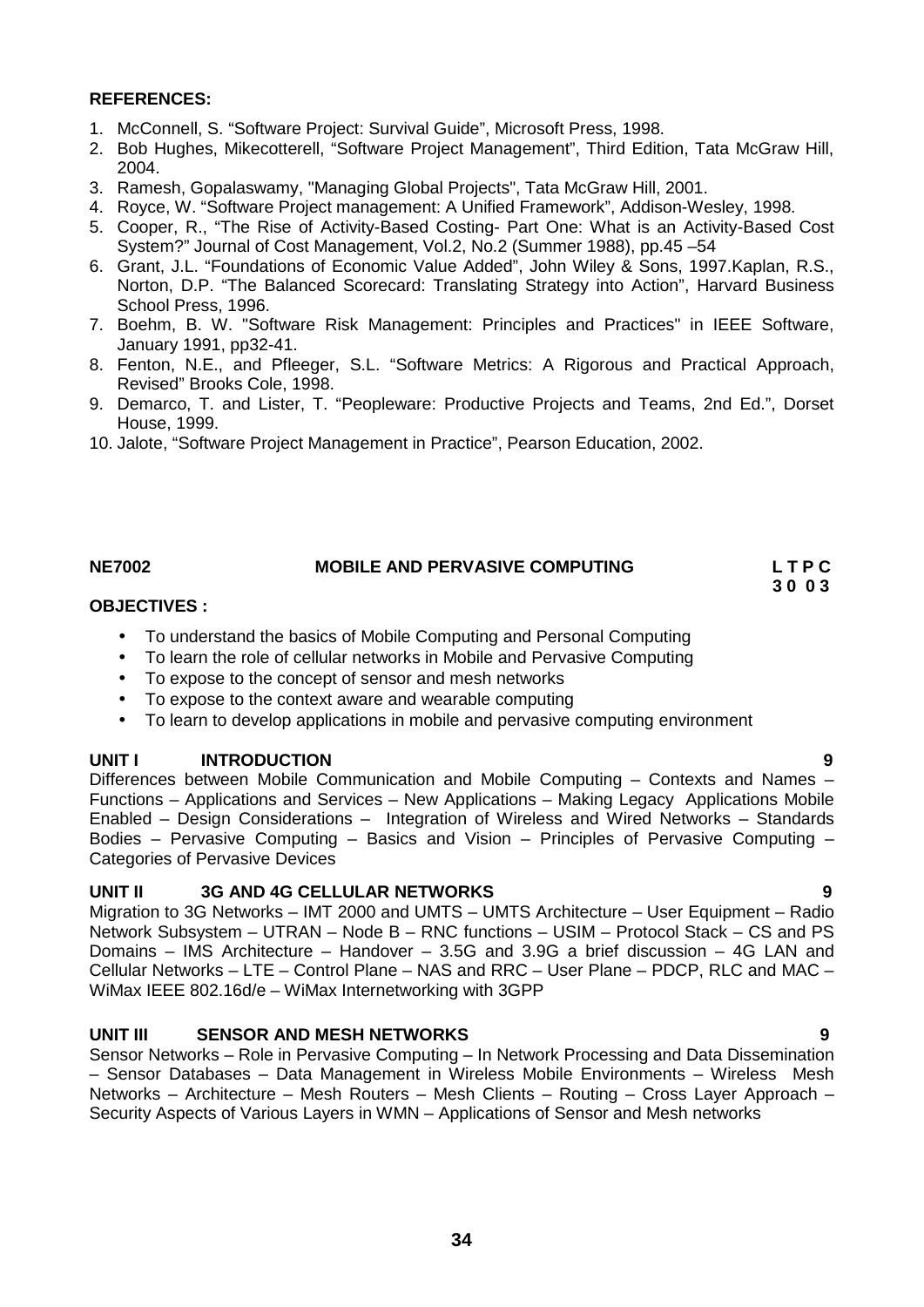## **UNIT IV CONTEXT AWARE COMPUTING & WEARABLE COMPUTING 9**

Adaptability – Mechanisms for Adaptation - Functionality and Data – Transcoding – Location Aware Computing – Location Representation – Localization Techniques – Triangulation and Scene Analysis – Delaunay Triangulation and Voronoi graphs – Types of Context – Role of Mobile Middleware – Adaptation and Agents – Service Discovery Middleware

and Technological Requirements-Wearable Sensors-Intra-BAN communications

## **UNIT V APPLICATION DEVELOPMENT 9**

Three tier architecture - Model View Controller Architecture - Memory Management – Information Access Devices – PDAs and Smart Phones – Smart Cards and Embedded Controls – J2ME – Programming for CLDC – GUI in MIDP – Application Development ON Android and iPhone

## **TOTAL: 45 PERIODS**

## **OUTCOMES:**

At the end of the course the student should be able to

- Design a basic architecture for a pervasive computing environment
- Design and allocate the resources on the 3G-4G wireless networks
- Analyze the role of sensors in Wireless networks
- Work out the routing in mesh network
- Deploy the location and context information for application development
- Develop mobile computing applications based on the paradigm of context aware computing and wearable computing

## **REFERENCES:**

- 1. Asoke K Talukder, Hasan Ahmed, Roopa R Yavagal, "Mobile Computing: Technology, Applications and Service Creation", 2nd ed, Tata McGraw Hill, 2010.
- 2. Reto Meier, "Professional Android 2 Application Development", Wrox Wiley,2010.
- 3. .Pei Zheng and Lionel M Li, 'Smart Phone & Next Generation Mobile Computing', Morgan Kaufmann Publishers, 2006.
- 4. Frank Adelstein, 'Fundamentals of Mobile and Pervasive Computing', TMH, 2005
- 5. Jochen Burthardt et al, 'Pervasive Computing: Technology and Architecture of Mobile Internet Applications', Pearson Education, 2003
- 6. Feng Zhao and Leonidas Guibas, 'Wireless Sensor Networks', Morgan Kaufmann Publishers, 2004
- 7. Uwe Hansmaan et al, 'Principles of Mobile Computing', Springer, 2003
- 8. Reto Meier, "Professional Android 2 Application Development", Wrox Wiley,2010.
- 9. Mohammad s. Obaidat et al, "Pervasive Computing and Networking",John wiley
- 10. Stefan Poslad, "Ubiquitous Computing: Smart Devices, Environments and Interactions", Wiley, 2009
- 11. Frank Adelstein Sandeep K. S. Gupta Golden G. Richard III Loren Schwiebert "Fundamentals of Mobile and Pervasive Computing, ", McGraw-Hill, 2005

## **CP7203 PRINCIPLES OF PROGRAMMING LANGUAGES L T P C**

**3 0 0 3**

## **OBJECTIVES:**

- 1. To understand and describe syntax and semantics of programming languages
- 2. To understand data, data types, and basic statements
- 3. To understand call-return architecture and ways of implementing them
- 4. To understand object-orientation, concurrency, and event handling in programming **languages**
- 5. To develop programs in non-procedural programming paradigms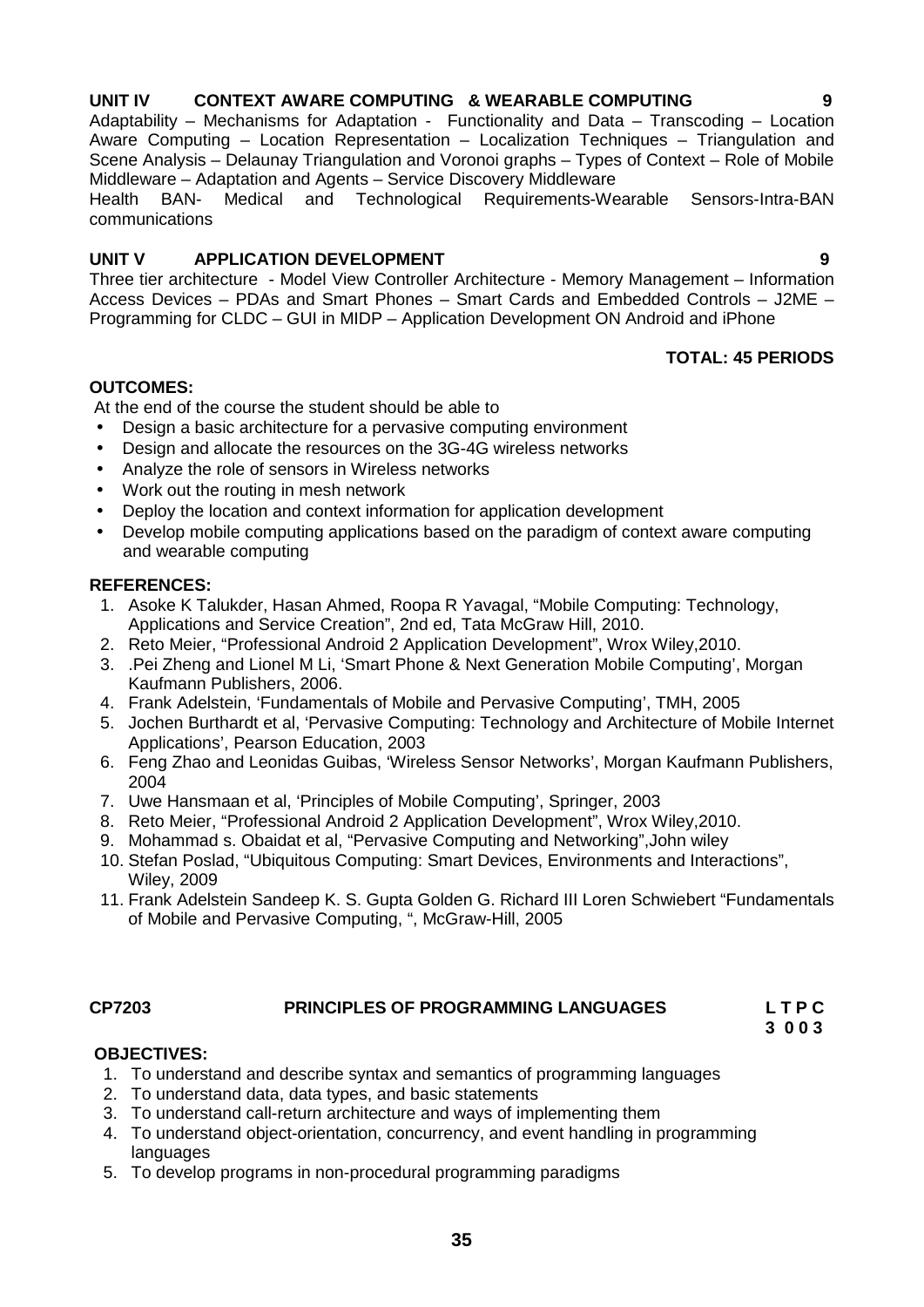## **UNIT I SYNTAX AND SEMANTICS 9**

Evolution of programming languages – describing syntax – context-free grammars – attribute grammars – describing semantics – lexical analysis – parsing – recursive-decent – bottom-up parsing

## **UNIT II DATA, DATA TYPES, AND BASIC STATEMENTS 9**

Names – variables – binding – type checking – scope – scope rules – lifetime and garbage collection – primitive data types – strings – array types – associative arrays – record types – union types – pointers and references – Arithmetic expressions – overloaded operators – type conversions – relational and boolean expressions – assignment statements – mixed-mode assignments – control structures – selection – iterations – branching – guarded statements

## **UNIT III SUBPROGRAMS AND IMPLEMENTATIONS 9**

Subprograms – design issues – local referencing – parameter passing – overloaded methods – generic methods – design issues for functions – semantics of call and return – implementing simple subprograms – stack and dynamic local variables – nested subprograms – blocks – dynamic scoping

## **UNIT IV OBJECT-ORIENTATION, CONCURRENCY, AND EVENT HANDLING 9**

Object-orientation – design issues for OOP languages – implementation of object-oriented constructs – concurrency – semaphores – monitors – message passing – threads – statement level concurrency – exception handling – even handling

## **UNIT V FUNCTIONAL AND LOGIC PROGRAMMING LANGUAGES 9**

Introduction to lambda calculus – fundamentals of functional programming languages – Programming with Scheme – Programming with ML – Introduction to logic and logic programming – Programming with Prolog – multi-paradigm languages

**TOTAL: 45 PERIODS**

### **OUTCOMES:**

Upon Completion of the course, the students will be able to

- 1. Describe syntax and semantics of programming languages
- 2. Explain data, data types, and basic statements of programming languages
- 3. Design and implement subprogram constructs
- 4. Apply object-oriented, concurrency, and event handling programming constructs
- 5. Develop programs in Scheme, ML, and Prolog
- 6. Understand and adopt new programming languages

### **REFERENCES:**

- 1. Robert W. Sebesta, "Concepts of Programming Languages", Tenth Edition, Addison Wesley, 2012.
- 2. Michael L. Scott, "Programming Language Pragmatics", Third Edition, Morgan Kaufmann, 2009.
- 3. R. Kent Dybvig, "The Scheme programming language", Fourth Edition, MIT Press, 2009.
- 4. Jeffrey D. Ullman, "Elements of ML programming", Second Edition, Prentice Hall, 1998.
- 5. Richard A. O'Keefe, "The craft of Prolog", MIT Press, 2009.
- 6. W. F. Clocksin and C. S. Mellish, "Programming in Prolog: Using the ISO Standard", Fifth Edition, Springer, 2003.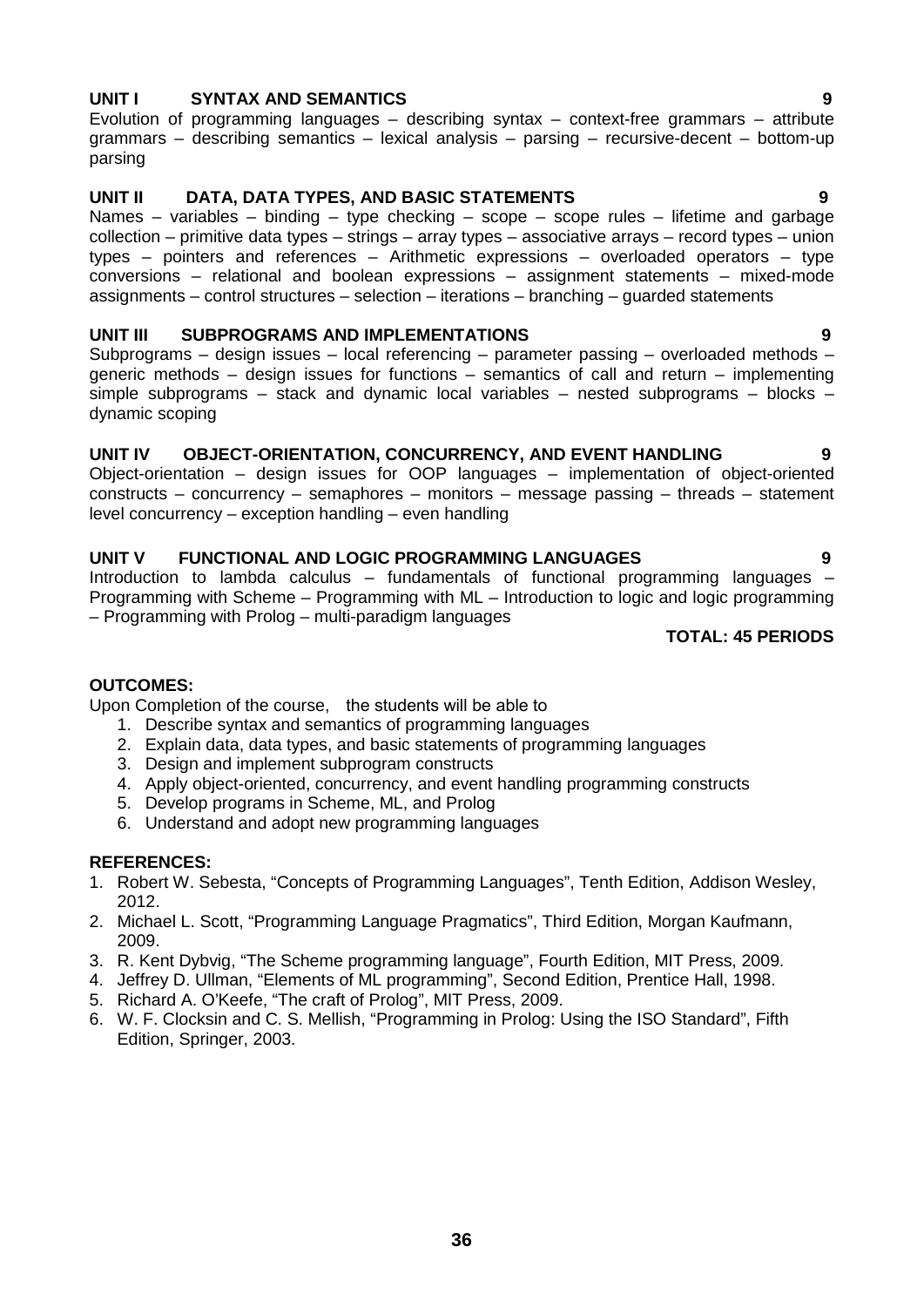**UNIT I INTRODUCTION 7**

Introduction to Multimedia – Characteristics – Utilities – Creation -Uses – Promotion – Digital Representation – Media and Data streams – Multimedia Architecture – Multimedia Documents

## **UNIT II ELEMENTS OF MULTIMEDIA 11**

To familiarize with various elements of multimedia

• To learn to use various tools for developing multimedia

To understand the various multimedia systems

• To learn to develop a multimedia application

To understand the functions of the various of elements in multimedia

**Multimedia Building Blocks:** Text, Graphics, Video Capturing, Sound Capturing, and Editing-Intro to 2D & 3D Graphics -surface characteristics and texture - lights – Animation :key frames & Tweening, techniques, principles of animation, 3Danimation, file formats.

## **UNIT III MULTIMEDIA SYSTEMS 9**

Visual Display Systems – CRT - video adapter card - video adapter cable – LCD – PDP - optical storage media - CD technology - DVD Technology - Compression Types and Techniques – CODEC - GIF coding standards – lossy and lossless – JPEG - MPEG-1 - MPEG-2 - MP3 - Fractals – MMDBS

## **UNIT IV MULTIMEDIA TOOLS 9**

Authoring tools – features and types - card and page based tools - icon and object based tools time based tools - cross platform authoring tools – Editing tools - text editing and word processing tools - OCR software - painting and drawing tools - 3D modeling and animation tools - image editing tools –sound editing tools - digital movie tools – plug -ins and delivery vehicles for www

## **UNIT V MULTIMEDIA APPLICATION DEVELOPMENT 9**

Software life cycle – ADDIE Model – conceptualization – content collection and processing – story – flowline – script - storyboard - implementation - multiplatform issues – authoring – metaphors – testing – report writing - documentation - case study: -Web Application – Console Application – Distributed Application – Mobile Application - games consoles – iTV – kiosks – education.

## **OUTCOMES:**

Upon Completion of the course, the students should be able to:

- Design a multimedia architecture for handling the stream
- Work with the various elements of multimedia system
- Develop multimedia stream for the various standards
- Develop animation, images, Sound using Multimedia Tools.
- Develop a multimedia application

## **REFERENCES:**

- 1. Parekh R "Principles Of Multimedia" Tata McGraw-Hill, 2006.
- 2. Ralf Steinmetz, Klara Nahrstedt, "Multimedia: Computing, Communications and Applications" Prentice Hall, 1995.
- 3. John Villamil and Louis Molina, "Multimedia ; An Introduction", Prentice Hall, New Delhi 1998.
- 4. Tay Vaughan, "Multimedia: Making It Work" McGraw-Hill Professional, 2006
- 5. Deitel & Deitel "Internet & World Wide Web How to Program", Fourth Edition Prentice Hall, 2008
- 6. BANERJI ASHOK & GHOSH ANANDA MOHAN, Multimedia Technologies, TMH, New Delhi, 2010
- 7. Li, Ze-Nian & Drew-Mark S, "Fundamentals Of Multimedia," Phi Learning Private Limited, New Delhi, 2012

**OBJECTIVES:**

**TOTAL: 45 PERIODS**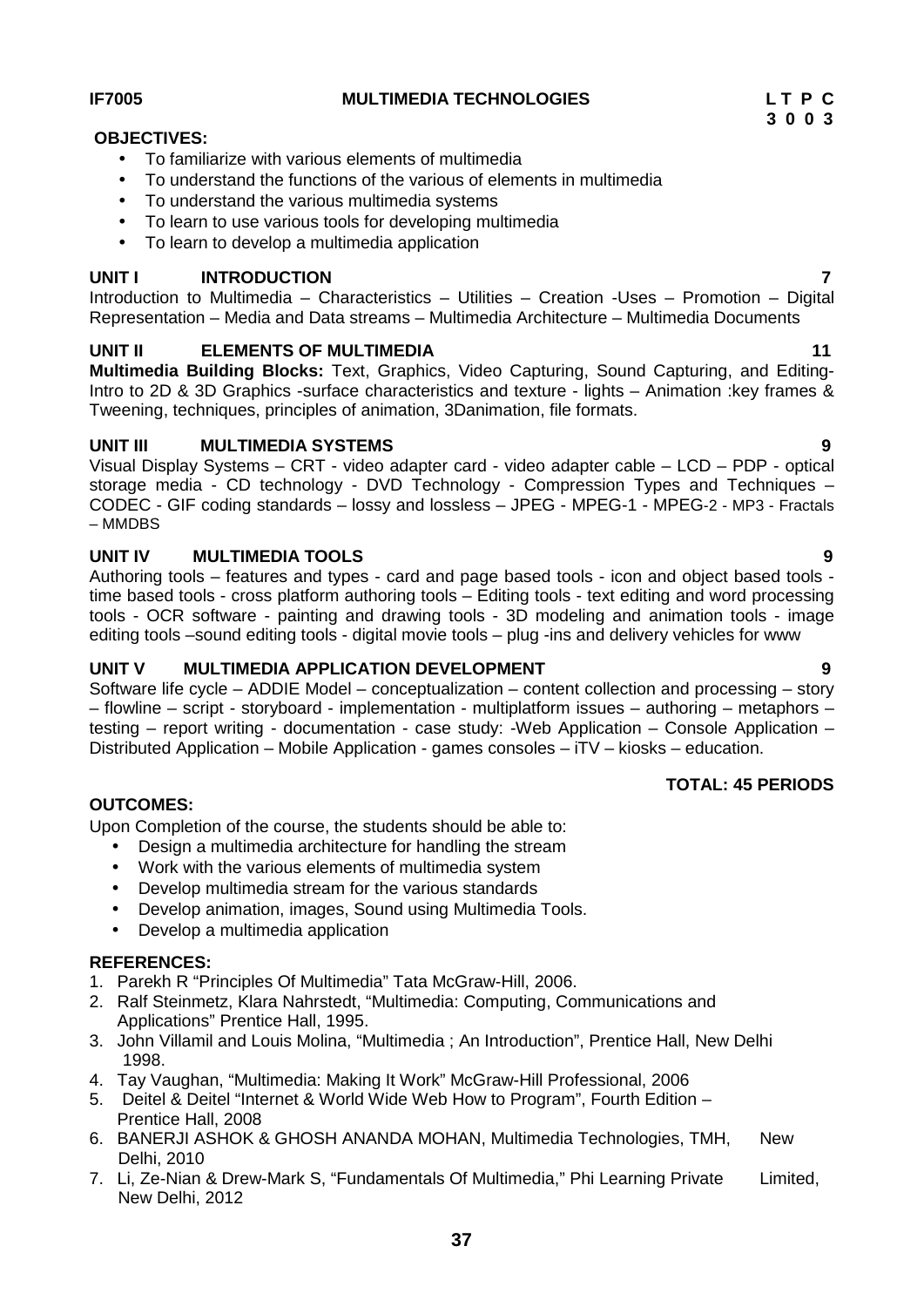## **IF7006 AUTOMATA THEORY AND COMPILER DESIGN L T P C**

## **OBJECTIVES:**

- To understand a finite automata for a given language.
- To understand the principle of a Turing machine
- To understand the relation between grammar and language
- To understand the basic principles of working of a compiler
- To study about the type checking procedure during the compilation
- To understand the storage structure of the running program
- To understand the various scope of optimization techniques used in compiler design

## **UNIT I AUTOMATA 9**

Introduction to formal proof – Additional forms of proof – Inductive proofs –Finite Automata (FA) – Deterministic Finite Automata (DFA) – Non-deterministic Finite Automata (NFA) – Finite Automata with Epsilon transitions - Equivalence and minimization of Automata**.**

## **UNIT II CONTEXT FREE GRAMMARS AND LANGUAGES 9**

Context-Free Grammar (CFG) – Parse Trees – Ambiguity in grammars and languages – Definition of the Pushdown automata – Languages of a Pushdown Automata – Equivalence of Pushdown automata and CFG– Deterministic Pushdown Automata- Normal forms for CFG – Pumping Lemma for CFL – Closure Properties of CFL – Turing Machines – Programming Techniques for TM.

## **UNITIII BASICS OF COMPILATION 9**

Compilers – Analysis of source program – Phases of a compiler – Grouping of phases – Compiler construction tools – Lexical Analyzer : Token Specification – Token Recognition – A language for Specifying lexical analyzer – Top down parser : Table implementation of Predictive Parser – Bottom up Parser : SLR(1) Parser – Parser generators.

## **UNIT IV TYPE CHECKING AND RUNTIME ENVIRONMENTS 9**

Syntax directed definitions – Construction of syntax trees – Type systems – Specification of a simple type checker- Equivalence of type expressions – Type conversions – Attribute grammar for a simple type checking system – Runtime Environments : Source language issues – Storage organization – Storage allocation strategies – Parameter passing.

## **UNIT V CODE GENERATION AND OPTIMIZATION 9**

Issues in the design of a code generator - The target machine - Run-time storage management - Basic blocks and flow graphs - Next-use information - A simple code generator - Register allocation and assignment - The dag representation of basic blocks - Generating code from DAG -Dynamic programming code generation algorithm  $-$  Code generator generators - The principle sources of optimization - Peephole optimization - Optimization of basic blocks - Loops in flow graphs - Introduction to global data - flow analysis - Iterative solutions of data flow equations - Code improving transformations

## **OUTCOMES:**

Upon completion of the course, the students should be able to :

- Design a finite automaton for a specific language.
- Design a Turing machine.
- Select appropriate grammar for the implementation of compiler phases
- Design a lexical analyzer
- Design a simple parser
- Design and implement techniques used for optimization by a compiler.
- Write a very simple code generator

**3 0 0 3**

**TOTAL: 45 PERIODS**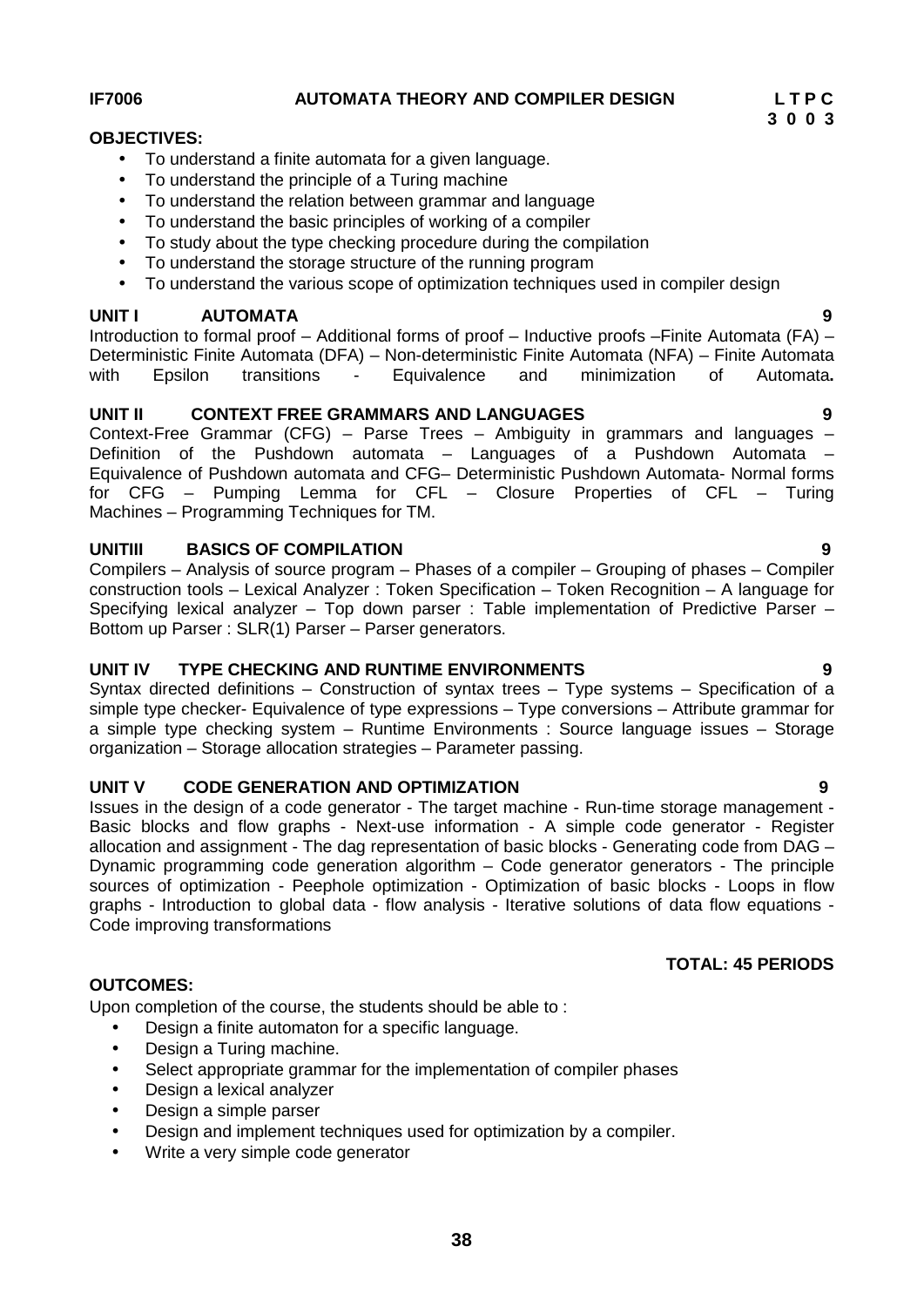- 1. J.E. Hopcroft, R. Motwani and J.D. Ullman, "Introduction to Automata Theory, Languages and Computations", Second Edition, Pearson Education, 2007.
- 2. H.R. Lewis and C.H. Papadimitriou, "Elements of the theory of Computation", Second Edition, Pearson Education, 2003.
- 3. Thomas A. Sudkamp," An Introduction to the Theory of Computer Science, Languages and Machines", Third Edition, Pearson Education, 2007.
- 4. Raymond Greenlaw an H.James Hoover, " Fundamentals of Theory of Computation, Principles and Practice", Morgan Kaufmann Publishers, 1998.
- 5. Micheal Sipser, "Introduction of the Theory and Computation", Thomson Brokecole, 1997.<br>6. J.Martin, "Introduction to Languages and the Theory of computation".
- "Introduction to Languages and the Theory of computation" Third Edition, Tata Mc Graw Hill, 2007
- 7.. Alfred V. Aho, Monica S.Lam, Ravi Sethi, Jeffrey D.Ullman, "Compilers :Principles, Techniques and Tools", Second Edition, Pearson Education,2008.
- 8. Randy Allen, Ken Kennedy, "Optimizing Compilers for Modern Architectures: A Dependence-based Approach", Morgan Kaufmann Publishers, 2002.
- 9. Steven S. Muchnick, "Advanced Compiler Design and Implementation", Morgan Kaufmann Publishers - Elsevier Science, India, Indian Reprint 2003.

## **SE7204 BIG DATA ANALYTICS L T P C**

## **OBJECTIVES**

- To explore the fundamental concepts of big data analytics
- To learn to analyze the big data using intelligent techniques.
- To understand the various search methods and visualization techniques.
- To learn to use various techniques for mining data stream.
- To understand the applications using Map Reduce Concepts.

## **UNIT I INTRODUCTION TO BIG DATA 8**

Introduction to BigData Platform – Challenges of Conventional Systems - Intelligent data analysis – Nature of Data - Analytic Processes and Tools - Analysis vs Reporting - Modern Data Analytic Tools - Statistical Concepts: Sampling Distributions - Re-Sampling - Statistical Inference - Prediction Error.

## **UNIT II DATA ANALYSIS 11**

Regression Modeling - Multivariate Analysis – Bayesian Methods – Bayesian Paradigm - Bayesian Modeling - Inference and Bayesian Networks - Support Vector and Kernel Methods - Analysis of Time Series: Linear Systems Analysis - Nonlinear Dynamics - Rule Induction - Fuzzy Logic: Extracting Fuzzy Models from Data - Fuzzy Decision Trees

## **UNIT III SEARCH METHODS AND VISUALIZATION 9**

Search by simulated Annealing – Stochastic, Adaptive search by Evaluation – Evaluation Strategies – Genetic Algorithm – Genetic Programming – Visualization – Classification of Visual Data Analysis Techniques – Data Types – Visualization Techniques – Interaction techniques – Specific Visual data analysis Techniques.

## **UNIT IV MINING DATA STREAMS 8**

Introduction To Streams Concepts – Stream Data Model and Architecture - Stream Computing - Sampling Data in a Stream – Filtering Streams – Counting Distinct Elements in a Stream – Estimating Moments – Counting Oneness in a Window – Decaying Window - Real time Analytics Platform(RTAP) Applications - Case Studies - Real Time Sentiment Analysis, Stock Market Predictions.

**3 0 0 3**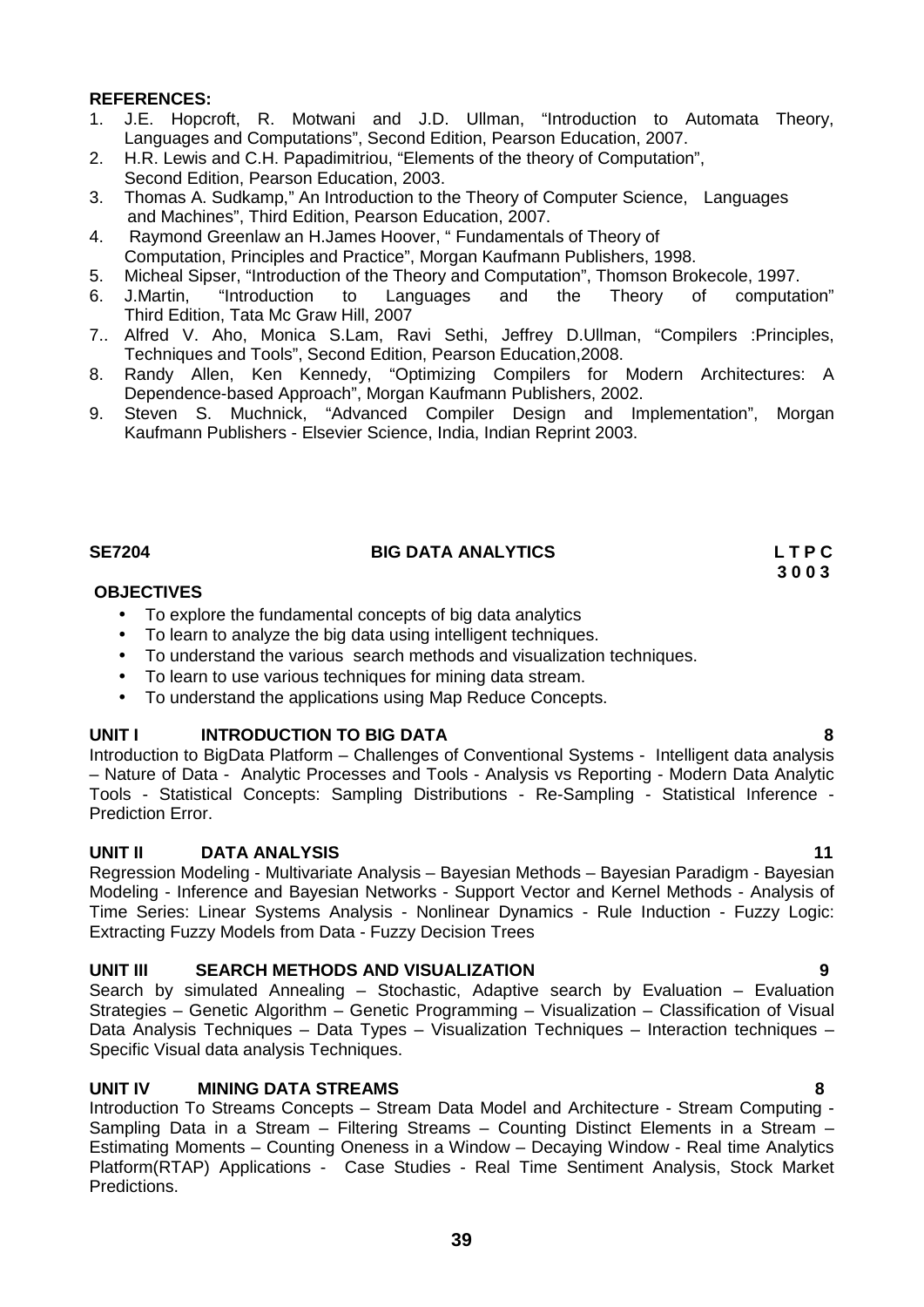## **UNIT V FRAMEWORKS 9**

Map Reduce – Hadoop, Hive, MapR – Sharding – NoSQL Databases - S3 - Hadoop Distributed File Systems – Case Study.

## **OUTCOMES:**

## **TOTAL:45 PERIODS**

At the end of this course the students will be able to:

- Work with big data platform and its analysis techniques.
- Analyze the big data for useful business applications.
- Select visualization techniques and tools to analyze big data
- Implement search methods and visualization techniques
- Design efficient algorithms for mining the data from large volumes.
- Explore the technologies associated with big data analytics such as NoSQL, Hadoop and Map Reduce.

## **REFERENCES:**

- 1. Michael Berthold, David J. Hand, "Intelligent Data Analysis", Springer, 2007.
- 2. Anand Rajaraman and Jeffrey David Ullman, "Mining of Massive Datasets", Cambridge University Press, 2012.
- 3. Bill Franks, "Taming the Big Data Tidal Wave: Finding Opportunities in Huge Data Streams with Advanced Analytics", John Wiley & sons, 2012.
- 4. Glenn J. Myatt, "Making Sense of Data", John Wiley & Sons, 2007
- 5. Pete Warden, "Big Data Glossary", O'Reilly, 2011.
- 6. Jiawei Han, Micheline Kamber "Data Mining Concepts and Techniques", Second Edition, Elsevier, Reprinted 2008.
- 7. Da Ruan, Guoquing Chen, Etienne E.Kerre, Geert Wets, Intelligent Data Mining, Springer,2007
- 8. Paul Zikopoulos ,Dirk deRoos , Krishnan Parasuraman , Thomas Deutsch , James Giles, David Corrigan , Harness the Power of Big Data The IBM Big Data Platform, Tata McGraw Hill Publications, 2012
- 9. Michael Minelli (Author), Michele Chambers (Author), Ambiga Dhiraj (Author) , Big Data, Big Analytics: Emerging Business Intelligence and Analytic Trends for Today's Businesses,Wiley Publications,2013
- 10. Zikopoulos, Paul, Chris Eaton, Understanding Big Data: Analytics for Enterprise Class Hadoop and Streaming Data, Tata McGraw Hill Publications, 2011

## **IF7007 SOFTWARE QUALITY AND TESTING L T P C**

**3 0 0 3**

## **OBJECTIVES:**

- To explore the basics and goals of software testing.
- To discuss various types of software testing and its techniques
- To list out various tools which can be used for automating the testing process
- To introduce various software quality standards for establishing quality environment
- To discuss various methods and evaluation procedures for improving the quality models

## **UNIT I INTRODUCTION 9**

Basics of Software Testing – Testing Principles – Goals – Testing Life Cycle– Phases of Testing– Test Plan(IEEE format) – Importance of Testing in Software Production Cycle.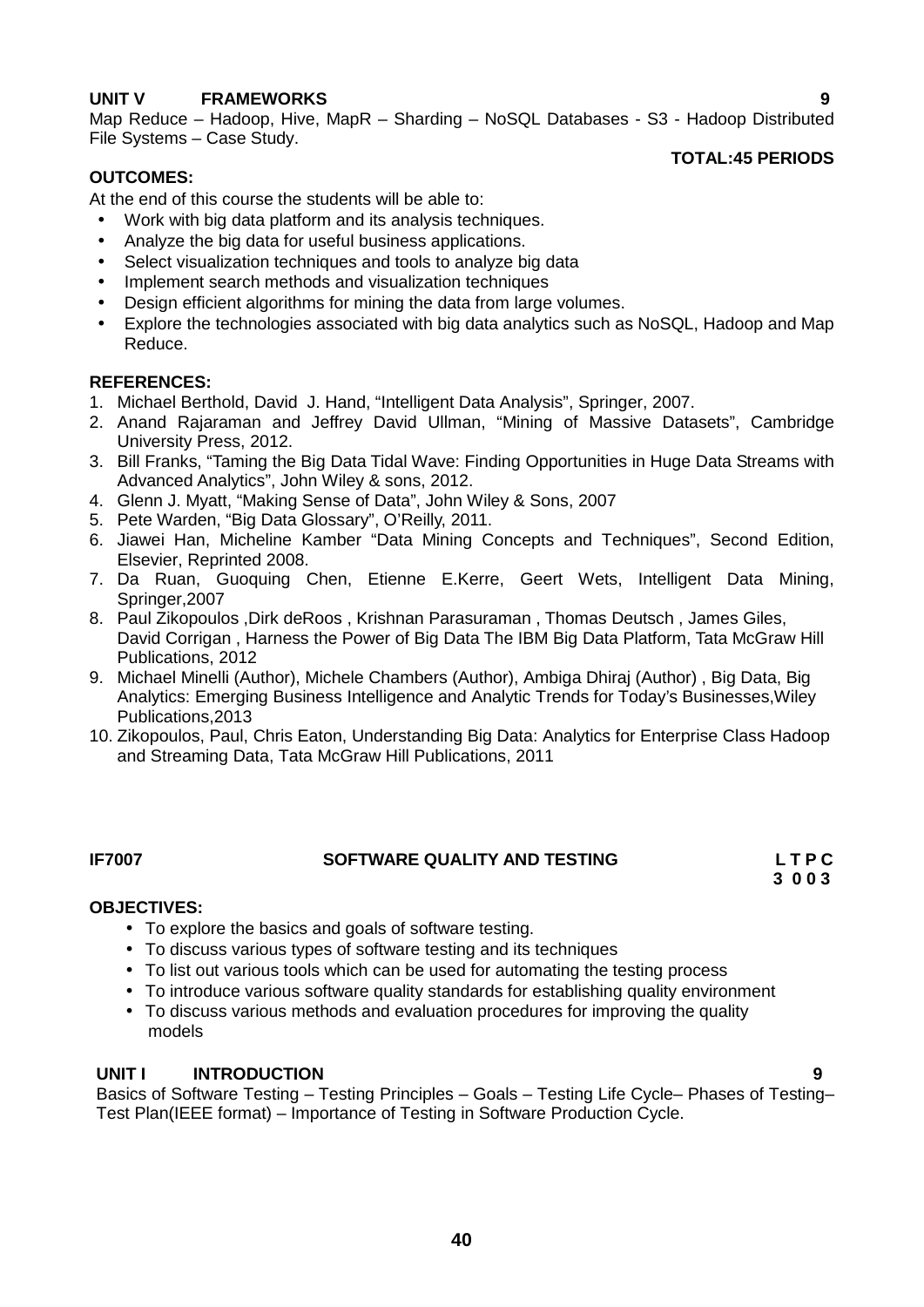## **UNIT II SOFTWARE TESTING METHODOLOGY 9**

Software Test Plan – Components of Plan - Types of Technical Reviews - Static and Dynamic Testing- – Software Testing in Spiral Manner - Information Gathering - Test Planning - Test Case Design - Test Development - Test Coverage - Test Evaluation - Prepare for Next Spiral - Conduct System Test - Acceptance Test - Summarize Testing Results.

## **UNIT III EMERGING SPECIALIZED AREAS IN TESTING 9**

Test Process Assessment – Test Automation Assessment - Test Automation Framework – Nonfunctional Testing – SOA Testing – Agile Testing – Testing Center of Excellence – Onsite/Offshore Model - Taxonomy of Testing tools, Methodology to evaluate automated testing tools, Rational Testing Tools, Java Testing Tools, JMetra, JUNIT and Cactus.

## **UNIT IV SOFTWARE QUALITY MODELS 9**

Software quality –Verification versus Validation– Components of Quality Assurance – SQA Plan – Quality Standards – CMM – PCMM – CMMI – Malcolm Baldrige National Quality Award.

## **UNIT V QUALITY THROUGH CONTINUOUS IMPROVEMENT PROCESS 9**

Role of Statistical Methods in Software Quality – Transforming Requirements into Test Cases – Deming's Quality Principles – Continuous Improvement through Plan Do Check Act (PDCA).

## **TOTAL: 45 PERIODS**

## **OUTCOMES:**

Upon Completion of the course, the students should be able to

- Compare and pick out the right type of software testing process for any given real world problem
- Carry out the software testing process in efficient way
- Automate the testing process by using several testing tools
- Establish a quality environment as specified in standards for developing quality software
- Analyze and improve the quality procedures based on the past experience

## **REFERENCES:**

- 1. William E.Lewis, "Software Testing and Continuous Quality Improvement", Third edition, Auerbach Publications, 2011.
- 2. Kshirasagar Naik, Priyadarshi Tripathy, "Software Testing and Quality Assurance -Theory and Practice", John Wiley & Sons publication, 2011.
- 3. Ron Patton, "Software testing", Second edition, Pearson Education, 2007
- 4. Elfriede Dustin, Jeff Rashka, John Paul, "Automated Software Testing: Introduction, Management and Performance", Addison-Wesley, 1999.
- 5. Effective Methods for Software Testing, 2nd Edition, William E. Perry , Second Edition, Wiley India, 2006.
- 6. Software Testing Tools, K.V.K.K. Prasad, Dream tech press, 2008
- 7. Testing and Quality Assurance for Component-based Software, by Gao, Tsao and Wu, Artech House Publishers
- 8. Software Testing, Srinivasan Desikan & Gopalaswamy Ramesh, Pearson Education, 2006.
- 9. Software Testing Techniques, Scott Loveland & Geoffrey Miller, Shroff Publishers, 2005.
- 10. Software Testing Techniques, by Bories Beizer, Second Edition, Dreamtech Press Managing the Testing Process, by Rex Black, Wiley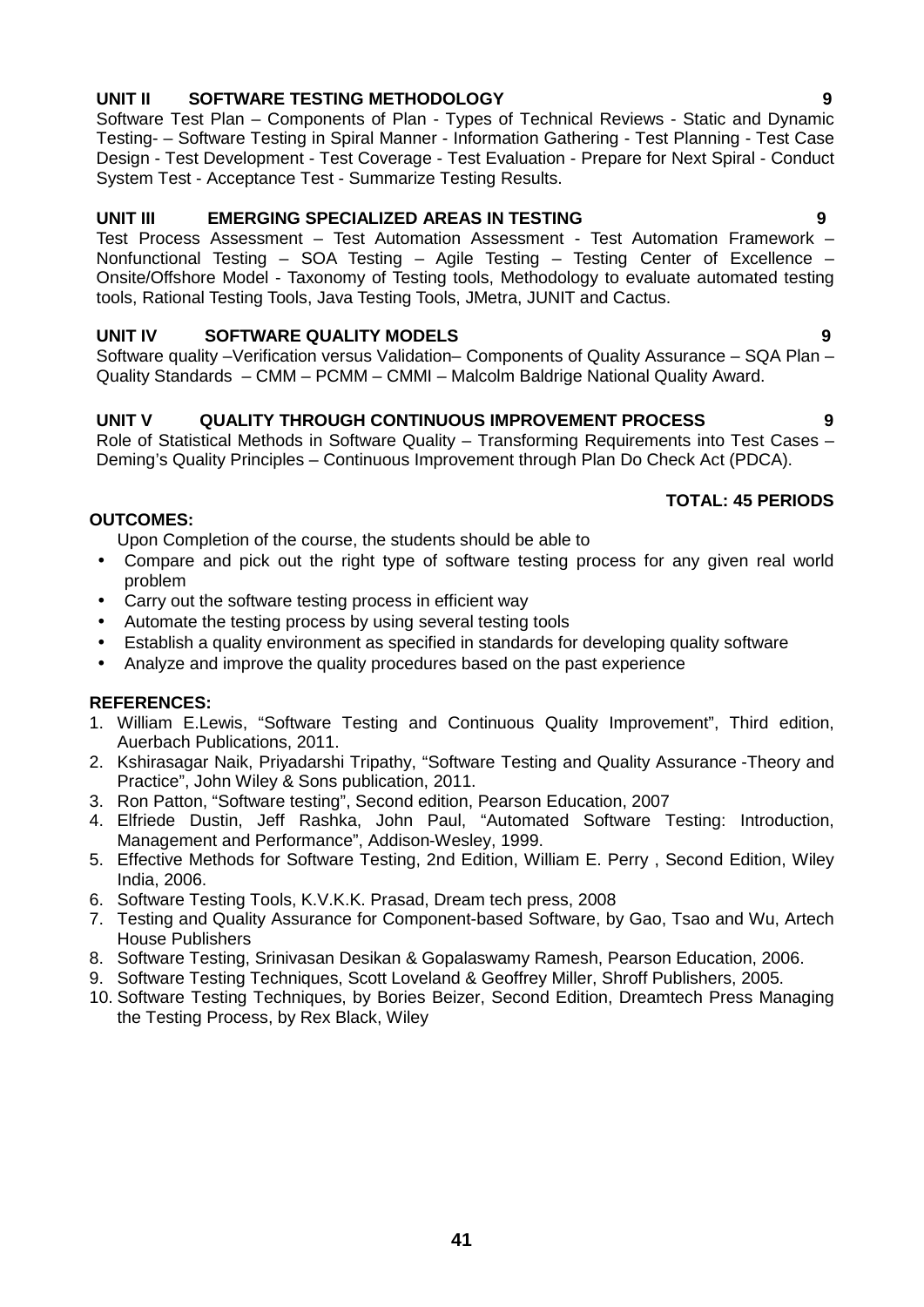## **NC7202 WIRELESS ADHOC AND SENSOR NETWORKS L T P C**

## **UNIT I ADHOC NETWORKS AND ROUTING PROTOCOLS 9**

Ad hoc Wireless Networks – What is an Ad Hoc Network? Heterogeneity in Mobile Devices – Wireless Sensor Networks – Traffic Profiles – Types of Ad hoc Mobile Communications – Types of Mobile Host Movements – Challenges Facing Ad hoc Mobile Networks – Ad hoc wireless Internet . Issues in Designing a Routing Protocol for Ad Hoc Wireless Networks – Classifications of Routing Protocols – Table–Driven Routing Protocols – Destination Sequenced Distance Vector (DSDV) – Wireless Routing Protocol (WRP) – Cluster Switch Gateway Routing (CSGR) – Source–Initiated On–Demand Approaches – Ad hoc On–Demand Distance Vector Routing (AODV) – Dynamic Source Routing (DSR) –Temporally Ordered Routing Algorithm (TORA) – Signal Stability Routing (SSR) –Location–Aided Routing (LAR) – Power–Aware Routing (PAR) – Zone Routing Protocol (ZRP).

## **UNIT II MULTICAST ROUTING AND SECURITY 9**

Issues in Designing a Multicast Routing Protocol – Operation of Multicast Routing Protocols – An Architecture Reference Model for Multicast Routing Protocols –Classifications of Multicast Routing Protocols – Tree–Based Multicast Routing Protocols– Mesh–Based Multicast Routing Protocols – Summary of Tree and Mesh based Protocols – Energy–Efficient Multicasting – Multicasting with Quality of Service Guarantees – Application – Dependent Multicast Routing –

Comparisons of Multicast Routing Protocols - Design Goals of a Transport Layer Protocol for Ad hoc Wireless Networks –Classification of Transport Layer Solutions – TCP over Ad hoc Wireless Networks- Security in Ad Hoc Wireless Networks – Network Security Requirements – Issues and Challenges in Security Provisioning – Network Security Attacks – Key Management – Secure Routing in Ad hoc Wireless Networks.

## **UNIT III QoS AND ENERGY MANAGEMENT 9**

Issues and Challenges in Providing QoS in Ad hoc Wireless Networks – Classifications of QoS Solutions – MAC Layer Solutions – Network Layer Solutions – QoS Frameworks for Ad hoc Wireless Networks Energy Management in Ad hoc Wireless Networks – Introduction – Need for Energy Management in Ad hoc Wireless Networks – Classification of Energy Management Schemes – Battery Management Schemes – Transmission Power Management Schemes – System Power Management Schemes.

## **UNIT IV SENSOR NETWORKS –ARCHITECTUREAND MACPROTOCOLS 9**

Single node architecture – Hardware components, energy consumption of sensor nodes, Network architecture – Sensor network scenarios, types of sources and sinks, single hop versus multi-hop networks, multiple sinks and sources, design principles, Development of wireless sensor networks. , physical layer and transceiver design consideration in wireless sensor networks, Energy usage profile, choice of modulation, Power Management - MAC protocols – fundamentals of wireless MAC protocols, low duty cycle protocols and wakeup concepts, contention-based protocols, Schedule-based protocols - SMAC, BMAC, Traffic-adaptive medium access protocol (TRAMA), Link Layer protocols – fundamentals task and requirements, error control, framing, link management.

### **UNIT V SENSOR NETWORKS –ROUTING PROTOCOLS AND OPERATING SYSTEMS 9**

Gossiping and agent-based uni-cast forwarding, Energy-efficient unicast, Broadcast and multicast, geographic routing, mobile nodes, Data-centric routing – SPIN, Directed Diffusion, Energy aware routing, Gradient-based routing – COUGAR, ACQUIRE, Hierarchical Routing – LEACH, PEGASIS, Location Based Routing – GAF, GEAR, Data aggregation – Various aggregation techniques. Introduction to TinyOS – NesC, Interfaces, modules, configuration, Programming in TinyOS using NesC, Emulator TOSSIM.

## **TOTAL: 45 PERIODS**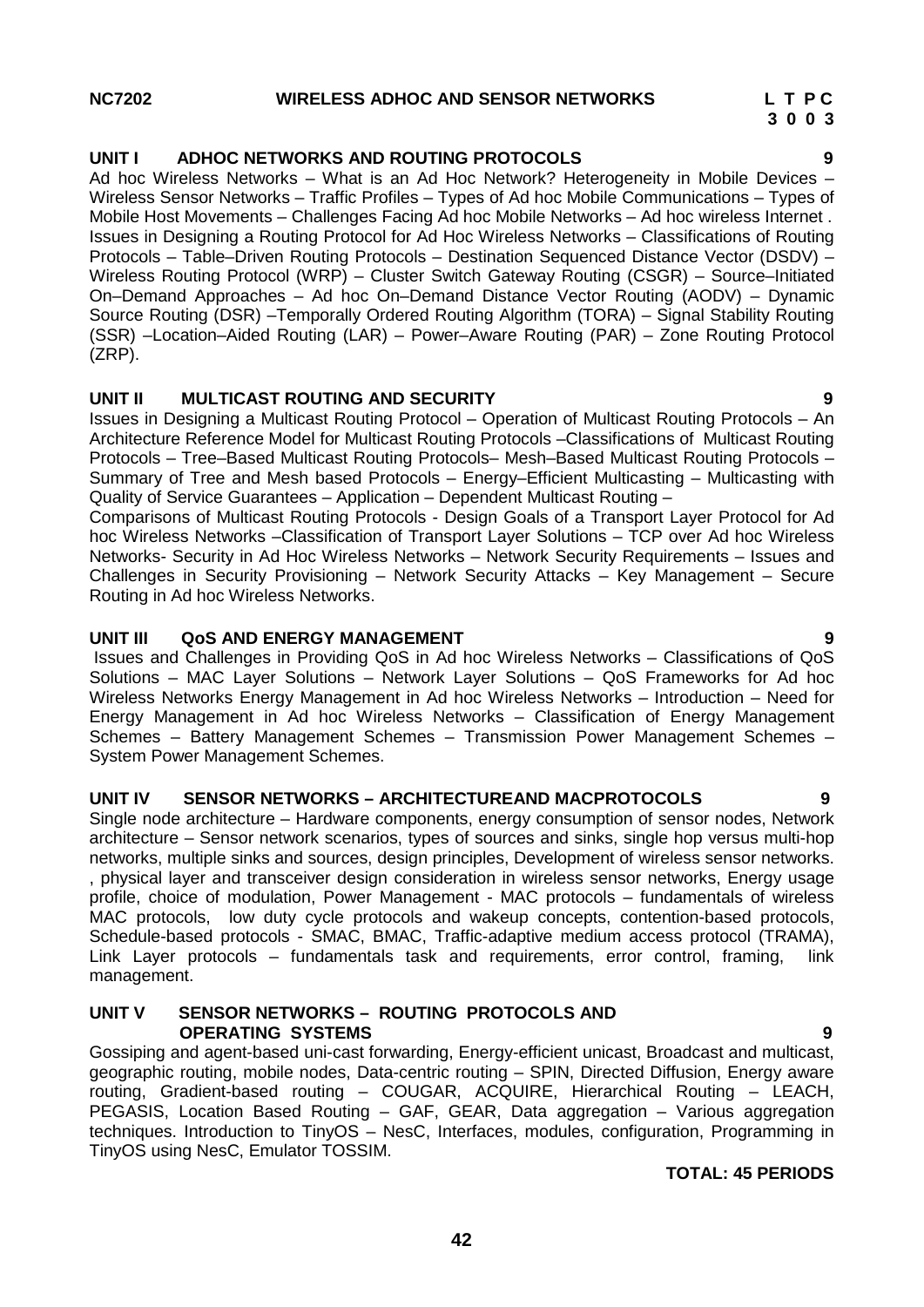- 1. C. Siva Ram Murthy and B. S. Manoj, "Ad Hoc Wireless Networks Architectures and Protocols", Prentice Hall, PTR, 2004.
- 2. C. K. Toh, "Ad Hoc Mobile Wireless Networks Protocols and Systems", Prentice Hall, PTR, 2001.
- 3. Charles E. Perkins, "Ad Hoc Networking", Addison Wesley, 2000.
- 4. Kazem Sohraby, Daniel Minoli and Taieb Znati, " Wireless Sensor Networks Technology- Protocols and Applications", John Wiley & Sons, 2007.
- 5. Feng Zhao, Leonidas Guibas, "Wireless Sensor Networks: an information processing approach", Else vier publication, 2004.
- 6. C.S.Raghavendra Krishna, M.Sivalingam and Tarib znati, "Wireless Sensor Networks", Springer publication, 2004.
- 7. Holger Karl , Andreas willig, "Protocol and Architecture for Wireless Sensor Networks", John wiley publication, Jan 2006.
- 8. K.Akkaya and M.Younis, " A Survey of routing protocols in wireless sensor networks", Elsevier Adhoc Network Journal, Vol.3, no.3,pp. 325-349, 2005.
- 9. Philip Levis, " TinyOS Programming", 2006 www.tinyos.net.
- 10. I.F. Akyildiz, W. Su, Sankarasubramaniam, E. Cayirci, "Wireless sensor networks: a survey", computer networks, Elsevier, 2002, 394 - 422.
- 11. Jamal N. Al-karaki, Ahmed E. Kamal, "Routing Techniques in Wireless sensor networks: A survey", IEEE wireless communication, December 2004, 6 – 28.

## **IF7008 WEB MINING L T P C**

# **3 0 0 3**

## **OBJECTIVES:**

- To understand the different knowledge discovery issues in data mining from the world wide web.
- To analyze the different algorithms commonly used by Web application.
- To apply the role played by Web mining in Information retrieval and extraction
- To learn the documents structures and grouping
- To learn to use the probabilistic model for web mining
- To learn to develop applications using Web mining

## **UNIT I INTRODUCTION 9**

Overview of Data mining – Data mining from a Business Perspective – Data types, Input and output of data mining algorithms- Decision Tree- Classification and Regression Trees – Preprocessing and Post processing in Data mining

## **UNIT II INFORMATION RETRIEVAL 9**

Information Retrieval and Text Mining - Keyword Search - Nearest-Neighbor Methods - Measuring Similarity - Web-Based Document Search - Document–Matching - Inverted Lists - Evaluation of Performance - Structure in a Document Collection - Clustering Documents by Similarity- Evaluation of Performance - Information Extraction - Patterns and Entities from Text- Co reference and Relationship Extraction - Template Filling and Database Construction

## **UNIT III WEB SEARCH 9**

Crawling the web – HTML and HTTP Basics – Crawling Basics – Engineering Large Scale Crawlers- Putting together a Crawler- Boolean Queries and the Inverted Index – Relevance Ranking – Similarity Search

## **UNIT IV LEARNING 9**

Similarity and Clustering – Formulations and approaches- Bottom up and Top down Partitioning Paradigms – Clustering and Visualization via Embeddings – Probabilistic Approaches to clustering – Collaborative Filtering – Supervised Learning – Semi Supervised Learning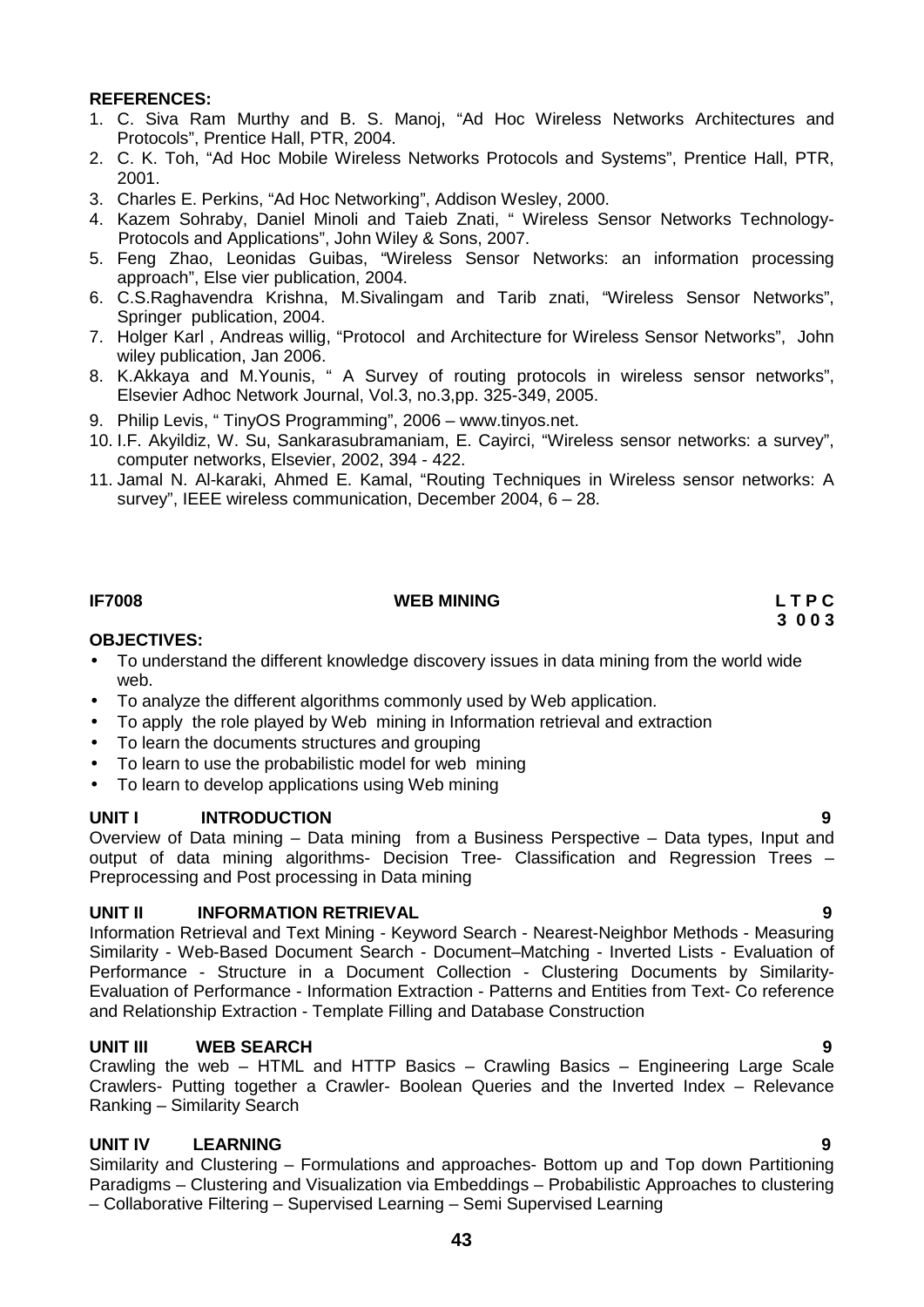## **UNIT V APPLICATIONS 9**

Social Network Analysis- Social Sciences and Bibliometry – Page Rank and HITS – Short comings of coarse Grained Graph model- Enhanced Models and Techniques- Evaluation of Topic Distillation- Measuring and Modeling the Web – Resource Discovery – Collecting Important Pages Preferentially – Similarity Search Using Link Topology – Topical Locality and Focused Crawling – Discovering Communities- The Future of Web Mining.

## **TOTAL:45 PERIODS**

## **OUTCOMES:**

- At the end of the course the student should be able to:
- Identify the application areas for web content mining, web structure mining and web usage mining.
- Design to retrieval the web data
- Develop schemes to crawl the web data, organize and index
- Cluster the documents for fast access
- Develop algorithms used by web mining applications.
- Select between different approaches and techniques of web mining

## **REFERENCES :**

- 1. Sholom Weiss, "Text Mining: Predictive Methods for Analyzing Unstructured Information", Springer, 2005
- 2. Hercules Antonio do Prado, Edilson Fernada, " Emerging Technologies of Text Mining: Techniques and Applications", Information Science Reference (IGI), 2008
- 3. Min Song, Yi-fang Brrok Wu, "Handbook of Research on Text and Web Mining Technologies", Vol I & II, Information Science Reference (IGI),2009
- 4. Soumen Chakrabarti " Mining the Web : Discovery Knowledge from Hypertext Data" Elsevier Science 2003
- 5. K.P.Soman,Shyam Diwakar, V.Ajay " Insight into Data Mining Theory and Practice " Prentice Hall of India Private Ltd 2006
- 6. Anthony Scime, "Web Mining Applications and Techniques", Idea Group Publishing, 2005
- 7. Margret H.Dunham "DATA MINING Introductory and Advanced Concepts", Pearson Education,2003.
- 8. R. Kosala and H. Blockeel, "Web Mining Research: A Survey", SIGKDD Exploration, vol. 2, issue 1, 2000.
- 9. J. Srivastava et al, "Web Usage Mining: Discovery and Applications of Usage Patterns from Web Data", SIGKDD Exploration, vol. 2, issue 1, 1999

## **IF7009 IMAGE PROCESSING AND PATTERN ANALYSIS L T P C**

**3 0 0 3**

## **OBJECTIVES:**

To introduce the student to various Image processing and Pattern recognition techniques.

- To study the Image fundamentals.
- To study the mathematical morphology necessary for Image processing and Image segmentation.
- To study the Image Representation and description and feature extraction.
- To study the principles of Pattern Recognition.
- To know the various applications of Image processing.

## **UNIT I INTRODUCTION 9**

Elements of an Image Processing System- Mathematical Preliminaries- Image Enhancement- Grayscale Transformation- Piecewise Linear Transformation-Bit Plane Slicing- Histogram Equalization--Histogram Specification- Enhancement by Arithmetic Operations- Smoothing Filter- Sharpening Filter- Image Blur Types and Quality Measures.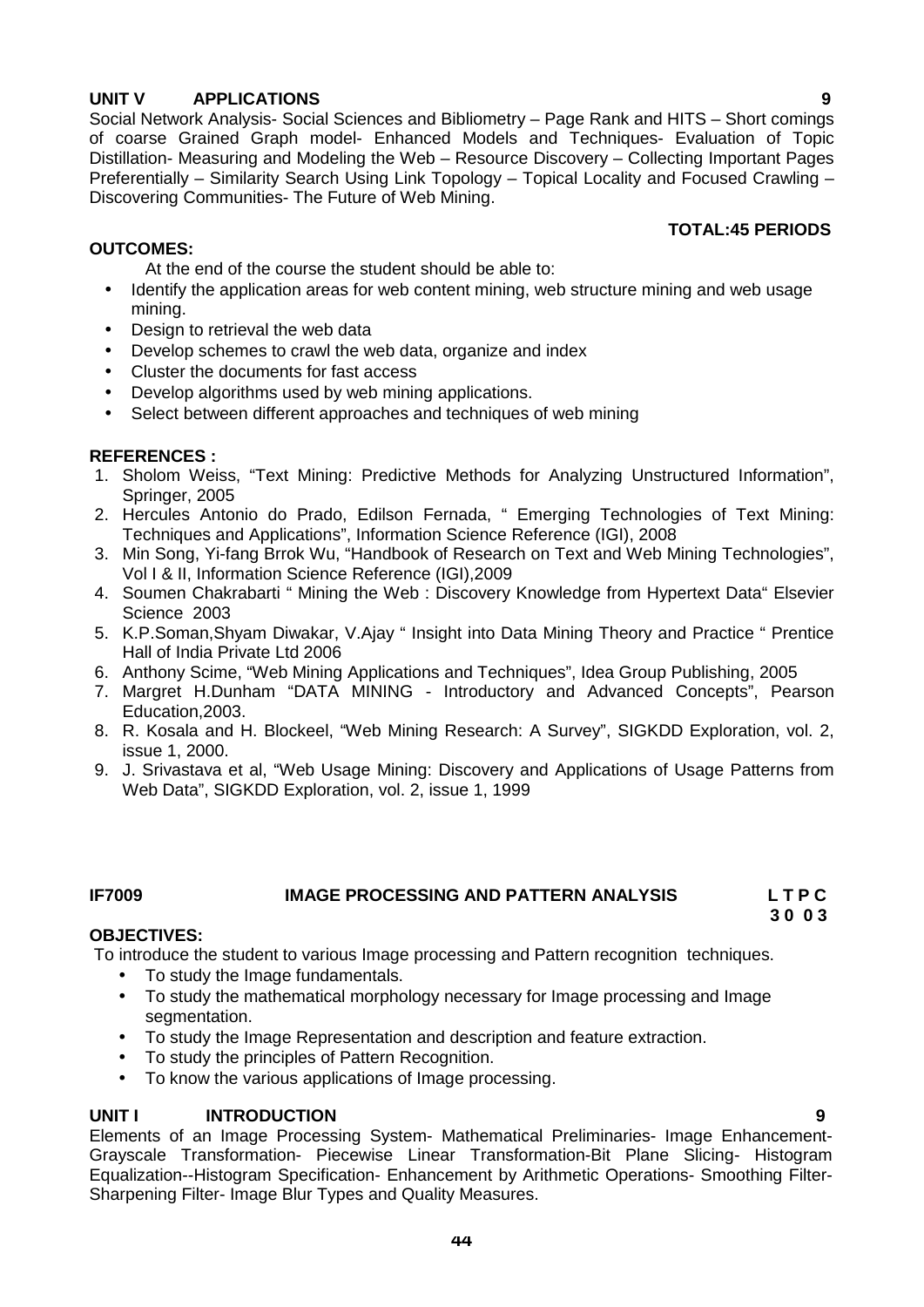## **UNIT II MATHEMATICAL MORPHOLOGY and IMAGE SEGMENTATION 9**

Binary Morphology-Opening and Closing- Hit-or-Miss Transform- Grayscale Morphology- Basic morphological Algorithms- Morphological Filters-Thresholding-Object (Component) Labeling- Locating Object Contours by the Snake Model- Edge Operators-Edge Linking by Adaptive Mathematical morphology- Automatic Seeded Region Growing- A Top-Down Region Dividing Approach.

## **UNIT III IMAGE REPRESENTATION AND DESCRIPTION and FEATURE EXTRACTION 9**

Run-Length Coding- Binary Tree and Quadtree- Contour Representation-Skeletonization by Thinning- Medial Axis Transformation-Object Representation and Tolerance- Fourier Descriptor and Moment Invariants-Shape Number and Hierarchical Features-Corner Detection- Hough Transform-Principal Component Analysis-Linear Discriminate Analysis- Feature Reduction in Input and Feature Spaces.

## **UNIT IV PATTERN RECOGNITION 9**

The Unsupervised Clustering Algorithm-Bayes Classifier- Support Vector Machine- Neural Networks-The Adaptive Resonance Theory Network-Fuzzy Sets in Image Analysis-Document image processing and classification-Block Segmentation and Classification- Rule-Based Character Recognition system- Logo Identification-Fuzzy Typographical Analysis for Character Pre classification-Fuzzy Model for Character Classification.

## **UNIT V APPLICATIONS: 9**

Face and Facial Feature Extraction-Extraction of Head and Face Boundaries and Facial Features- Recognizing Facial Action Units-Facial Expression Recognition in JAFFE Database-Image Steganography- Types of Steganography- Applications of Steganography- Embedding Security and Imperceptibility- Examples of Steganography Software-Genetic Algorithm Based Steganography. **TOTAL:45 PERIODS**

## **OUTCOMES:**

Upon Completion of the course, the students will be able to:

- Process the image for better appearance.
- Segment the image using different techniques
- Represent the images in different forms
- Develop algorithms for Pattern Recognition
- Extract and deploy the features in various Image processing applications

## **REFERENCES:**

- 1. Image Processing and Pattern Recognition: Fundamentals and Techniques- Frank Y Shih, Willey IEEE Press, April 2010
- 2. Rafael C. Gonzalez, Richard E. Woods, Steven Eddins," Digital Image Processing using MATLAB", Pearson Education, Inc., 2004.
- 3. D.E. Dudgeon and R.M. Mersereau, "Multidimensional Digital Signal Processing", Prentice Hall Professional Technical Reference, 1990.
- 4. William K. Pratt, " Digital Image Processing", John Wiley, New York, 2002.
- 5. Milan Sonka et al, "Image Processing, Analysis and Machine Vision", Brookes/Cole, Vikas Publishing House, 2nd edition, 1999;
- 6. Sid Ahmed, M.A., " Image Processing Theory, Algorithms and Architectures", McGrawHill, 1995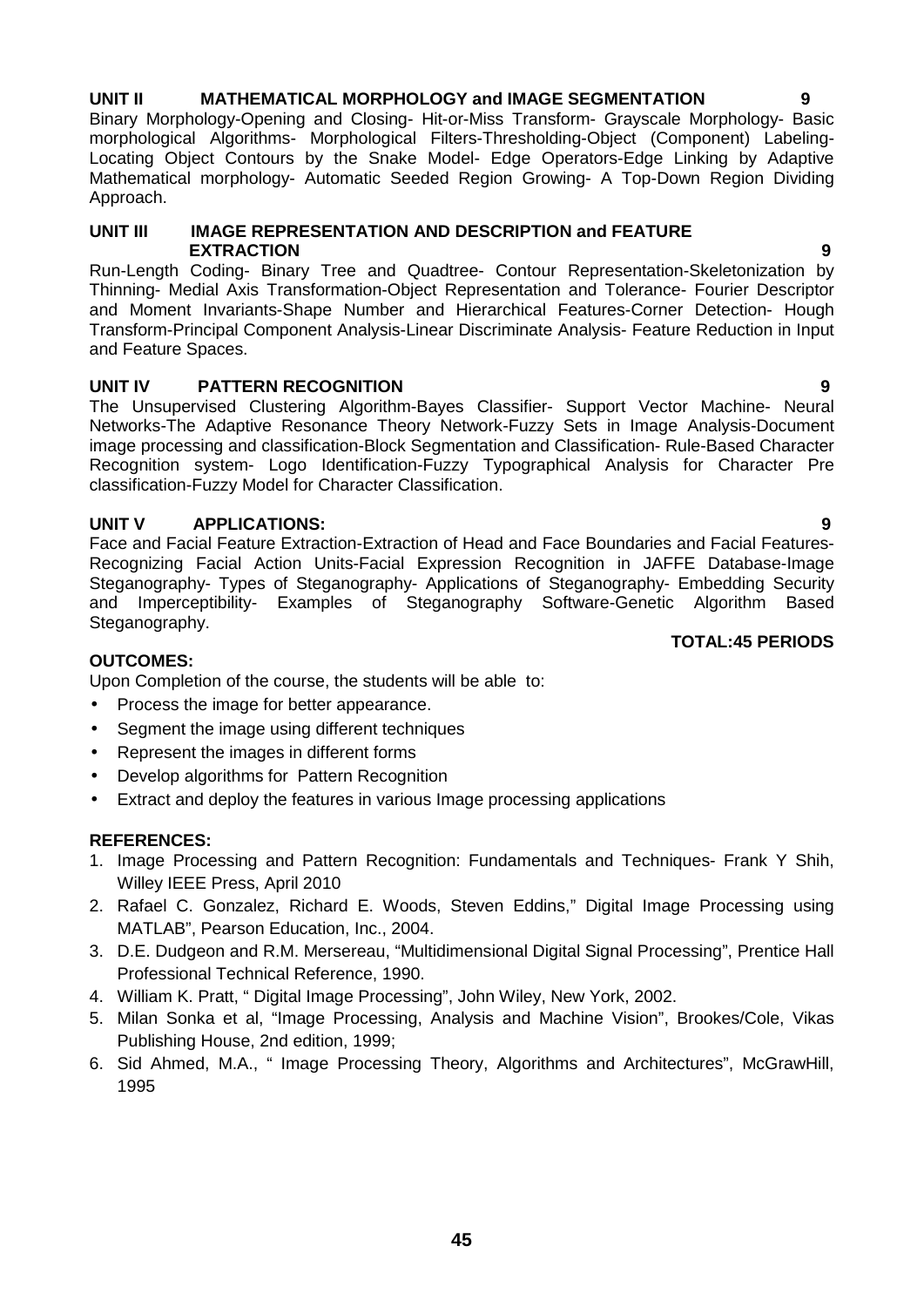## **IF7010 INTELLIGENT AGENTS L T P C**

## **OBJECTIVES:**

- To understand the basics of User Interface Design.
- To design the user interface, design, menu creation and windows creation
- To understand the concept of menus, windows, interfaces, business functions, various problems in windows design with color, text, Non-anthropomorphic Design.
- To study the design process and evaluations.

## **UNIT I AGENTS – OVERVIEW 9**

Agent Definition – Agent Programming Paradigms – Agent Vs Object – Aglet – Mobile Agents – Agent Frameworks – Agent Reasoning.

## **UNIT II JAVA AGENTS 9**

Processes – Threads – Daemons – Components – Java Beans – ActiveX – Sockets – RPCs – Distributed Computing – Aglets Programming – Jini Architecture – Actors and Agents – Typed and proactive messages.

## **UNIT III MULTIAGENT SYSTEMS 9**

Interaction between agents – Reactive Agents – Cognitive Agents – Interaction protocols – Agent coordination – Agent negotiation – Agent Cooperation – Agent Organization – Self-Interested agents in Electronic Commerce Applications.

## **UNIT IV INTELLIGENT SOFTWARE AGENTS 9**

Interface Agents – Agent Communication Languages – Agent Knowledge Representation – Agent Adaptability – Belief Desire Intension – Mobile Agent Applications**.**

## **UNIT V MOBILE AGENTS AND SECURITY 9**

Mobile Agent Paradigm - Mobile Agent Concepts -Mobile Agent Technology-Agent Security Issues – Mobile Agents Security – Protecting Agents against Malicious Hosts – Untrusted Agent – Black Box Security – Authentication for agents

## **OUTCOMES:**

- Understand the notion of an agent, how agents are distinct from other software paradigms
- Knowledge on the characteristics of applications that lend themselves to an agent-oriented solution.
- Know the key issues associated with constructing agents capable of intelligent autonomous actions.
- Learn the main application areas of agent-based solutions, and be able to develop a meaningful agent-based system using a contemporary agent development platform.

## **REFERENCES:**

- 1. Bigus & Bigus, " Constructing Intelligent agents with Java ", Wiley, 1997.
- 2. Bradshaw, " Software Agents ", MIT Press, 2000.
- 3. Russel, Norvig, "Artificial Intelligence: A Modern Approach", Second Edition, Pearson
- 4. Education, 2003.
- 5. Richard Murch, Tony Johnson, "Intelligent Software Agents", Prentice Hall, 2000.
- 6. Gerhard Weiss, "Multi Agent Systems A Modern Approach to Distributed Artificial Intelligence", MIT Press, 2000.
- 7. William R. Cockayne, Michael Zyda, "Mobile Agents", Prentice Hall, 1998

**TOTAL: 45 PERIODS**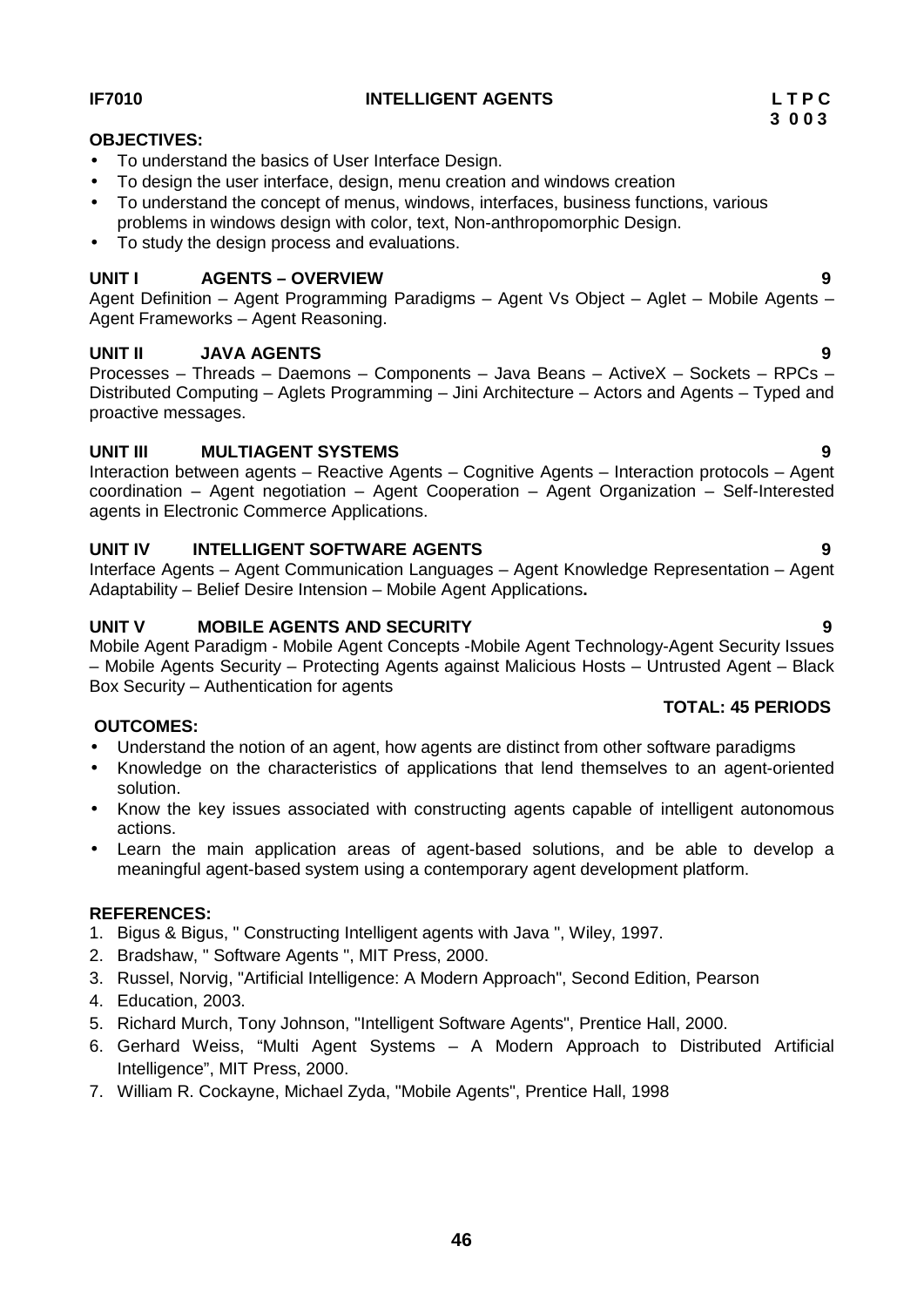## **IF7011 INTERNET OF THINGS L T P C**

## **OBJECTIVES:**

- To learn the basic issues, policy and challenges in the Internet
- To understand the components and the protocols in Internet
- To build a small low cost embedded system with the internet
- To understand the various modes of communications with internet
- To learn to manage the resources in the Internet
- To deploy the resources into business
- To understand the cloud and internet environment.

## **UNIT I INTRODUCTION 9**

Definition – phases – Foundations – Policy– Challenges and Issues - identification - security – privacy. Components in internet of things**:** Control Units – Sensors – Communication modules – Power Sources – Communication Technologies – RFID – Bluetooth – Zigbee – Wifi – Rflinks – Mobile Internet – Wired Communication

## **UNIT II PROGRAMMING THE MICROCONTROLLER FOR IOT 9**

Basics of Sensors and actuators – examples and working principles of sensors and actuators – Cloud computing and IOT – Arduino/Equivalent Microcontroller platform – Setting up the board - Programming for IOT – Reading from Sensors

**Communication:** Connecting microcontroller with mobile devices – communication through bluetooth and USB – connection with the internet using wifi / ethernet

## **UNIT III RESOURCE MANAGEMENT IN THE INTERNET OF THINGS 9**

Clustering - Software Agents - Data Synchronization - Clustering Principles in an Internet of Things Architecture - The Role of Context - Design Guidelines -Software Agents for Object - Data Synchronization- Types of Network Architectures - Fundamental Concepts of Agility and Autonomy-Enabling Autonomy and Agility by the Internet of Things-Technical Requirements for Satisfying the New Demands in Production - The Evolution from the RFID-based EPC Network to an Agent based Internet of Things- Agents for the Behaviour of Objects

## **UNIT IV BUSINESS MODELS FOR THE INTERNET OF THINGS 9**

The Meaning of DiY in the Network Society- Sensor-actuator Technologies and Middleware as a Basis for a DiY Service Creation Framework - Device Integration - Middleware Technologies Needed for a DiY Internet of Things Semantic Interoperability as a Requirement for DiY Creation -Ontology- Value Creation in the Internet of Things-Application of Ontology Engineering in the Internet of Things-Semantic Web-Ontology - The Internet of Things in Context of EURIDICE - Business Impact

## **UNIT V FROM THE INTERNET OF THINGS TO THE WEB OF THINGS: 9**

Resource-oriented Architecture and Best Practices- Designing REST ful Smart Things - Web enabling Constrained Devices - The Future Web of Things - Set up cloud environment – send data from microcontroller to cloud – Case studies – Open Source e-Health sensor platform – Be Close Elderly monitoring – Other recent projects. **TOTAL: 45 PERIODS**

## **OUTCOMES:**

At the end of this course the students will be able to:

- Identify the components of IOT
- Design a portable IOT using appropriate boards
- Program the sensors and controller as part of IOT
- Develop schemes for the applications of IOT in real time scenarios
- Establish the communication to the cloud through wifi/ Bluetooth
- Manage the internet resources
- Model the Internet of things to business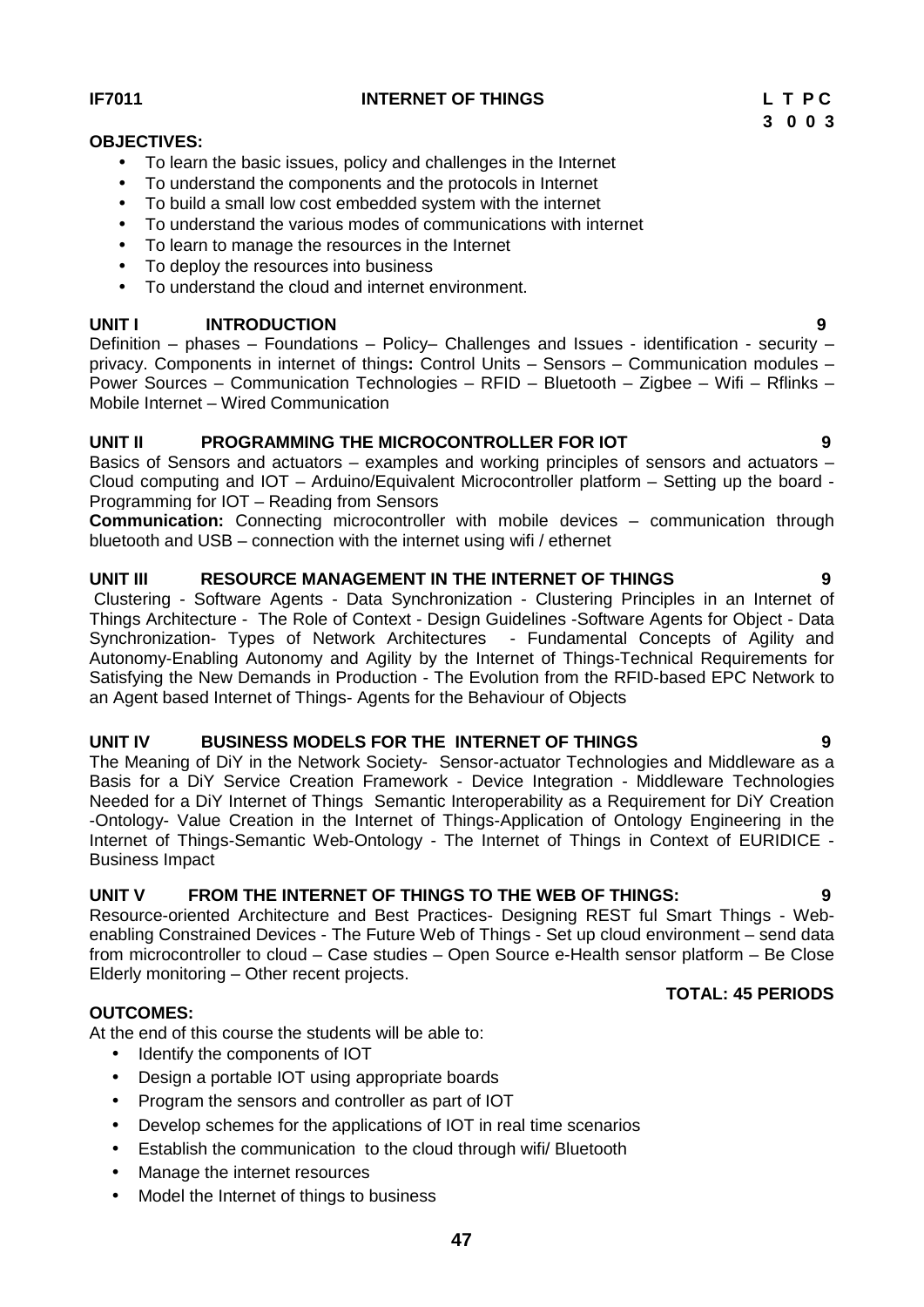- 1. Charalampos Doukas , Building Internet of Things with the Arduino, Create space, April 2002
- 2. Dieter Uckelmann et.al, "Architecting the Internet of Things", Springer, 2011
- 3. Luigi Atzor et.al, "The Internet of Things: A survey, ", Journal on Networks, Elsevier Publications, October, 2010
- 4. http://postscapes.com/
- 5. http://www.theinternetofthings.eu/what-is-the-internet-of-things

## **NE7003 WEB ENGINEERING L T P C**

# **3 0 0 3**

## **OBJECTIVES:**

- To understand the issues and process of Web design.
- To learn the concepts of Web design patterns and page design.
- To understand and learn the scripting languages with design of web applications.
- To learn the maintenance and evaluation of web design management.

## **UNIT I INTRODUCTION TO WEB ENGINEERING 9**

History of web Development, Evolution and Need for Web Engineering, World Wide Web, Introduction to TCP/IP and WAP , DNS, Email, TelNet, HTTP and FTP, Introduction to Browser and search engines, Web Servers, Features of web servers, caching, case study-IIS, Apache, Configuring web servers.

## **UNIT II INFORMATION ARCHITECTURE 9**

The role of Information Architect, Collaboration& Communication, Organizing Information, Organizational Challenges, Organizing Web sites parameters and Intranets, Creating Cohesive Websites, Architectural Page Mockups, Design Sketches, Navigation Systems, Searching Systems Good & bad web design, Process of Web Publishing, Phases of Web Site development, Requirements Engineering for Web Applications.

## **UNIT III HTML & DHTML 9**

HTML Basic Concept, Static & dynamic HTML, Structure of HTML documents, HTML Elements, Linking in HTML, Anchor Attributes, Image Maps, Meta Information, Image Preliminaries, Layouts, backgrounds, Colors and Text, Fonts, Tables, Frames and layers, Audio and Video Support with HTML Database integration, CSS, Positioning with Style sheets, Forms Control, Form Elements, Introduction to CGI PERL, JAVA SCRIPT, PHP, ASP, Cookies Creating and Reading Cookies.

## **UNIT IV XML 9**

Introduction of XML, Validation of XML documents, DTD, Ways to use XML,XML for data files HTML Vs XML, Embedding XML into HTML documents, Converting XML to HTML for Display, Displaying XML using CSS and XSL, Rewriting HTML as XML, Relationship between HTML, SGML and XML, web personalization , Semantic web, Semantic Web Services, Ontology.

## **UNITV APPLICATIONS AND SECURITY 9**

E-commerce Business Models, The Internet and World Wide Web, Modes of Electronic Commerce, Approaches to safe Electronic Commerce, Electronic Cash and Electronic Payment Schemes, Online Security and Payment Systems, E-commerce Marketing Concepts, Advertising on the Internet, Electronic Publishing issues, approaches, Legalities & technologies, Privacy & Security, Web Security, Encryption schemes, Secure Web document, Digital Signatures and Firewalls, Cyber crime and laws, IT Act.

## **TOTAL: 45 PERIODS**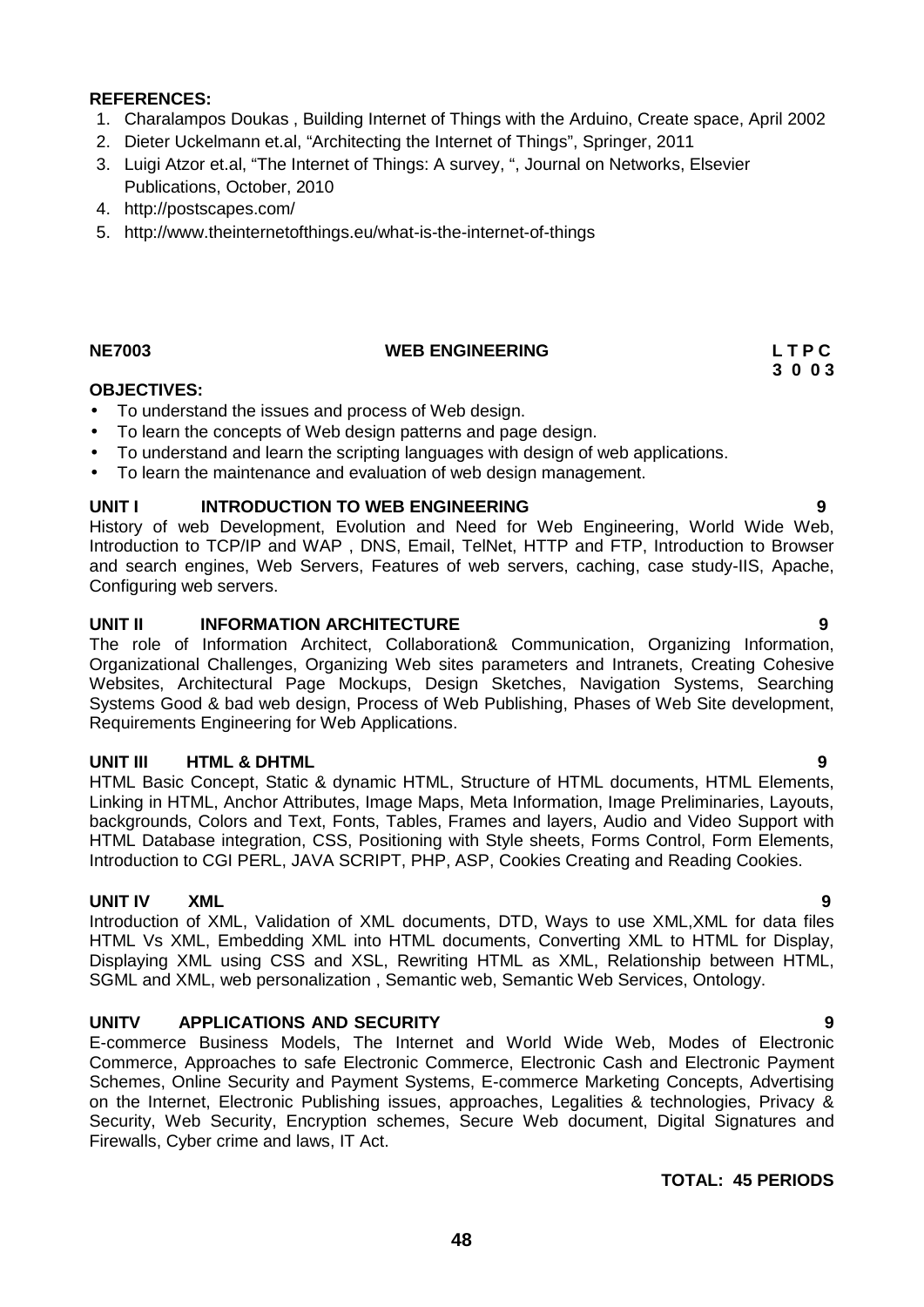## **OUTCOMES:**

Upon completion of the course, the students will be able to

- Identify the various issues of web design process and evaluation.
- Determine templates for web pages and layout.
- Develop simple web applications using scripting languages.
- Determine the various issues of web project development.
- Address the core issues of web page maintenance and evaluation.

### **REFERENCES:**

- 1. Roger S. Pressman, David Lowe, "Web Engineering", Tata McGraw Hill Publication, 2007
- 2. Web Engineering: A Practitioner's Approach by Roger Pressman and David Lowe, McGraw‐Hill, 2009.
- 3. Achyut S Godbole and Atul Kahate, "Web Technologies", Tata McGraw Hill
- 4. NEIL GRAY ,"Web server Programming" Wiley
- 5. CHRIS BATES Web Programming :Building Internet applications, Wiley
- 6. Moller, "An Introduction to XML and Web Technologies", Pearson Education New Delhi,2009

## **CP7006 PARALLEL PROGRAMMING PARADIGMS L T P C**

**3 0 0 3**

## **OBJECTIVES:**

- To understand models of and issues in concurrency in computing
- To develop message-passing parallel programs using MPI
- To develop shared-memory parallel programs using Pthreads
- To develop shared-memory parallel programs using OpenMP
- To use GPU for parallel programming using OpenCL and CUDA

### **UNIT I FOUNDATIONS OF PARALLEL PROGRAMMING 9**

Motivation for parallel programming - Concurrency in computing – basics of processes, multiprocessing, and threads – cache – cache mappings – caches and programs – virtual memory – instruction level parallelism – hardware multi-threading – SIMD – MIMD – interconnection networks – cache coherence – shared-memory model – issues in shared-memory model – distributed-memory model – issues in distributed-memory model – hybrid model – I/O – performance of parallel programs – parallel program design

### **UNIT II MESSAGE PASSING PARADIGM 9**

Basic MPI programming – MPI Init and MPI Finalize – MPI communicators – SPMD programs – message passing – MPI\_Send and MPI\_Recv – message matching – MPI I/O – parallel I/O – collective communication – MPI Reduce – MPI Allreduce – broadcast – scatter – gather – allgather – derived types – remote memory access – dynamic process management – MPI for grids – performance evaluation of MPI programs

### **UNIT III SHARED MEMORY PARADIGM: PTHREADS 9**

Basics of Pthreads – thread synchronization – critical sections – busy-waiting – mutexes – semaphores – barriers and condition variables – read-write locks – Caches, cache coherence and false sharing – thread safety – Pthreads case study

## **UNIT IV SHARED MEMORY PARADIGM: OPENMP 9**

Basic OpenMP constructs – scope of variabls – reduction clause – parallel for directive – loops in OpenMP – scheduling loops – synchronization in OpenMP – Case Study: Producer-Consumer problem – cache issues – threads safety in OpenMP –OpenMP best practices

## **49**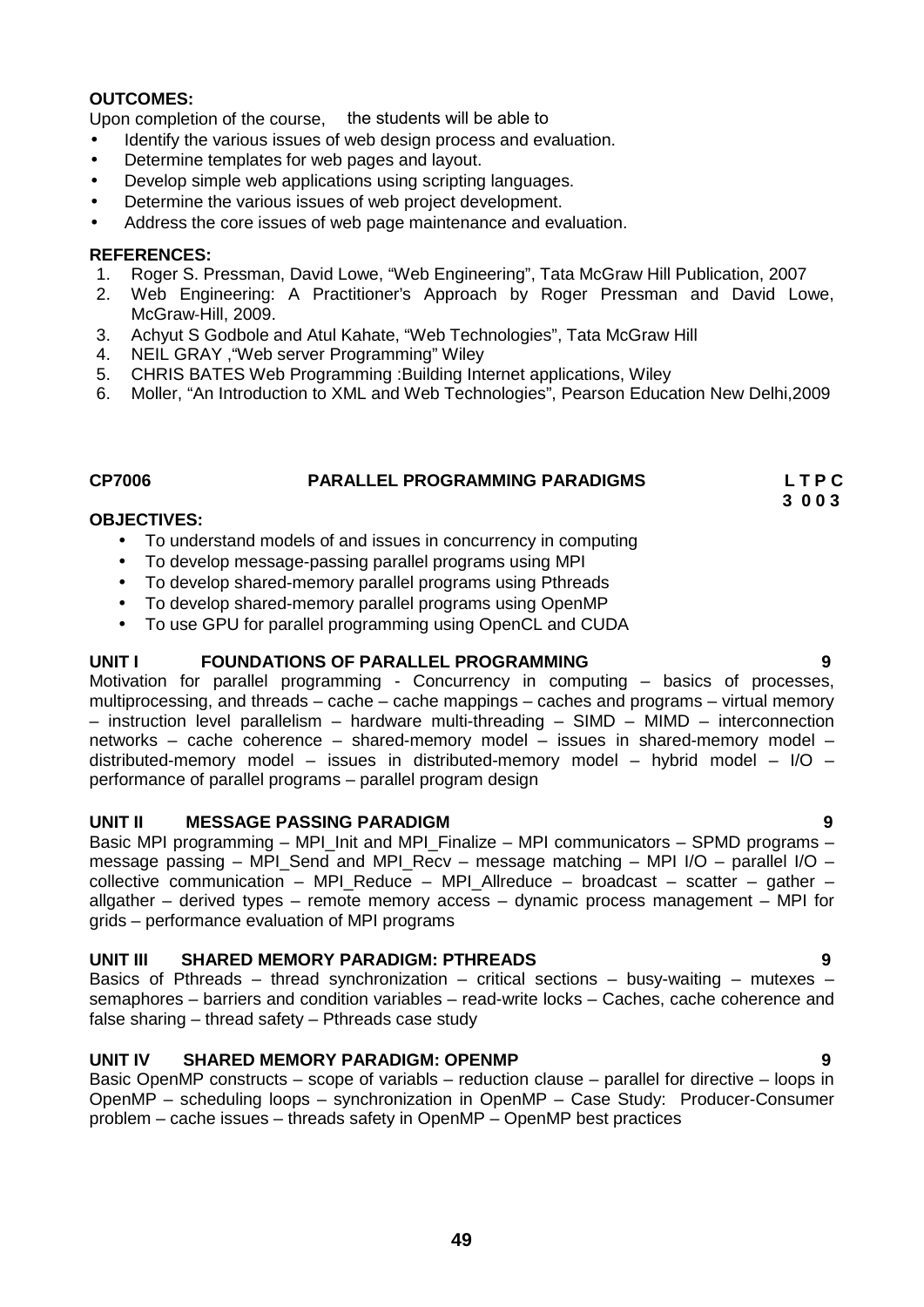## **UNIT V GRAPHICAL PROCESSING PARADIGMS: OPENCL AND CUDA 9**

Introduction to CUDA –CUDA programming examples – CUDA execution model – CUDA memory hierarchy – CUDA case study - introduction to OpenCL – OpenCL programming examples – Programs and Kernels – Buffers and Images – Event model – OpenCL case study.

## **TOTAL: 45 PERIODS**

## **OUTCOMES:**

Upon completion of the course, the students will be able to

- Explain models of parallel programming
- Explain hardware level support for concurrency
- Explain issues in parallel programming
- Develop message-passing parallel programs using MPI framework
- Develop shared-memory parallel programs using Pthreads
- Develop shared-memory parallel programs using OpenMP
- Develop CUDA programs
- Develop OpenCL programs

## **REFERENCES:**

- 1. Peter S. Pacheco, "An introduction to parallel programming", Morgan Kaufmann, 2011.
- 2. M. J. Quinn, "Parallel programming in C with MPI and OpenMP", Tata McGraw Hill, 2003.
- 3. W. Gropp, E. Lusk, and R. Thakur, "Using MPI-2: Advanced features of the message passing interface", MIT Press, 1999.
- 4. W. Gropp, E. Lusk, and A. Skjellum, "Using MPI: Portable parallel programming with the message passing interface", Second Edition, MIT Press, 1999.
- 5. B. Chapman, G. Jost, and Ruud van der Pas, "Using OpenMP", MIT Press, 2008.
- 6. D. R. Butenhof, "Programming with POSIX Threads", Addison Wesley, 1997.
- 7. B. Lewis and D. J. Berg, "Multithreaded programming with Pthreads", Sun Microsystems Press, 1998.
- 8. A. Munshi, B. Gaster, T. G. Mattson, J. Fung, and D. Ginsburg, "OpenCL programming guide", Addison Wesley, 2011.
- 9. Rob Farber, "CUDA application design and development", Morgan Haufmann, 2011.

## **NE7012 SOCIAL NETWORK ANALYSIS L T P C**

**3 0 0 3**

## **OBJECTIVES:**

- To understand the concepts of Social networks and Web Social Networks
- To appreciate the modeling and visualizing techniques associated with Social Networks
- To understand the different techniques used to mine communities from Web Social **Networks**
- To appreciate concepts of evolution and prediction in Social Networks
- To understand the application of text mining techniques for Content and Opinion mining

## **UNIT I INTRODUCTION 9**

Introduction to Web - Limitations of current Web – Development of Semantic Web – Emergence of the Social Web – Statistical Properties of Social Networks -Network analysis - Development of Social Network Analysis - Key concepts and measures in network analysis - Discussion networks - Blogs and online communities - Web-based networks.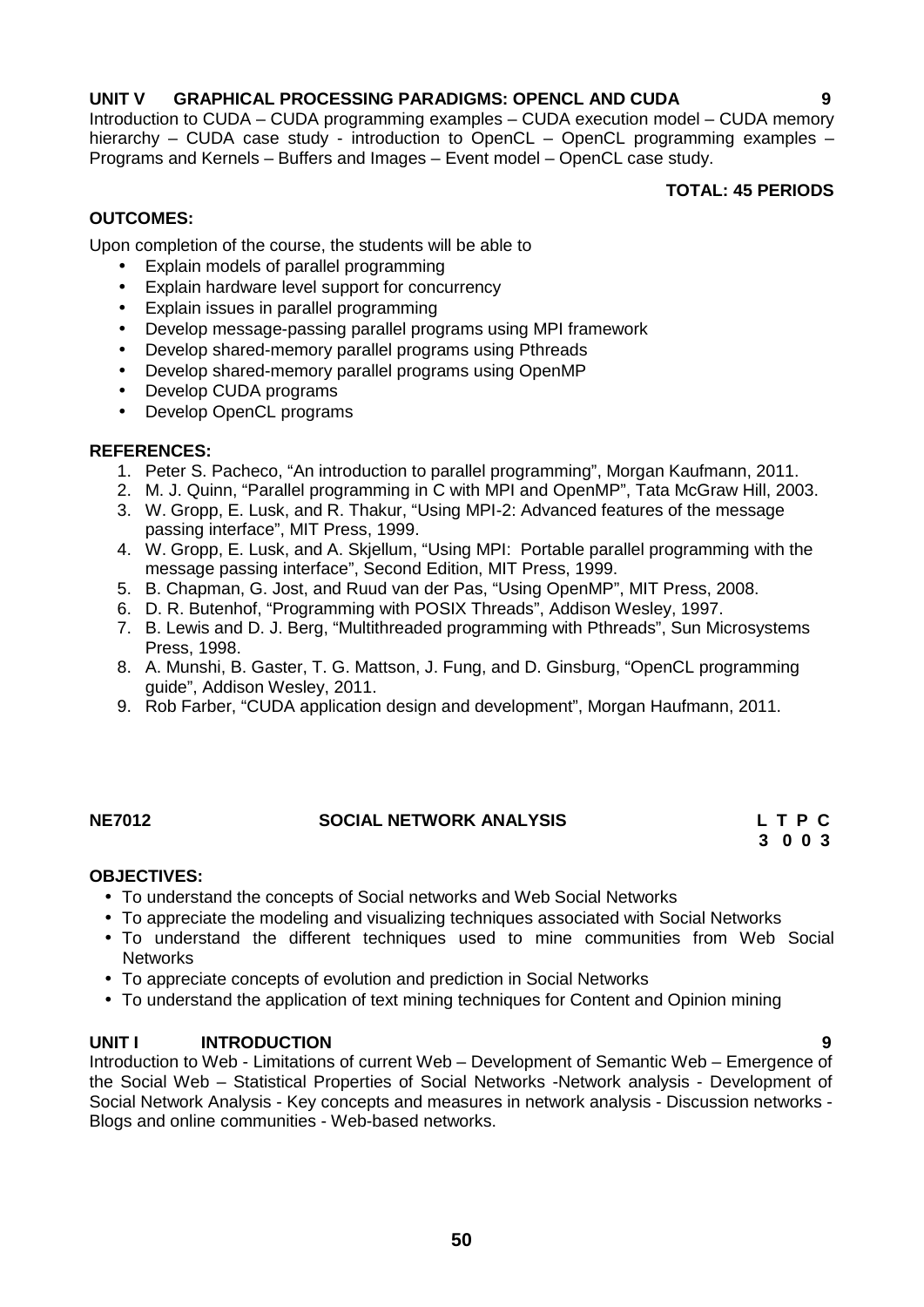## **UNIT II MODELING AND VISUALIZATION 9**

Visualizing Online Social Networks - A Taxonomy of Visualizations - Graph Representation - Centrality- Clustering - Node-Edge Diagrams - Visualizing Social Networks with Matrix-Based Representations- Node-Link Diagrams - Hybrid Representations - Modelling and aggregating social network data **–** Random Walks and their Applications –Use of Hadoop and Map Reduce - Ontological representation of social individuals and relationships.

## **UNIT III MINING COMMUNITIES 9**

Aggregating and reasoning with social network data, Advanced Representations - Extracting evolution of Web Community from a Series of Web Archive - Detecting Communities in Social Networks - Evaluating Communities – Core Methods for Community Detection & Mining - Applications of Community Mining Algorithms - Node Classification in Social Networks.

## **UNIT IV EVOLUTION 9**

Evolution in Social Networks – Framework - Tracing Smoothly Evolving Communities - Models and Algorithms for Social Influence Analysis - Influence Related Statistics - Social Similarity and Influence - Influence Maximization in Viral Marketing - Algorithms and Systems for Expert Location in Social Networks - Expert Location without Graph Constraints - with Score Propagation – Expert Team Formation - Link Prediction in Social Networks - Feature based Link Prediction - Bayesian Probabilistic Models - Probabilistic Relational Models

## **UNIT V TEXT AND OPINION MINING 9**

Text Mining in Social Networks -Opinion extraction – Sentiment classification and clustering - Temporal sentiment analysis - Irony detection in opinion mining - Wish analysis - Product review mining – Review Classification – Tracking sentiments towards topics over time.

## **TOTAL: 45 PERIODS**

## **OUTCOMES:**

Upon Completion of the course, the students will be able to

- Build a social network data set from existing social networking sites
- Identify the different components of a web social network that can be used for analyzing and mining
- Identify the different data structures and graph algorithms that can be used for web social network mining
- Implement a community detection algorithm
- Process Social Network data using MapReduce paradigm
- Design an application that uses various aspects of Social Network Mining to improve its functionality and to harvest information available on the web to build recommender systems
- Analyze social media data using appropriate data/web mining techniques

## **REFERENCES:**

- 1. Charu C. Aggarwal, "Social Network Data Analytics", Springer; 2011
- 2. Peter Mika, "Social Networks and the Semantic Web", Springer, 1<sup>st</sup> edition 2007.
- 3. Borko Furht, "Handbook of Social Network Technologies and Applications", Springer, 1<sup>st</sup> edition, 2010**.**
- 4. Guandong Xu , Yanchun Zhang and Lin Li, "Web Mining and Social Networking Techniques and applications", Springer, 1<sup>st</sup> edition, 2011.
- 5. Giles, Mark Smith, John Yen, "Advances in Social Network Mining and Analysis", Springer, 2010.
- 6. Ajith Abraham, Aboul Ella Hassanien, Václav Snášel, "Computational Social Network Analysis: Trends, Tools and Research Advances", Springer, 2009.
- 7. Toby Segaran, "Programming Collective Intelligence", O'Reilly, 2012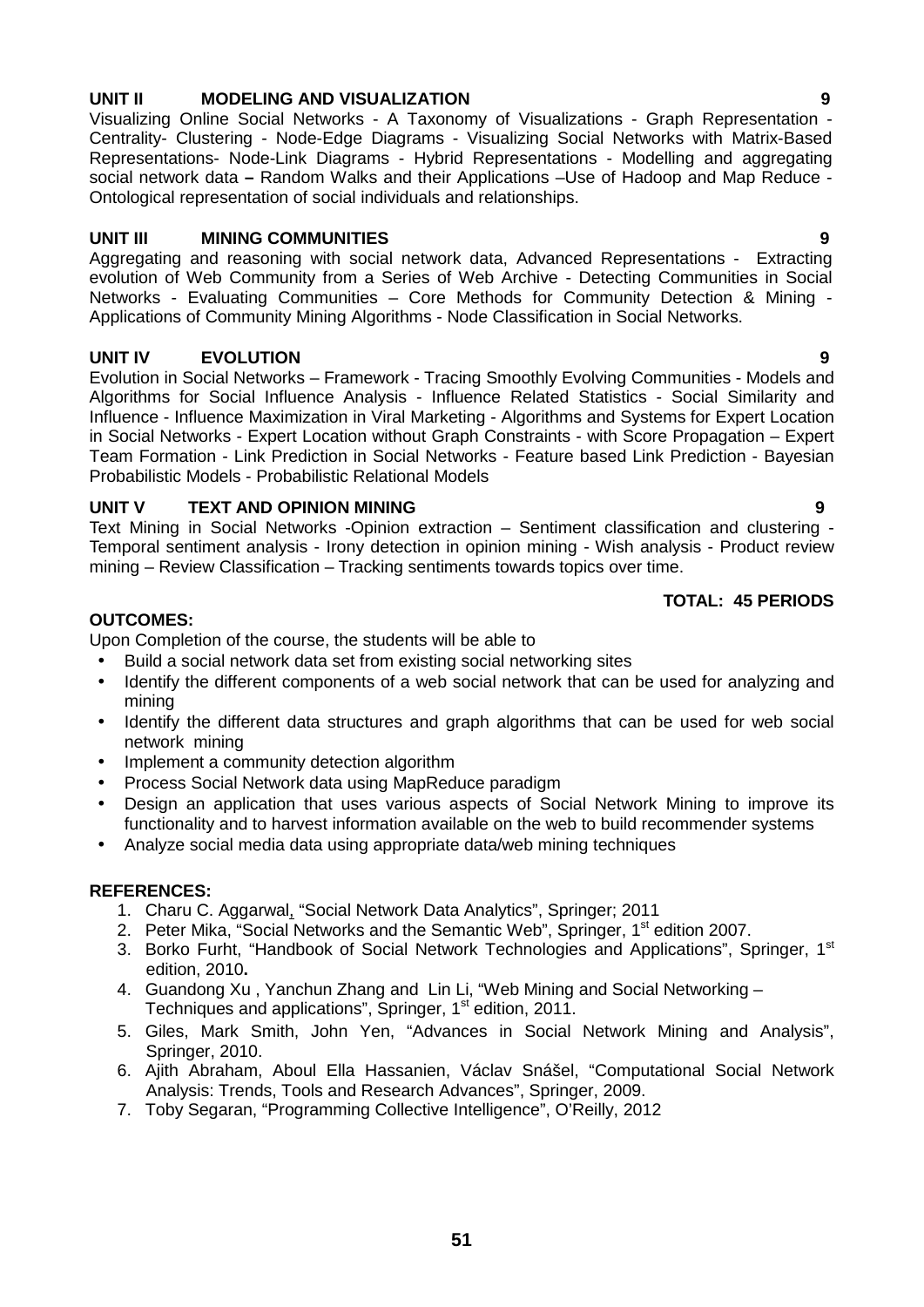# **52**

## **IF7012 KNOWLEDGE ENGINEERING L T P C**

## **OBJECTIVES:**

- To learn about proposition logic and predicate logics.
- To acquire knowledge about modal and non monotonic logics.
- To understand object oriented abstractions for various expert systems.
- To understand various planning strategies for problem solving.
- To explain the basic knowledge representation and problem solving techniques of Artificial Intelligence.
- To understand the uncertainties and expressiveness associated with the knowledge representation
- To study the various actions taken on the knowledge that is represented

## **UNIT I INTRODUCTION 9**

Knowledge Representation and Reasoning – First order Logic – Syntax, Semantics Pragmatics – Expressing Knowledge – Levels of Representation – Knowledge Acquisition and Sharing – Sharing Ontologies – Language Ontologies –Language Patterns – Tools for Knowledge Acquisition

## **UNIT II RESOLUTION AND REASONING 9**

Proportional Case – Handling Variables and Quantifiers – Dealing with Intractability – Reasoning with Horn Clauses - Procedural Control of Reasoning – Rules in Production– Description Logic - Issues in Engineering -Vivid Knowledge – Beyond Vivid.

## **UNIT III REPRESENTATION 9**

Object Oriented Representations – Frame Formalism – Structured Descriptions – Meaning and Entailment - Taxonomies and Classification – Inheritance – Networks – Strategies for Defeasible Inheritance – Formal Account of Inheritance Networks.

## **UNIT IV DEFAULTS, UNCERTAINTY AND EXPRESSIVENESS 9**

Defaults – Introduction – Closed World Reasoning – Circumscription – Default Logic Limitations of Logic – Fuzzy Logic – Nonmontonic Logic – Theories and World – Semiotics – Auto epistemic Logic - Vagueness – Uncertainty and Degrees of Belief – Noncategorical Reasoning – Objective and Subjective Probability.

## **UNIT V ACTIONS AND PLANNING 9**

Explanation and Diagnosis – Purpose – Syntax, Semantics of Context – First Order Reasoning – Modal Reasoning in Context – Encapsulating Objects in Context – Agents – Actions – Situational Calculus – Frame Problem – Complex Actions – Planning – Strips – Planning as Reasoning – Hierarchical and Conditional Planning.

## **TOTAL: 45 PERIODS**

## **OUTCOMES:**

- Identify the various components in a knowledge system.
- Apply the Ontology in the representation of knowledge
- Resolve the problem by logical reasoning
- Select appropriate strategies for representing the knowledge
- Resolve uncertainties associated with the knowledge representation
- Deploy the context information for the better interpretation of knowledge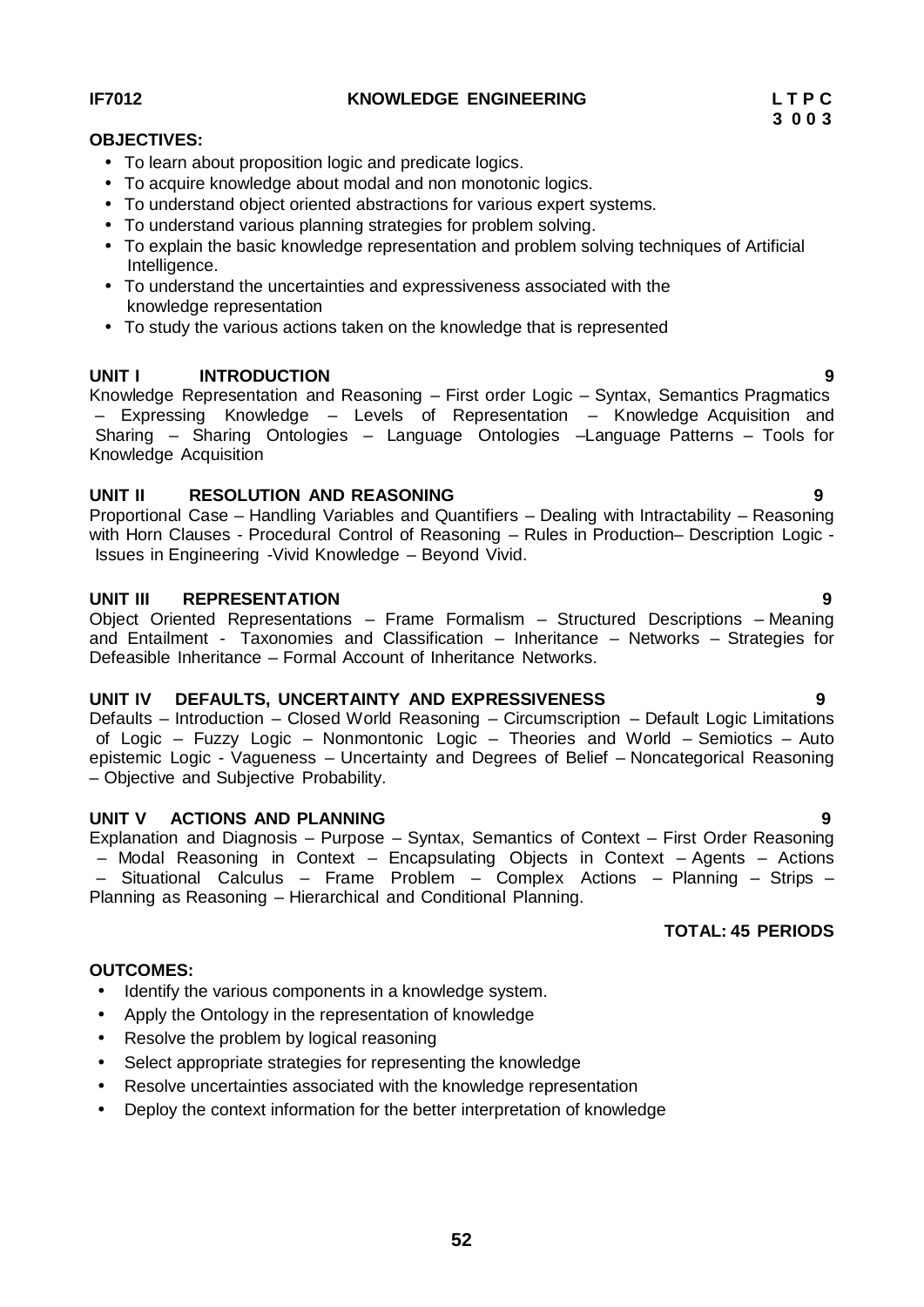- 1. Ronald Brachman, Hector Levesque "Knowledge Representation and Reasoning" The Morgan Kaufmann Series in Artificial Intelligence 2004
- 2. John F. Sowa, " Knowledge Representation: Logical, Philosophical, and Computational Foundations", 2000.
- 3. Arthur B. Markman, "Knowledge Representation", Lawrence Erlbaum Associates, 1998
- 4. Simon Kendal, Malcolm Creen, An Introduction to Knowledge Engineering, Springer, 2007
- 5. Thomas B.Cross, Knowledge Engineering 2010, Techtionary Corporation, 2010
- 6. Fred, A., Dietz J.L.G., Liu K., Filipe J., Knowledge Discovery, Knowledge Engineering and Knowledge Management, Springer Publications,2011

## **IF7013 ENERGY AWARE COMPUTING LT P C**

# **3 0 0 3**

## **OBJECTIVES:**

This course examines the design of power efficient architecture, power and performance tradeoffs, restructuring of software and applications and standards for energy aware Hardware and Software. The objective of this course is:

- To know the fundamental principles energy efficient devices
- To study the concepts of Energy efficient storage
- To introduce energy efficient algorithms
- Enable the students to know energy efficient techniques involved to support real-time systems.
- To study Energy aware applications.

## **UNIT I INTRODUCTION 9**

Energy efficient network on chip architecture for multi core system-Energy efficient MIPS CPU core with fine grained run time power gating – Low power design of Emerging memory technologies.

## **UNIT II ENERGY EFFICIENT STORAGE 9**

Disk Energy Management-Power efficient strategies for storage system-Dynamic thermal management for high performance storage systems-Energy saving technique for Disk storage systems

### **UNIT III ENERGY EFFICIENT ALGORITHMS 9**

Scheduling of Parallel Tasks – Task level Dynamic voltage scaling – Speed Scaling – Processor optimization- Memetic Algorithms – Online job scheduling Algorithms.

## **UNIT IV REAL TIME SYSTEMS 9**

Multi processor system – Real Time tasks- Energy Minimization – Energy aware scheduling- Dynamic Reconfiguration- Adaptive power management-Energy Harvesting Embedded system.

## **UNIT V ENERGY AWARE APPLICATIONS 9**

On chip network – Video codec Design – Surveillance camera- Low power mobile storage.

### **TOTAL: 45 PERIODS**

### **OUTCOMES:**

Upon Completion of the course, the students will be able to

- Design Power efficient architecture Hardware and Software.
- Analyze power and performance trade off between various energy aware storage devices.
- Implement various energy aware algorithms.
- Restructure the software and Hardware for Energy aware applications.
- Explore the Energy aware applications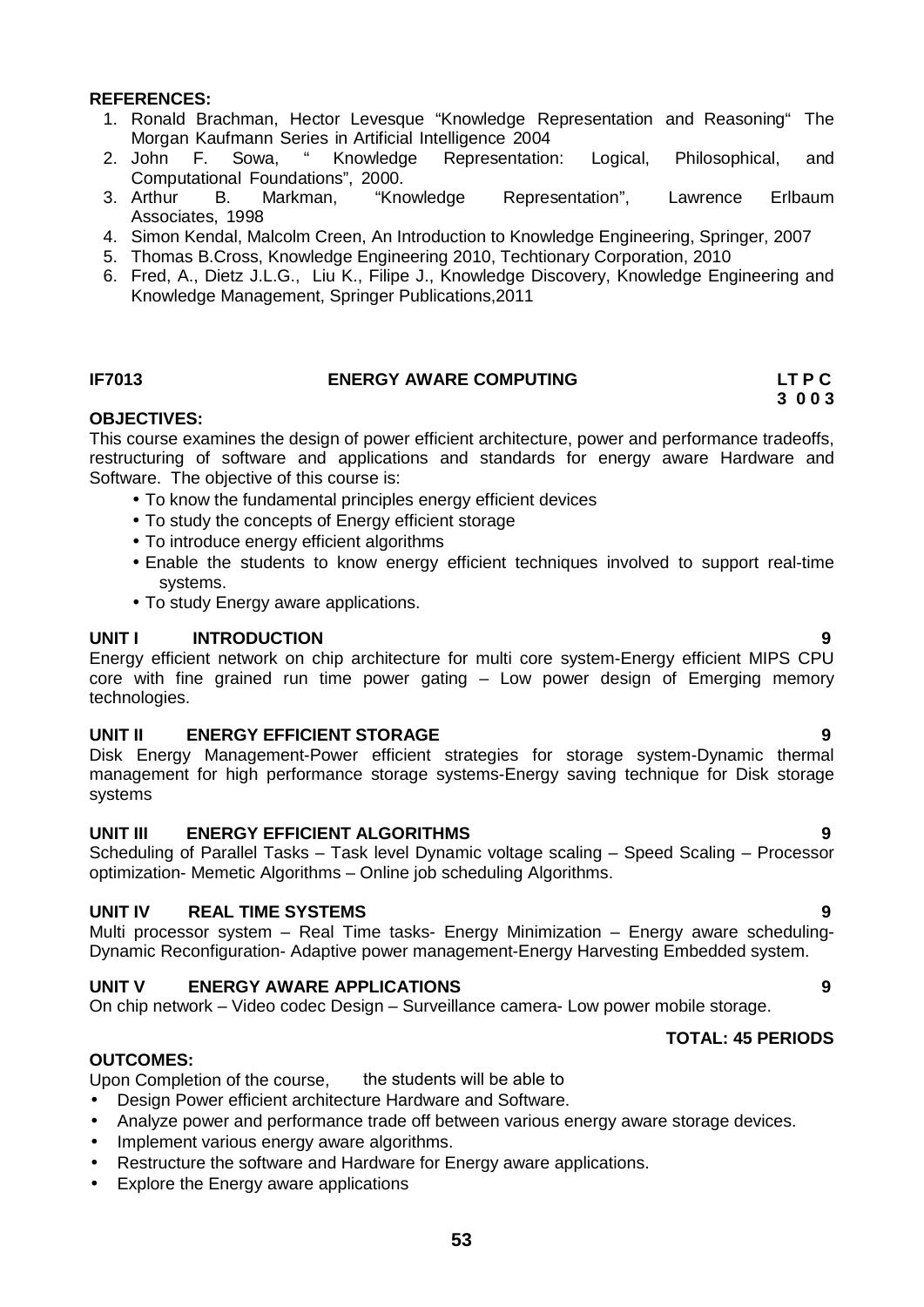- 1. Ishfaq Ah mad, Sanjay Ranka, Handbook of Energy Aware and Green Computing, Chapman and Hall/CRC, 2012
- 2. Chong-Min Kyung, Sungioo yoo, Energy Aware system design Algorithms and Architecture, Springer, 2011.
- 3. Bob steiger wald ,Chris:Luero, Energy Aware computing, Intel Press,2012.

## **IF7014 4G TECHNOLOGIES L T P C**

### **OBJECTIVES:**

- To learn various generations of wireless and cellular networks
- To study about fundamentals of 3G Services, its protocols and applications
- To study about evolution of 4G Networks, its architecture and applications
- To study about WiMAX networks, protocol stack and standards
- To Study about Spectrum characteristics & Performance evaluation

### **UNIT I INTRODUCTION 9**

Introduction: History of mobile cellular systems, First Generation, Second Generation, Generation 2.5, Overview of 3G & 4G, 3GPP and 3GPP2 standards

## **UNIT II 3G NETWORKS 9**

3G Networks: Evolution from GSM, 3G Services & Applications, UMTS network structure, Core network, UMTS Radio access, HSPA - HSUPA, HSDPA, CDMA 1X, EVDO Rev -0, Rev-A, Rev-B, Rev-C Architecture, protocol stack.

## **UNIT III 4G LTE NETWORKS 9**

4G Vision, 4G features and challenges, Applications of 4G, 4G Technologies – Multi carrier modulation, Smart Antenna Techniques, OFDM-MIMO Systems, Adaptive Modulation and Coding with Time-Slot Scheduler, Bell Labs Layered Space Time (BLAST) System, Software-Defined Radio, Cognitive Radio**.**

## **UNIT IV WiMAX NETWORKS 9**

WiMax: Introduction – IEEE 802.16, OFDM, MIMO, IEEE 802.20

## **UNIT V SPECTRUM & PERFORMANCE 9**

Spectrum for LTE-Flexibility-Carrier Aggregation-Multi standard Radio base stations-RF requirements for LTE-Power level requirements-Emission requirements-Sensitivity and Dynamic range-Receiver susceptibility. Performance Assessment-Performance Evaluation

## **TOTAL:45 PERIODS**

## **OUTCOMES:**

Upon completion of the course, the students should be able to:

- Acquaint with the latest 3G/4G and WiMAX networks and its architecture.
- Interpret the various protocols and standards in various layers in Wireless networks.
- Design and implement wireless network environment for any application using latest wireless protocols and standards
- Analyze the performance of networks
- Explore the benefits of WiMax networks
- Exploit various diversity schemes in LTE

**3 0 0 3**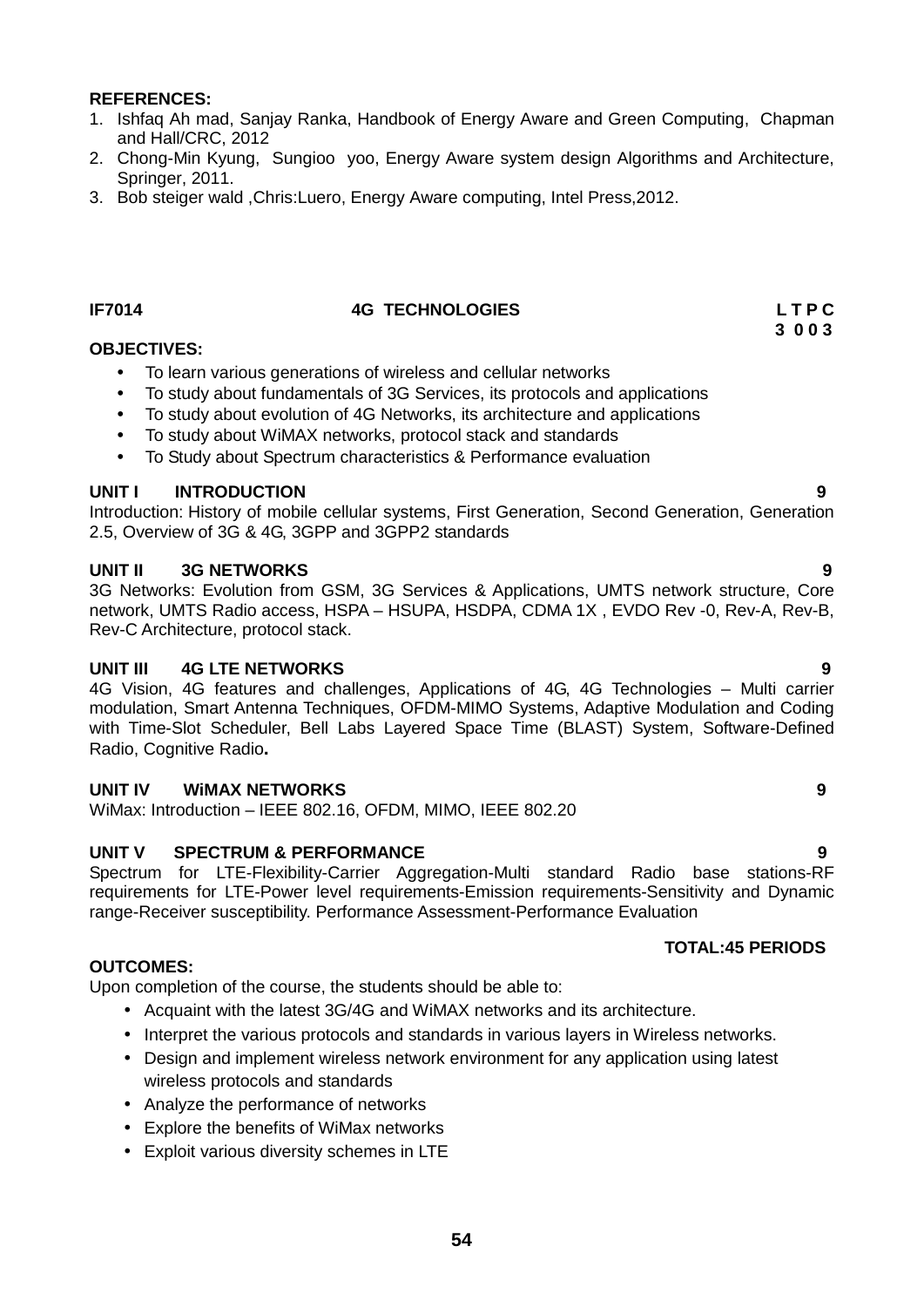- 1. Introduction to 3G Mobile Communication, Juha Korhonen, Artech House, (www.artechhouse.com), Jan 2003, ISBN-10: 1580535070
- 2. 4G LTE/LTE Advanced for Mobile Broadband, Erik Dahlman, Stefan Parkvall, Johan Skold, Academic Press 2011.
- 3. 3G Evolution HSPA and LTE for Mobile Broadband, Erik Dahlman, Stefan Parkvall, Johan Skold and Per Beming, Academic Press, Oct 2008, ISBN-10: 0123745381
- 4. UMTS Mobile Communication for the Future, Flavio Muratore, John Wiley & Sons Ltd, Jan 2001, ISBN-10: 0471498297
- 5. HSDPA/HSUPA for UMTS, Harri Holma and Antti Toskala, Johan Wiley & Sons Ltd, May 2006, ISBN-10: 0470018844
- 6. Savo G.Glisic, "Advanced Wireless Networks- 4GTechnologies", Wiley, 2006
- 7. Magnus Olsson, Catherine Mulligan, "EPC and 4G packet network", Elsevier 2012
- 8. Vijay Garg, "Wireless Communications and Networking", Elsevier, Morgan kufmann publisher 2007.

### **CP7001 PERFORMANCE EVALUATION OF COMPUTER SYSTEMS L T P C 3 0 0 3**

## **OBJECTIVES:**

- To understand the mathematical foundations needed for performance evaluation of computer systems
- To understand the metrics used for performance evaluation
- To understand the analytical modeling of computer systems
- To enable the students to develop new queueing analysis for both simple and complex systems
- To appreciate the use of smart scheduling and introduce the students to analytical techniques for evaluating scheduling policies

## **UNIT I OVERVIEW OF PERFORMANCE EVALUATION 9**

Need for Performance Evaluation in Computer Systems – Overview of Performance Evaluation Methods – Introduction to Queueing – Probability Review – Generating Random Variables for Simulation – Sample Paths, Convergence and Averages – Little's Law and other Operational Laws – Modification for Closed Systems.

## **UNIT II MARKOV CHAINS AND SIMPLE QUEUES 9**

Discrete-Time Markov Chains – Ergodicity Theory – Real World Examples – Google, Aloha – Transition to Continuous-Time Markov Chain – M/M/1 and PASTA.

## **UNIT III MULTI-SERVER AND MULTI-QUEUE SYSTEMS 9**

Server Farms: M/M/k and M/M/k/k – Capacity Provisioning for Server Farms – Time Reversibility and Burke's Theorem – Networks of Queues and Jackson Product Form – Classed and Closed Networks of Queues.

## **UNIT IV REAL-WORLD WORKLOADS 9**

Case Study of Real-world Workloads – Phase-Type Distributions and Matrix-Alalytic Methods – Networks with Time-Sharing Servers – M/G/1 Queue and the Inspection Paradox – Task Assignment Policies for Server Farms.

## **UNIT V SMART SCHEDULING IN THE M/G/1 9**

Performance Metrics – Scheduling Non-Preemptive and Preemptive Non-Size-Based Policies - . Scheduling Non-Preemptive and Preemptive Size-Based Policies – Scheduling - SRPT and Fairness.